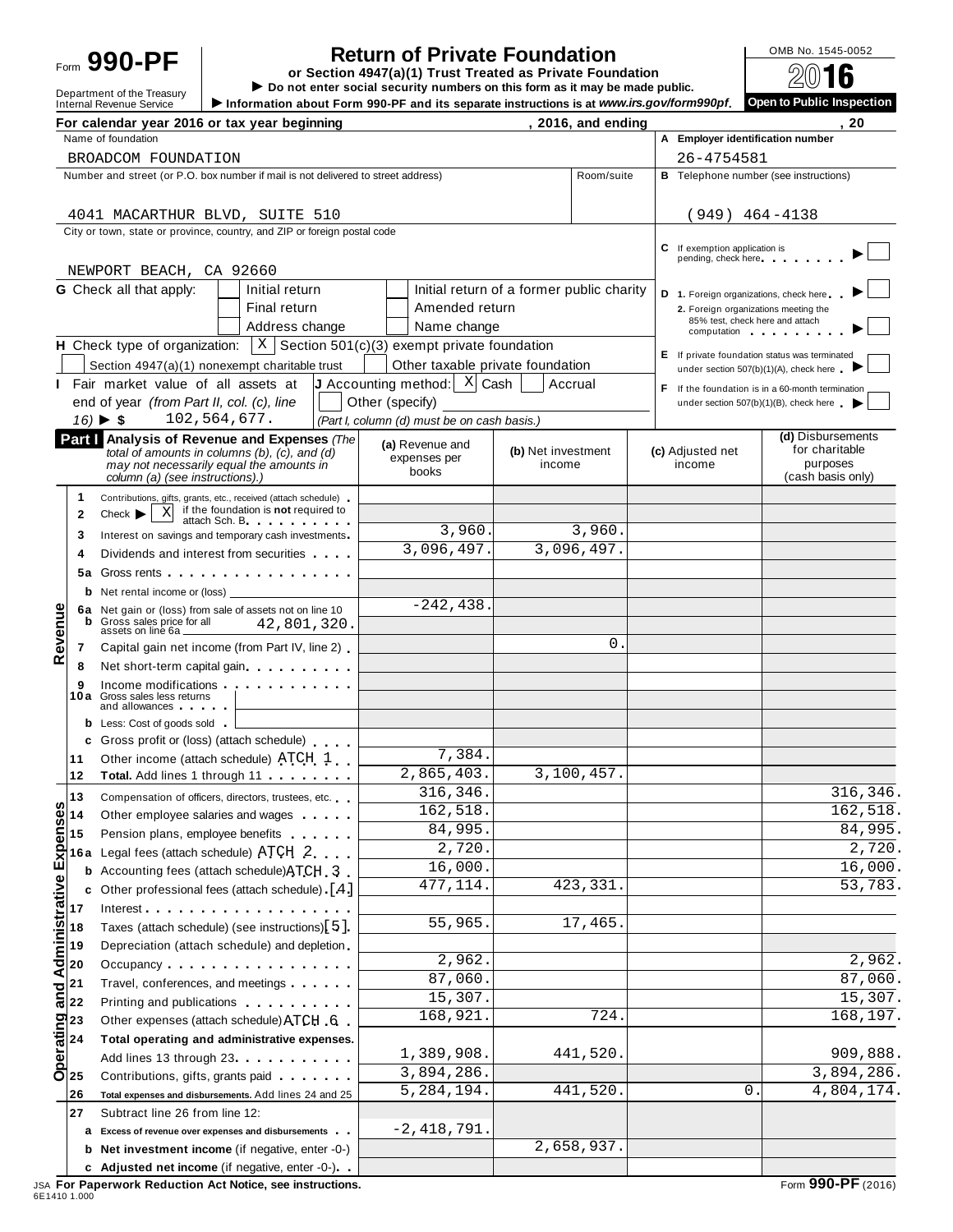|                        |          | BROADCOM FOUNDATION<br>Form 990-PF (2016)                                                                                                                                                                                      |                                                      | 26-4754581<br>Page 2    |                       |
|------------------------|----------|--------------------------------------------------------------------------------------------------------------------------------------------------------------------------------------------------------------------------------|------------------------------------------------------|-------------------------|-----------------------|
|                        |          | Attached schedules and amounts in the                                                                                                                                                                                          | Beginning of year                                    | End of year             |                       |
|                        | Part II  | <b>Balance Sheets</b> description column should be for end-of-year<br>amounts only. (See instructions.)                                                                                                                        | (a) Book Value                                       | (b) Book Value          | (c) Fair Market Value |
|                        | 1        | Cash - non-interest-bearing entitled and the set of the set of the set of the set of the set of the set of the                                                                                                                 |                                                      |                         |                       |
|                        | 2        | Savings and temporary cash investments                                                                                                                                                                                         | 5,311,077.                                           | 1,863,587.              | 1,863,587.            |
|                        | 3        | 19,069.<br>Accounts receivable                                                                                                                                                                                                 |                                                      |                         |                       |
|                        |          |                                                                                                                                                                                                                                | 26,801.                                              | 19,069.                 | 19,069.               |
|                        | 4        | Pledges receivable ▶                                                                                                                                                                                                           |                                                      |                         |                       |
|                        |          |                                                                                                                                                                                                                                |                                                      |                         |                       |
|                        | 5        |                                                                                                                                                                                                                                |                                                      |                         |                       |
|                        | 6        | Receivables due from officers, directors, trustees, and other                                                                                                                                                                  |                                                      |                         |                       |
|                        |          | disqualified persons (attach schedule) (see instructions)                                                                                                                                                                      |                                                      |                         |                       |
|                        | 7        | Other notes and loans receivable (attach schedule) > ______                                                                                                                                                                    |                                                      |                         |                       |
|                        |          |                                                                                                                                                                                                                                |                                                      |                         |                       |
|                        |          |                                                                                                                                                                                                                                |                                                      |                         |                       |
| ssets                  | 8        | Inventories for sale or use                                                                                                                                                                                                    |                                                      |                         |                       |
| ⋖                      | 9<br>10a | Prepaid expenses and deferred charges <b>Expenses Expenses Expenses EXP.</b><br>Investments - U.S. and state government obligations (attach schedule) 7 ]                                                                      | 15, 276, 769.                                        | 13,518,458.             | 13, 315, 972.         |
|                        |          | Investments - corporate stock (attach schedule) ATCH 8                                                                                                                                                                         | 43,864,964.                                          | 39,870,797.             | 52, 151, 386.         |
|                        | b        | Investments - corporate bonds (attach schedule) ATCH 9                                                                                                                                                                         | 29, 225, 230.                                        | 36,014,139.             | 35, 214, 663.         |
|                        | с<br>11  | Investments - land, buildings,                                                                                                                                                                                                 |                                                      |                         |                       |
|                        |          | and equipment: basis<br>Less: accumulated depreciation                                                                                                                                                                         |                                                      |                         |                       |
|                        |          | (attach schedule)                                                                                                                                                                                                              |                                                      |                         |                       |
|                        | 12<br>13 | Investments - mortgage loans<br>Investments - other (attach schedule)                                                                                                                                                          |                                                      |                         |                       |
|                        | 14       | Land, buildings, and                                                                                                                                                                                                           |                                                      |                         |                       |
|                        |          | equipment: basis<br>Less: accumulated depreciation                                                                                                                                                                             |                                                      |                         |                       |
|                        |          | (attach schedule)                                                                                                                                                                                                              |                                                      |                         |                       |
|                        | 15<br>16 | Other assets (describe $\blacktriangleright$<br>Total assets (to be completed by all filers - see the                                                                                                                          |                                                      |                         |                       |
|                        |          | instructions. Also, see page 1, item I)                                                                                                                                                                                        | 93,704,841.                                          | 91, 286, 050.           | 102,564,677.          |
|                        |          |                                                                                                                                                                                                                                |                                                      |                         |                       |
|                        | 17       | Accounts payable and accrued expenses                                                                                                                                                                                          |                                                      |                         |                       |
|                        | 18       | Grants payable entering the state of the state of the state of the state of the state of the state of the state of the state of the state of the state of the state of the state of the state of the state of the state of the |                                                      |                         |                       |
|                        | 19       | Deferred revenue                                                                                                                                                                                                               |                                                      |                         |                       |
|                        | 20       | Loans from officers, directors, trustees, and other disqualified persons                                                                                                                                                       |                                                      |                         |                       |
| Liabilities            | 21       | Mortgages and other notes payable (attach schedule)                                                                                                                                                                            |                                                      |                         |                       |
|                        | 22       |                                                                                                                                                                                                                                |                                                      |                         |                       |
|                        | 23       | Total liabilities (add lines 17 through 22)                                                                                                                                                                                    | 0.                                                   | О.                      |                       |
|                        |          | Foundations that follow SFAS 117, check here $\blacktriangleright$ $\lfloor$ X                                                                                                                                                 |                                                      |                         |                       |
| U)                     |          | and complete lines 24 through 26 and lines 30 and 31                                                                                                                                                                           |                                                      |                         |                       |
|                        |          |                                                                                                                                                                                                                                | 93,704,841.                                          | 91,286,050.             |                       |
|                        | 24       |                                                                                                                                                                                                                                |                                                      |                         |                       |
|                        | 25       | Temporarily restricted entertainment of the state of the state of the state of the state of the state of the state of the state of the state of the state of the state of the state of the state of the state of the state of  |                                                      |                         |                       |
|                        | 26       | ▶                                                                                                                                                                                                                              |                                                      |                         |                       |
|                        |          | Foundations that do not follow SFAS 117,                                                                                                                                                                                       |                                                      |                         |                       |
| Assets or Fund Balance | 27       | check here and complete lines 27 through 31.                                                                                                                                                                                   |                                                      |                         |                       |
|                        | 28       | Capital stock, trust principal, or current funds                                                                                                                                                                               |                                                      |                         |                       |
|                        | 29       | Paid-in or capital surplus, or land, bldg., and equipment fund<br>Retained earnings, accumulated income, endowment, or other funds                                                                                             |                                                      |                         |                       |
|                        | 30       |                                                                                                                                                                                                                                | 93,704,841.                                          | 91,286,050.             |                       |
| $\frac{1}{2}$          | 31       | Total net assets or fund balances (see instructions)<br>Total liabilities and net assets/fund balances (see                                                                                                                    |                                                      |                         |                       |
|                        |          |                                                                                                                                                                                                                                | 93,704,841.                                          | 91,286,050.             |                       |
|                        |          | Part III Analysis of Changes in Net Assets or Fund Balances                                                                                                                                                                    |                                                      |                         |                       |
|                        |          | 1 Total net assets or fund balances at beginning of year - Part II, column (a), line 30 (must agree with                                                                                                                       |                                                      |                         |                       |
|                        |          |                                                                                                                                                                                                                                |                                                      | 1                       | 93,704,841.           |
|                        |          |                                                                                                                                                                                                                                |                                                      | $\mathbf{2}$            | $-2,418,791.$         |
|                        |          | 3 Other increases not included in line 2 (itemize) >                                                                                                                                                                           |                                                      | 3                       |                       |
|                        |          |                                                                                                                                                                                                                                | <u> 1989 - Johann Barn, fransk politik (d. 1989)</u> | $\overline{\mathbf{A}}$ | 91,286,050.           |
|                        |          | 5 Decreases not included in line 2 (itemize) >                                                                                                                                                                                 |                                                      | 5                       |                       |
|                        |          | Total net assets or fund balances at end of year (line 4 minus line 5) - Part II, column (b), line 30                                                                                                                          |                                                      | 6                       | 91,286,050.           |
|                        |          |                                                                                                                                                                                                                                |                                                      |                         |                       |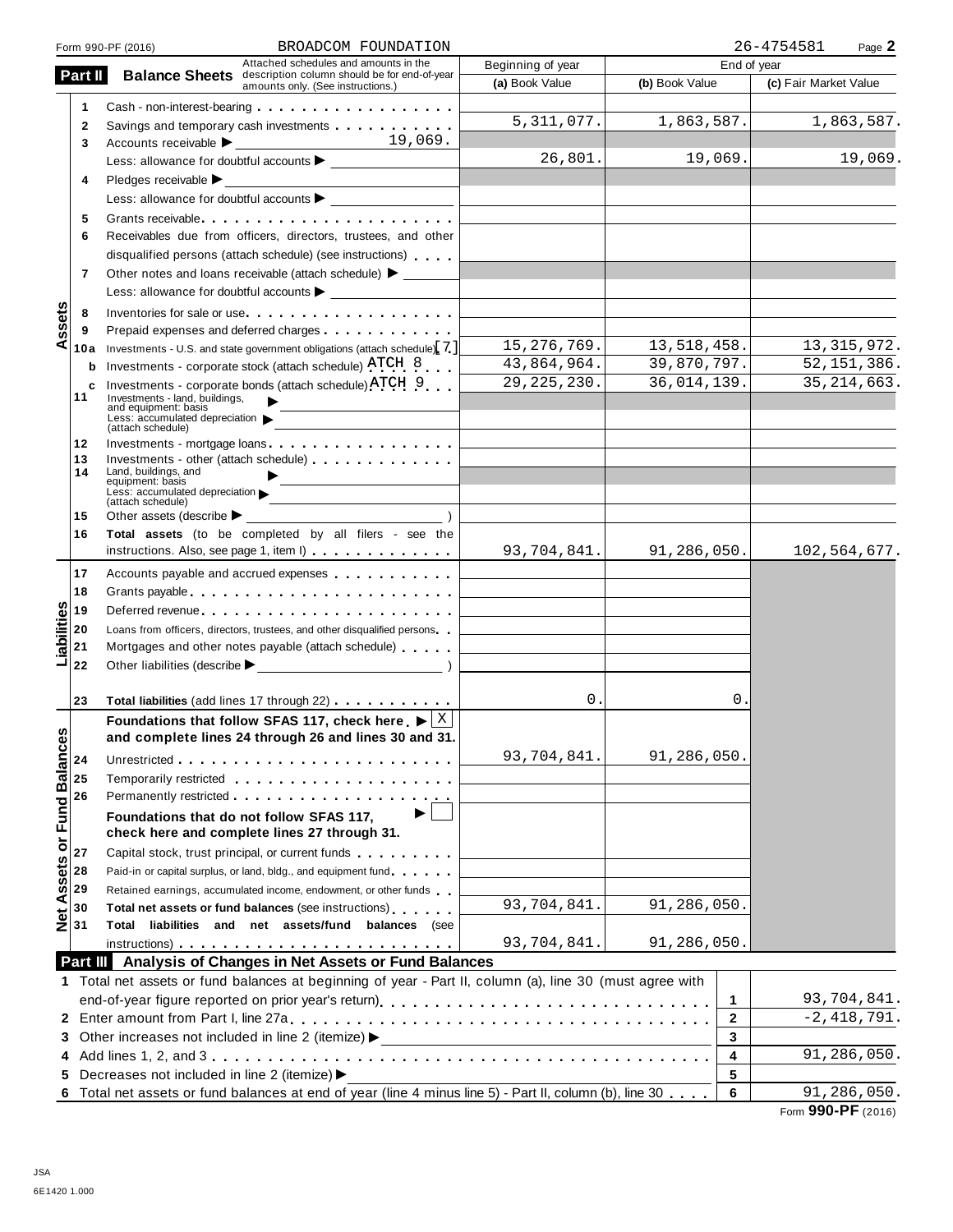**Part IV Capital Gains and Losses for Tax on Investment Income**

 $\sqrt{X}$  Yes  $\boxed{X}$  No

|                               | (e) Gross sales price                         | (f) Depreciation allowed<br>(or allowable)                                                                      | (g) Cost or other basis<br>plus expense of sale                                 |              | (h) Gain or (loss)<br>(e) plus $(f)$ minus $(g)$                 |
|-------------------------------|-----------------------------------------------|-----------------------------------------------------------------------------------------------------------------|---------------------------------------------------------------------------------|--------------|------------------------------------------------------------------|
| a                             |                                               |                                                                                                                 |                                                                                 |              |                                                                  |
| b                             |                                               |                                                                                                                 |                                                                                 |              |                                                                  |
| с                             |                                               |                                                                                                                 |                                                                                 |              |                                                                  |
| d                             |                                               |                                                                                                                 |                                                                                 |              |                                                                  |
| е                             |                                               |                                                                                                                 |                                                                                 |              |                                                                  |
|                               |                                               | Complete only for assets showing gain in column (h) and owned by the foundation on 12/31/69                     |                                                                                 |              | (I) Gains (Col. (h) gain minus                                   |
| (i) $F.M.V.$ as of $12/31/69$ |                                               | (i) Adjusted basis<br>as of 12/31/69                                                                            | (k) Excess of col. (i)<br>over col. (i), if any                                 |              | col. (k), but not less than $-0$ -) or<br>Losses (from col. (h)) |
| a                             |                                               |                                                                                                                 |                                                                                 |              |                                                                  |
| b                             |                                               |                                                                                                                 |                                                                                 |              |                                                                  |
| c                             |                                               |                                                                                                                 |                                                                                 |              |                                                                  |
| d                             |                                               |                                                                                                                 |                                                                                 |              |                                                                  |
| е                             |                                               |                                                                                                                 |                                                                                 |              |                                                                  |
| $\mathbf{2}$                  | Capital gain net income or (net capital loss) |                                                                                                                 | If gain, also enter in Part I, line 7<br>If (loss), enter -0- in Part I, line 7 | $\mathbf{2}$ | $-242, 438.$                                                     |
| 3                             |                                               | Net short-term capital gain or (loss) as defined in sections 1222(5) and (6):                                   |                                                                                 |              |                                                                  |
|                               |                                               | If gain, also enter in Part I, line 8, column (c) (see instructions). If (loss), enter -0- in I                 |                                                                                 |              |                                                                  |
|                               |                                               |                                                                                                                 |                                                                                 | 3            | 0.                                                               |
|                               | Part V                                        | Qualification Under Section 4940(e) for Reduced Tax on Net Investment Income                                    |                                                                                 |              |                                                                  |
|                               |                                               | (For optional use by domestic private foundations subject to the section 4940(a) tax on net investment income.) |                                                                                 |              |                                                                  |

(a) List and describe the kind(s) of property sold (e.g., real estate,  $\begin{bmatrix} \textbf{(b)} & \textbf{b} & \textbf{c} \\ \textbf{c} & \textbf{d} & \textbf{c} \end{bmatrix}$  Date acquired  $\begin{bmatrix} \textbf{c} & \textbf{d} & \textbf{c} \\ \textbf{c} & \textbf{d} & \textbf{c} \\ \textbf{c} & \textbf{d} & \textbf{c} \end{bmatrix}$  Date

2-story brick warehouse; or common stock, 200 shs. MLC Co.) <br>D - Donation D - Donation D - Donation D - Donation D - Donation D - Donation D - Donation D - Donation D - Do

If section 4940(d)(2) applies, leave this part blank.

**1 a** SEE PART IV SCHEDULE

**b c d e**

# Was the foundation liable for the section 4942 tax on the distributable amount of any year in the base period? If "Yes," the foundation does not qualify under section 4940(e). Do not complete this part. Yes No

|  |  | Enter the appropriate amount in each column for each year; see the instructions before making any entries. |
|--|--|------------------------------------------------------------------------------------------------------------|

| (a)<br>Base period years<br>Calendar year (or tax year beginning in) |                                                                                                                                                                                         | (b)<br>(c)<br>Net value of noncharitable-use assets<br>Adjusted qualifying distributions                                             |                |                | (d)<br>Distribution ratio<br>(col. (b) divided by col. (c)) |
|----------------------------------------------------------------------|-----------------------------------------------------------------------------------------------------------------------------------------------------------------------------------------|--------------------------------------------------------------------------------------------------------------------------------------|----------------|----------------|-------------------------------------------------------------|
|                                                                      | 2015                                                                                                                                                                                    | 3, 164, 284.                                                                                                                         | 102,054,206.   |                | 0.031006                                                    |
|                                                                      | 2014                                                                                                                                                                                    | 4, 444, 245.                                                                                                                         | 103, 243, 892. |                | 0.043046                                                    |
|                                                                      | 2013                                                                                                                                                                                    | 3,920,178.                                                                                                                           | 83, 222, 901.  |                | 0.047105                                                    |
|                                                                      | 2012                                                                                                                                                                                    | 3,827,091.                                                                                                                           | 74,150,292.    |                | 0.051613                                                    |
|                                                                      | 2011                                                                                                                                                                                    | 2,693,323.                                                                                                                           | 63,533,681.    |                | 0.042392                                                    |
| $\mathbf{2}$<br>3                                                    |                                                                                                                                                                                         |                                                                                                                                      |                | $\mathbf{2}$   | 0.215162                                                    |
|                                                                      | Average distribution ratio for the 5-year base period - divide the total on line 2 by 5, or by the<br>- 3<br>number of years the foundation has been in existence if less than 5 years. |                                                                                                                                      |                |                | 0.043032                                                    |
| 4                                                                    | Enter the net value of noncharitable-use assets for 2016 from Part X, line 5,,,,,,,,,,                                                                                                  |                                                                                                                                      |                |                | 100,717,221.                                                |
| 5                                                                    |                                                                                                                                                                                         |                                                                                                                                      |                | 5              | 4,334,063.                                                  |
| 6                                                                    |                                                                                                                                                                                         | Enter 1% of net investment income (1% of Part I, line 27b)                                                                           |                | - 6            | 26,589.                                                     |
| $\overline{7}$                                                       |                                                                                                                                                                                         |                                                                                                                                      |                | $\overline{7}$ | 4,360,652.                                                  |
| 8                                                                    |                                                                                                                                                                                         |                                                                                                                                      |                | $\vert$ 8      | 4,804,174.                                                  |
|                                                                      | Part VI instructions.                                                                                                                                                                   | If line 8 is equal to or greater than line 7, check the box in Part VI, line 1b, and complete that part using a 1% tax rate. See the |                |                |                                                             |

**(b)** How<br>acquired **(c)** Date acquired<br>P - Purchase (mo., day, yr.)<br>D - Donation

Form 990-PF (2016) Page  $3$ 

(d) Date sold<br>(mo., day, yr.)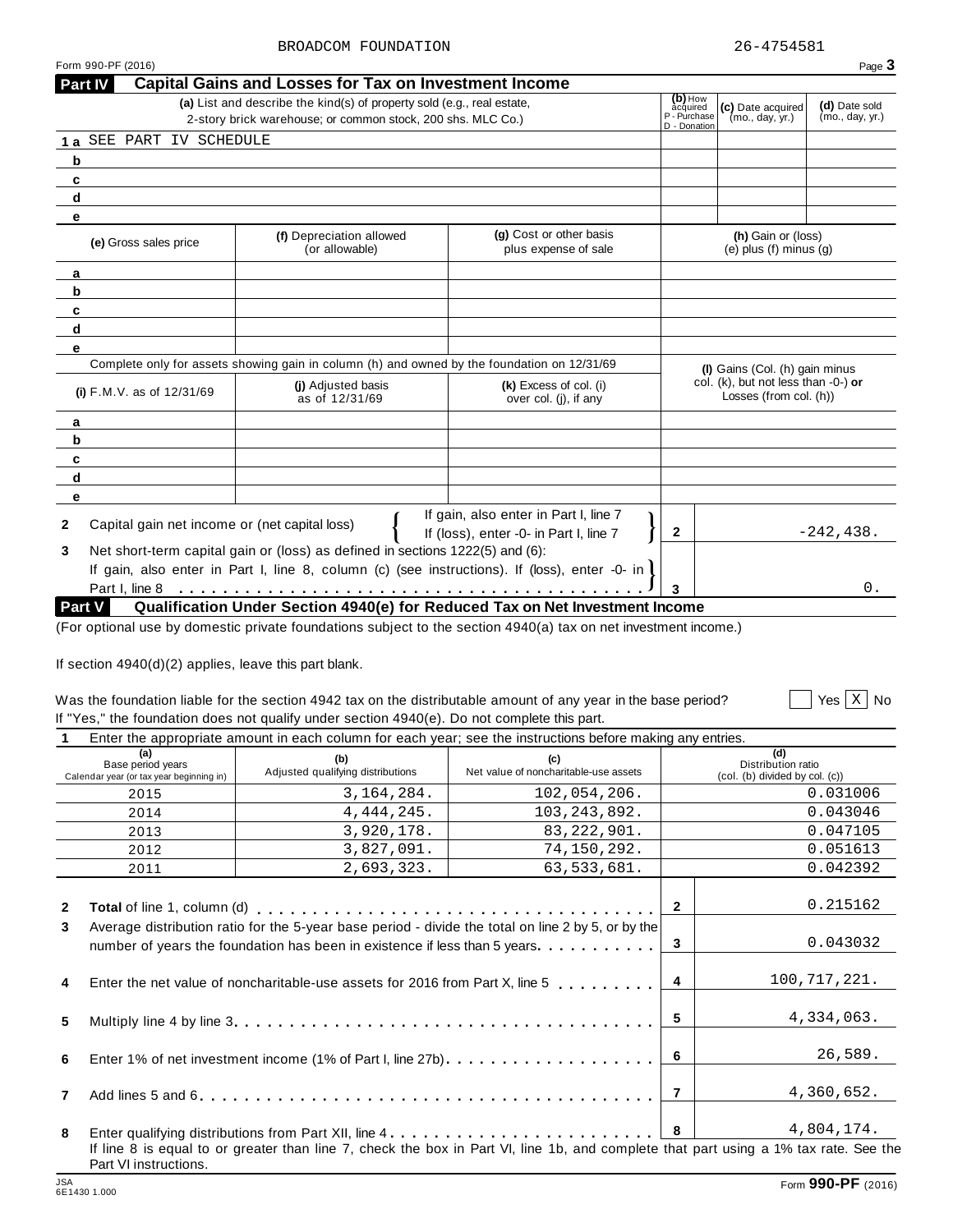|         | BROADCOM FOUNDATION<br>Form 990-PF (2016)                                                                                                         | 26-4754581     | Page 4    |
|---------|---------------------------------------------------------------------------------------------------------------------------------------------------|----------------|-----------|
| Part VI | Excise Tax Based on Investment Income (Section 4940(a), 4940(b), 4940(e), or 4948- see instructions)                                              |                |           |
|         | <b>1a</b> Exempt operating foundations described in section $4940(d)(2)$ , check here $\blacksquare$ and enter "N/A" on line 1.                   |                |           |
|         |                                                                                                                                                   |                |           |
|         | <b>b</b> Domestic foundations that meet the section 4940(e) requirements in Part V, check<br>$\mathbf{1}$                                         |                | 26,589.   |
|         |                                                                                                                                                   |                |           |
|         | c All other domestic foundations enter 2% of line 27b. Exempt foreign organizations enter 4% of                                                   |                |           |
|         | Part I, line 12, col. (b).                                                                                                                        |                |           |
| 2       | $\mathbf{2}$<br>Tax under section 511 (domestic section 4947(a)(1) trusts and taxable foundations only. Others enter -0-)                         |                |           |
| 3       | 3                                                                                                                                                 |                | 26,589.   |
| 4       | 4<br>Subtitle A (income) tax (domestic section $4947(a)(1)$ trusts and taxable foundations only. Others enter -0-) $\ldots$                       |                | 0.        |
| 5       | 5<br>Tax based on investment income. Subtract line 4 from line 3. If zero or less, enter -0-<br>                                                  |                | 26,589.   |
| 6       | Credits/Payments:                                                                                                                                 |                |           |
| a       | 64,919.<br>6а<br>2016 estimated tax payments and 2015 overpayment credited to 2016                                                                |                |           |
| b       | 6b<br>Exempt foreign organizations - tax withheld at source <b>the continuum</b>                                                                  |                |           |
| с       | 6c<br>Tax paid with application for extension of time to file (Form 8868)                                                                         |                |           |
| d       | 6d                                                                                                                                                |                |           |
| 7       | $\overline{7}$                                                                                                                                    |                | 64,919.   |
| 8       | Enter any <b>penalty</b> for underpayment of estimated tax. Check here $X$ if Form 2220 is attached<br>8                                          |                |           |
| 9       | 9                                                                                                                                                 |                |           |
| 10      | 10<br>Overpayment. If line 7 is more than the total of lines 5 and 8, enter the amount overpaid                                                   |                | 38,330.   |
| 11      | Enter the amount of line 10 to be: Credited to 2017 estimated tax $\blacktriangleright$ 26,600. Refunded $\blacktriangleright$<br>11              |                | 11,730.   |
|         | <b>Part VII-A</b> Statements Regarding Activities                                                                                                 |                |           |
|         | 1a During the tax year, did the foundation attempt to influence any national, state, or local legislation or did it                               |                | Yes<br>No |
|         |                                                                                                                                                   | 1a             | X         |
|         | b Did it spend more than \$100 during the year (either directly or indirectly) for political purposes (see                                        |                |           |
|         |                                                                                                                                                   | 1b             | X         |
|         | If the answer is "Yes" to 1a or 1b, attach a detailed description of the activities and copies of any materials                                   |                |           |
|         | published or distributed by the foundation in connection with the activities.                                                                     |                |           |
| c       |                                                                                                                                                   | 1c             | Χ         |
|         | d Enter the amount (if any) of tax on political expenditures (section 4955) imposed during the year:                                              |                |           |
|         | (1) On the foundation. $\triangleright$ \$                                                                                                        |                |           |
|         | e Enter the reimbursement (if any) paid by the foundation during the year for political expenditure tax imposed                                   |                |           |
|         |                                                                                                                                                   |                |           |
| 2.      | Has the foundation engaged in any activities that have not previously been reported to the IRS?                                                   | $\mathbf{2}$   | Χ         |
|         | If "Yes," attach a detailed description of the activities.                                                                                        |                |           |
| 3.      | Has the foundation made any changes, not previously reported to the IRS, in its governing instrument, articles of                                 |                |           |
|         | incorporation, or bylaws, or other similar instruments? If "Yes," attach a conformed copy of the changes                                          | 3              | X         |
| 4a      | Did the foundation have unrelated business gross income of \$1,000 or more during the year?                                                       | 4a             | Χ         |
| b       |                                                                                                                                                   | 4b             |           |
| 5       | Was there a liquidation, termination, dissolution, or substantial contraction during the year?                                                    | 5              | Χ         |
|         | If "Yes," attach the statement required by General Instruction T.                                                                                 |                |           |
| 6       | Are the requirements of section 508(e) (relating to sections 4941 through 4945) satisfied either:                                                 |                |           |
|         | • By language in the governing instrument, or                                                                                                     |                |           |
|         | • By state legislation that effectively amends the governing instrument so that no mandatory directions that                                      |                |           |
|         |                                                                                                                                                   | 6              | х         |
| 7       | Did the foundation have at least \$5,000 in assets at any time during the year? If "Yes," complete Part II, col. (c), and Part XV                 | $\overline{7}$ | Χ         |
| 8a      | Enter the states to which the foundation reports or with which it is registered (see instructions) $\blacktriangleright$                          |                |           |
|         | CA,                                                                                                                                               |                |           |
| b       | If the answer is "Yes" to line 7, has the foundation furnished a copy of Form 990-PF to the Attorney General                                      |                |           |
|         | (or designate) of each state as required by General Instruction G? If "No," attach explanation enterprised by $\cdot$ , and $\cdot$ , and $\cdot$ | 8b             | Χ         |
| 9       | Is the foundation claiming status as a private operating foundation within the meaning of section 4942(j)(3) or                                   |                |           |
|         | 4942(j)(5) for calendar year 2016 or the taxable year beginning in 2016 (see instructions for Part XIV)? If "Yes,"                                |                |           |
|         |                                                                                                                                                   | 9              | Χ         |
|         |                                                                                                                                                   |                |           |
| 10      | Did any persons become substantial contributors during the tax year? If "Yes," attach a schedule listing their                                    | 10             | Χ         |
|         |                                                                                                                                                   |                |           |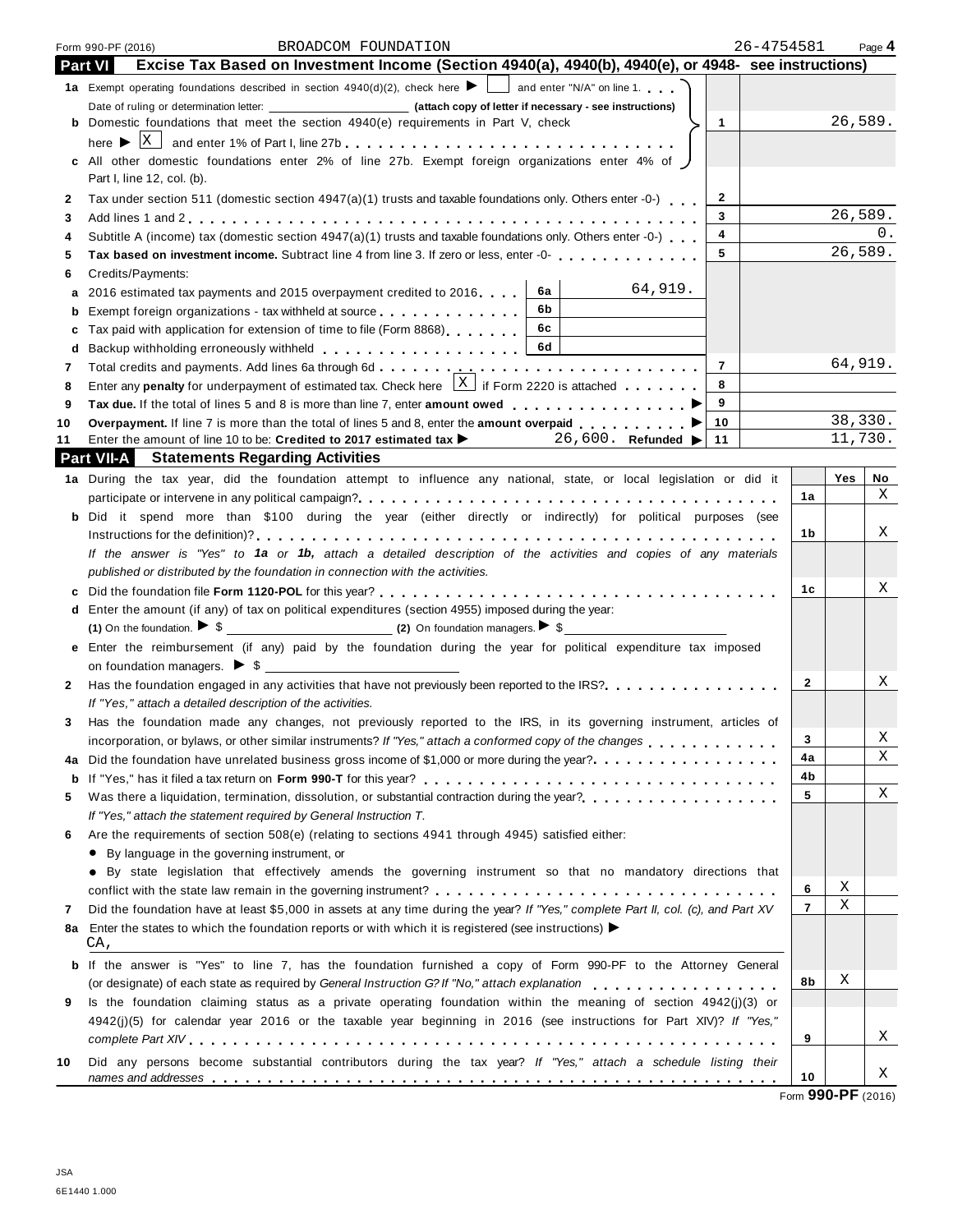|    | Form 990-PF (2016)<br>BROADCOM FOUNDATION<br>26-4754581                                                                                                                                                                                         |                     |     | Page 5 |
|----|-------------------------------------------------------------------------------------------------------------------------------------------------------------------------------------------------------------------------------------------------|---------------------|-----|--------|
|    | <b>Part VII-A</b><br><b>Statements Regarding Activities (continued)</b>                                                                                                                                                                         |                     |     |        |
|    | 11 At any time during the year, did the foundation, directly or indirectly, own a controlled entity within the                                                                                                                                  |                     | Yes | No.    |
|    |                                                                                                                                                                                                                                                 | 11                  |     | X      |
| 12 | Did the foundation make a distribution to a donor advised fund over which the foundation or a disqualified                                                                                                                                      |                     |     |        |
|    | person had advisory privileges? If "Yes," attach statement (see instructions)                                                                                                                                                                   | 12                  |     | X      |
| 13 | Did the foundation comply with the public inspection requirements for its annual returns and exemption application?                                                                                                                             | 13                  | Χ   |        |
|    | WWW.BROADCOMFOUNDATION.ORG<br>Website address $\blacktriangleright$                                                                                                                                                                             |                     |     |        |
| 14 | Telephone no. $\triangleright$ 949-464-4138<br>The books are in care of MARIA WRONSKI                                                                                                                                                           |                     |     |        |
|    | Located at $\triangleright$ 4041 MACARTHUR BLVD, STE 510 NEWPORT BEACH, CA ZIP+4 $\triangleright$ 92660                                                                                                                                         |                     |     |        |
| 15 | Section 4947(a)(1) nonexempt charitable trusts filing Form 990-PF in lieu of Form 1041 - Check here                                                                                                                                             |                     |     |        |
|    |                                                                                                                                                                                                                                                 |                     |     |        |
| 16 | At any time during calendar year 2016, did the foundation have an interest in or a signature or other authority                                                                                                                                 |                     | Yes | No     |
|    | over a bank, securities, or other financial account in a foreign country?                                                                                                                                                                       | 16                  |     | Χ      |
|    | See the instructions for exceptions and filing requirements for FinCEN Form 114. If "Yes," enter the name of                                                                                                                                    |                     |     |        |
|    | the foreign country<br><b>Part VII-B</b><br>Statements Regarding Activities for Which Form 4720 May Be Required                                                                                                                                 |                     |     |        |
|    | File Form 4720 if any item is checked in the "Yes" column, unless an exception applies.                                                                                                                                                         |                     | Yes | No     |
|    | 1a During the year did the foundation (either directly or indirectly):                                                                                                                                                                          |                     |     |        |
|    | $\vert X \vert$ No<br>(1) Engage in the sale or exchange, or leasing of property with a disqualified person? $\ldots \ldots$                                                                                                                    |                     |     |        |
|    | (2) Borrow money from, lend money to, or otherwise extend credit to (or accept it from) a                                                                                                                                                       |                     |     |        |
|    | X<br><b>No</b><br>Yes                                                                                                                                                                                                                           |                     |     |        |
|    | (3) Furnish goods, services, or facilities to (or accept them from) a disqualified person?<br>Yes<br>No                                                                                                                                         |                     |     |        |
|    | $\mathbf X$<br>Yes<br>(4) Pay compensation to, or pay or reimburse the expenses of, a disqualified person?<br>No                                                                                                                                |                     |     |        |
|    | (5) Transfer any income or assets to a disqualified person (or make any of either available for                                                                                                                                                 |                     |     |        |
|    | $X \mid No$<br>Yes                                                                                                                                                                                                                              |                     |     |        |
|    | (6) Agree to pay money or property to a government official? (Exception. Check "No" if the                                                                                                                                                      |                     |     |        |
|    | foundation agreed to make a grant to or to employ the official for a period after                                                                                                                                                               |                     |     |        |
|    | $X \mid No$<br>termination of government service, if terminating within 90 days.)<br>Yes                                                                                                                                                        |                     |     |        |
|    | b If any answer is "Yes" to 1a(1)-(6), did any of the acts fail to qualify under the exceptions described in Regulations                                                                                                                        |                     |     |        |
|    | section 53.4941(d)-3 or in a current notice regarding disaster assistance (see instructions)?                                                                                                                                                   | 1b                  |     | Χ      |
|    |                                                                                                                                                                                                                                                 |                     |     |        |
|    | c Did the foundation engage in a prior year in any of the acts described in 1a, other than excepted acts, that                                                                                                                                  |                     |     |        |
|    | were not corrected before the first day of the tax year beginning in 2016? $\ldots$ , $\ldots$ , $\ldots$ , $\ldots$ , $\ldots$ , $\ldots$ , $\ldots$ , $\ldots$                                                                                | 1c                  |     | Χ      |
|    | 2 Taxes on failure to distribute income (section 4942) (does not apply for years the foundation was a private                                                                                                                                   |                     |     |        |
|    | operating foundation defined in section $4942(j)(3)$ or $4942(j)(5)$ :                                                                                                                                                                          |                     |     |        |
|    | a At the end of tax year 2016, did the foundation have any undistributed income (lines 6d and                                                                                                                                                   |                     |     |        |
|    | $X \mid No$<br>Yes                                                                                                                                                                                                                              |                     |     |        |
|    | If "Yes," list the years $\blacktriangleright$                                                                                                                                                                                                  |                     |     |        |
|    | <b>b</b> Are there any years listed in 2a for which the foundation is not applying the provisions of section $4942(a)(2)$<br>(relating to incorrect valuation of assets) to the year's undistributed income? (If applying section 4942(a)(2) to |                     |     |        |
|    |                                                                                                                                                                                                                                                 | 2b                  |     |        |
|    | c If the provisions of section 4942(a)(2) are being applied to any of the years listed in 2a, list the years here.                                                                                                                              |                     |     |        |
|    | ▶                                                                                                                                                                                                                                               |                     |     |        |
|    | 3a Did the foundation hold more than a 2% direct or indirect interest in any business enterprise                                                                                                                                                |                     |     |        |
|    | $X$ No<br>Yes                                                                                                                                                                                                                                   |                     |     |        |
|    | <b>b</b> If "Yes," did it have excess business holdings in 2016 as a result of (1) any purchase by the foundation or                                                                                                                            |                     |     |        |
|    | disqualified persons after May 26, 1969; (2) the lapse of the 5-year period (or longer period approved by the                                                                                                                                   |                     |     |        |
|    | Commissioner under section $4943(c)(7)$ to dispose of holdings acquired by gift or bequest; or (3) the lapse of                                                                                                                                 |                     |     |        |
|    | the 10-, 15-, or 20-year first phase holding period? (Use Schedule C, Form 4720, to determine if the                                                                                                                                            |                     |     |        |
|    |                                                                                                                                                                                                                                                 | 3b                  |     |        |
|    | 4a Did the foundation invest during the year any amount in a manner that would jeopardize its charitable purposes?                                                                                                                              | 4a                  |     | Χ      |
|    | <b>b</b> Did the foundation make any investment in a prior year (but after December 31, 1969) that could jeopardize its                                                                                                                         |                     |     |        |
|    | charitable purpose that had not been removed from jeopardy before the first day of the tax year beginning in 2016?                                                                                                                              | 4b<br>$\sim$ $\sim$ |     | Χ      |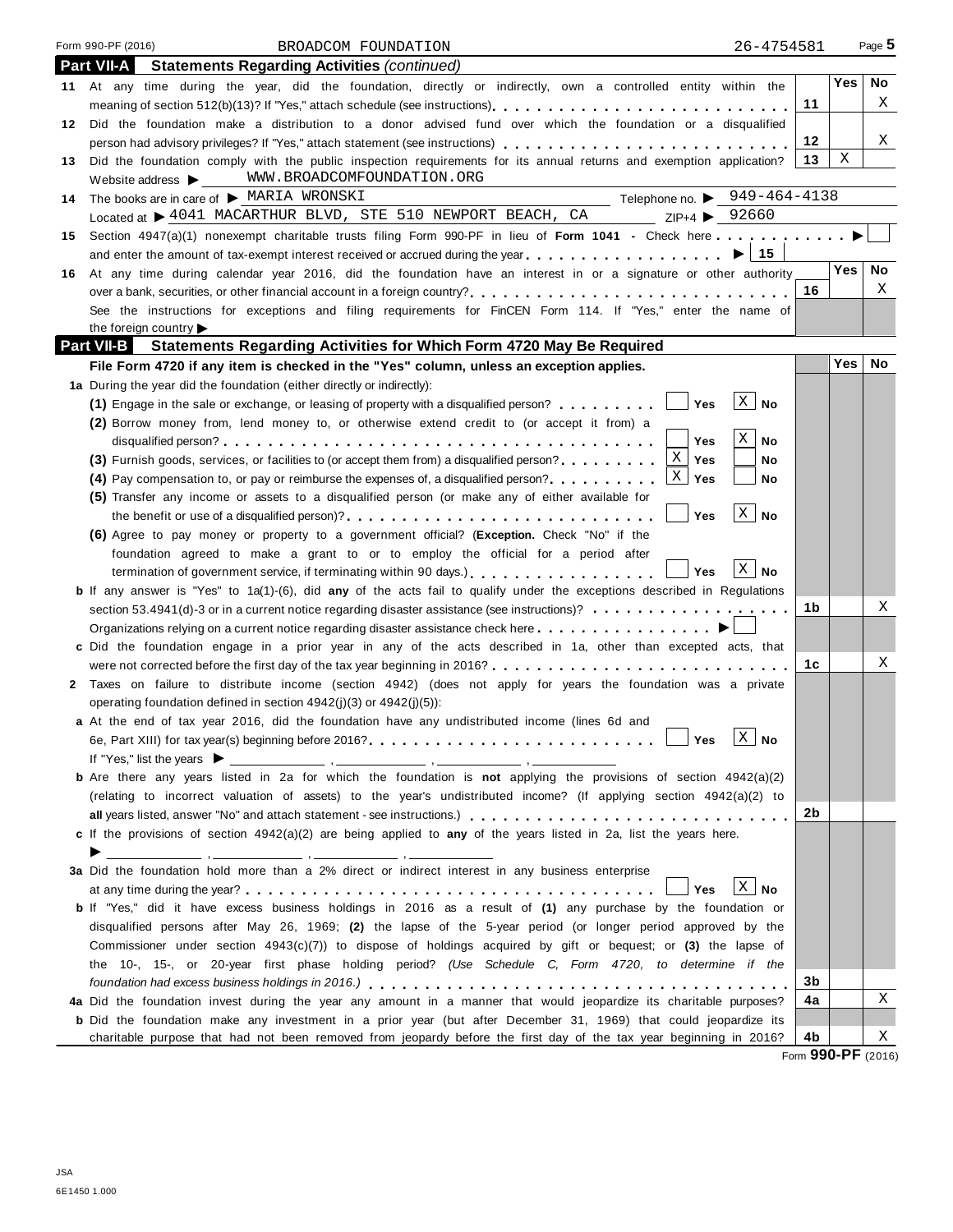|                   | Form 990-PF (2016)                                                                                                                                                                         | BROADCOM FOUNDATION                                                                                                                                                      |                                          |                                   |                                                | 26-4754581                               | Page 6 |  |  |
|-------------------|--------------------------------------------------------------------------------------------------------------------------------------------------------------------------------------------|--------------------------------------------------------------------------------------------------------------------------------------------------------------------------|------------------------------------------|-----------------------------------|------------------------------------------------|------------------------------------------|--------|--|--|
| <b>Part VII-B</b> |                                                                                                                                                                                            | Statements Regarding Activities for Which Form 4720 May Be Required (continued)                                                                                          |                                          |                                   |                                                |                                          |        |  |  |
| 5а                |                                                                                                                                                                                            | During the year did the foundation pay or incur any amount to:                                                                                                           |                                          |                                   |                                                |                                          |        |  |  |
|                   |                                                                                                                                                                                            | (1) Carry on propaganda, or otherwise attempt to influence legislation (section 4945(e))?                                                                                |                                          |                                   | $X$ No<br><b>Yes</b>                           |                                          |        |  |  |
|                   |                                                                                                                                                                                            | (2) Influence the outcome of any specific public election (see section 4955); or to carry on,                                                                            |                                          |                                   |                                                |                                          |        |  |  |
|                   |                                                                                                                                                                                            |                                                                                                                                                                          |                                          |                                   | $X$ No<br>Yes                                  |                                          |        |  |  |
|                   |                                                                                                                                                                                            | (3) Provide a grant to an individual for travel, study, or other similar purposes?                                                                                       |                                          |                                   | $X$ No<br>Yes                                  |                                          |        |  |  |
|                   |                                                                                                                                                                                            | (4) Provide a grant to an organization other than a charitable, etc., organization described in                                                                          |                                          |                                   |                                                |                                          |        |  |  |
|                   |                                                                                                                                                                                            |                                                                                                                                                                          |                                          |                                   | $X$ No<br>Yes                                  |                                          |        |  |  |
|                   |                                                                                                                                                                                            | (5) Provide for any purpose other than religious, charitable, scientific, literary, or educational                                                                       |                                          |                                   |                                                |                                          |        |  |  |
|                   |                                                                                                                                                                                            | purposes, or for the prevention of cruelty to children or animals?                                                                                                       |                                          |                                   | $X$ No<br>Yes                                  |                                          |        |  |  |
| b                 |                                                                                                                                                                                            | If any answer is "Yes" to 5a(1)-(5), did any of the transactions fail to qualify under the exceptions described in                                                       |                                          |                                   |                                                |                                          |        |  |  |
|                   |                                                                                                                                                                                            | 5b                                                                                                                                                                       |                                          |                                   |                                                |                                          |        |  |  |
|                   | Regulations section 53.4945 or in a current notice regarding disaster assistance (see instructions)?<br>Organizations relying on a current notice regarding disaster assistance check here |                                                                                                                                                                          |                                          |                                   |                                                |                                          |        |  |  |
| c                 |                                                                                                                                                                                            | If the answer is "Yes" to question $5a(4)$ , does the foundation claim exemption from the tax                                                                            |                                          |                                   |                                                |                                          |        |  |  |
|                   |                                                                                                                                                                                            |                                                                                                                                                                          |                                          |                                   | Yes<br>No                                      |                                          |        |  |  |
|                   | because it maintained expenditure responsibility for the grant? $ATCH$ 10 $\ldots$ ,,,,,,,,,<br>If "Yes," attach the statement required by Requlations section 53.4945-5(d).               |                                                                                                                                                                          |                                          |                                   |                                                |                                          |        |  |  |
|                   |                                                                                                                                                                                            | Did the foundation, during the year, receive any funds, directly or indirectly, to pay premiums                                                                          |                                          |                                   |                                                |                                          |        |  |  |
| 6a                |                                                                                                                                                                                            |                                                                                                                                                                          |                                          |                                   | $X$ No<br>Yes                                  |                                          |        |  |  |
|                   |                                                                                                                                                                                            | Did the foundation, during the year, pay premiums, directly or indirectly, on a personal benefit contract?                                                               |                                          |                                   |                                                | 6b                                       | Χ      |  |  |
| b                 |                                                                                                                                                                                            |                                                                                                                                                                          |                                          |                                   |                                                |                                          |        |  |  |
|                   |                                                                                                                                                                                            | If "Yes" to 6b, file Form 8870.<br>At any time during the tax year, was the foundation a party to a prohibited tax shelter transaction? $ \cdot $ Yes $ \cdot \cdot $ No |                                          |                                   |                                                |                                          |        |  |  |
| 7a                |                                                                                                                                                                                            | <b>b</b> If "Yes," did the foundation receive any proceeds or have any net income attributable to the transaction?                                                       |                                          |                                   |                                                |                                          |        |  |  |
|                   |                                                                                                                                                                                            | Information About Officers, Directors, Trustees, Foundation Managers, Highly Paid Employees,                                                                             |                                          |                                   |                                                | 7b                                       |        |  |  |
| <b>Part VIII</b>  |                                                                                                                                                                                            | and Contractors                                                                                                                                                          |                                          |                                   |                                                |                                          |        |  |  |
|                   |                                                                                                                                                                                            | List all officers, directors, trustees, foundation managers and their compensation (see instructions).                                                                   |                                          |                                   |                                                |                                          |        |  |  |
|                   |                                                                                                                                                                                            | (a) Name and address                                                                                                                                                     | (b) Title, and average<br>hours per week | (c) Compensation<br>(If not paid, | (d) Contributions to<br>employee benefit plans | (e) Expense account,<br>other allowances |        |  |  |
|                   |                                                                                                                                                                                            |                                                                                                                                                                          | devoted to position                      | $enter - 0-$                      | and deferred compensation                      |                                          |        |  |  |
| ATCH 11           |                                                                                                                                                                                            |                                                                                                                                                                          |                                          | 316,346.                          | 31,700.                                        |                                          | 0.     |  |  |
|                   |                                                                                                                                                                                            |                                                                                                                                                                          |                                          |                                   |                                                |                                          |        |  |  |
|                   |                                                                                                                                                                                            |                                                                                                                                                                          |                                          |                                   |                                                |                                          |        |  |  |
|                   |                                                                                                                                                                                            |                                                                                                                                                                          |                                          |                                   |                                                |                                          |        |  |  |
|                   |                                                                                                                                                                                            |                                                                                                                                                                          |                                          |                                   |                                                |                                          |        |  |  |
|                   |                                                                                                                                                                                            |                                                                                                                                                                          |                                          |                                   |                                                |                                          |        |  |  |
|                   |                                                                                                                                                                                            |                                                                                                                                                                          |                                          |                                   |                                                |                                          |        |  |  |
| 2                 |                                                                                                                                                                                            | Compensation of five highest-paid employees (other than those included on line 1 - see instructions). If none, enter                                                     |                                          |                                   |                                                |                                          |        |  |  |
|                   | "NONE."                                                                                                                                                                                    |                                                                                                                                                                          |                                          |                                   |                                                |                                          |        |  |  |
|                   |                                                                                                                                                                                            |                                                                                                                                                                          | (b) Title, and average                   |                                   | (d) Contributions to                           |                                          |        |  |  |
|                   |                                                                                                                                                                                            | (a) Name and address of each employee paid more than \$50,000                                                                                                            | hours per week<br>devoted to position    | (c) Compensation                  | employee benefit<br>plans and deferred         | (e) Expense account,<br>other allowances |        |  |  |
|                   |                                                                                                                                                                                            |                                                                                                                                                                          |                                          |                                   | compensation                                   |                                          |        |  |  |
|                   | CAROL MCDONALD                                                                                                                                                                             |                                                                                                                                                                          | EXEC ADMIN ASSISTANT                     |                                   |                                                |                                          |        |  |  |
|                   |                                                                                                                                                                                            |                                                                                                                                                                          | 40.00                                    | 74,057.                           | 12,031.                                        |                                          | 0.     |  |  |
|                   |                                                                                                                                                                                            | NICOLAOS ALEXOPOULOS                                                                                                                                                     | FOUNDATION PERSON                        |                                   |                                                |                                          |        |  |  |
|                   |                                                                                                                                                                                            |                                                                                                                                                                          | 20.00                                    | 88,461                            | 5,307.                                         |                                          | 0.     |  |  |
|                   |                                                                                                                                                                                            |                                                                                                                                                                          |                                          |                                   |                                                |                                          |        |  |  |
|                   |                                                                                                                                                                                            |                                                                                                                                                                          |                                          |                                   |                                                |                                          |        |  |  |
|                   |                                                                                                                                                                                            |                                                                                                                                                                          |                                          |                                   |                                                |                                          |        |  |  |
|                   |                                                                                                                                                                                            |                                                                                                                                                                          |                                          |                                   |                                                |                                          |        |  |  |
|                   |                                                                                                                                                                                            |                                                                                                                                                                          |                                          |                                   |                                                |                                          |        |  |  |
|                   |                                                                                                                                                                                            |                                                                                                                                                                          |                                          |                                   |                                                |                                          |        |  |  |
|                   |                                                                                                                                                                                            |                                                                                                                                                                          |                                          |                                   |                                                |                                          |        |  |  |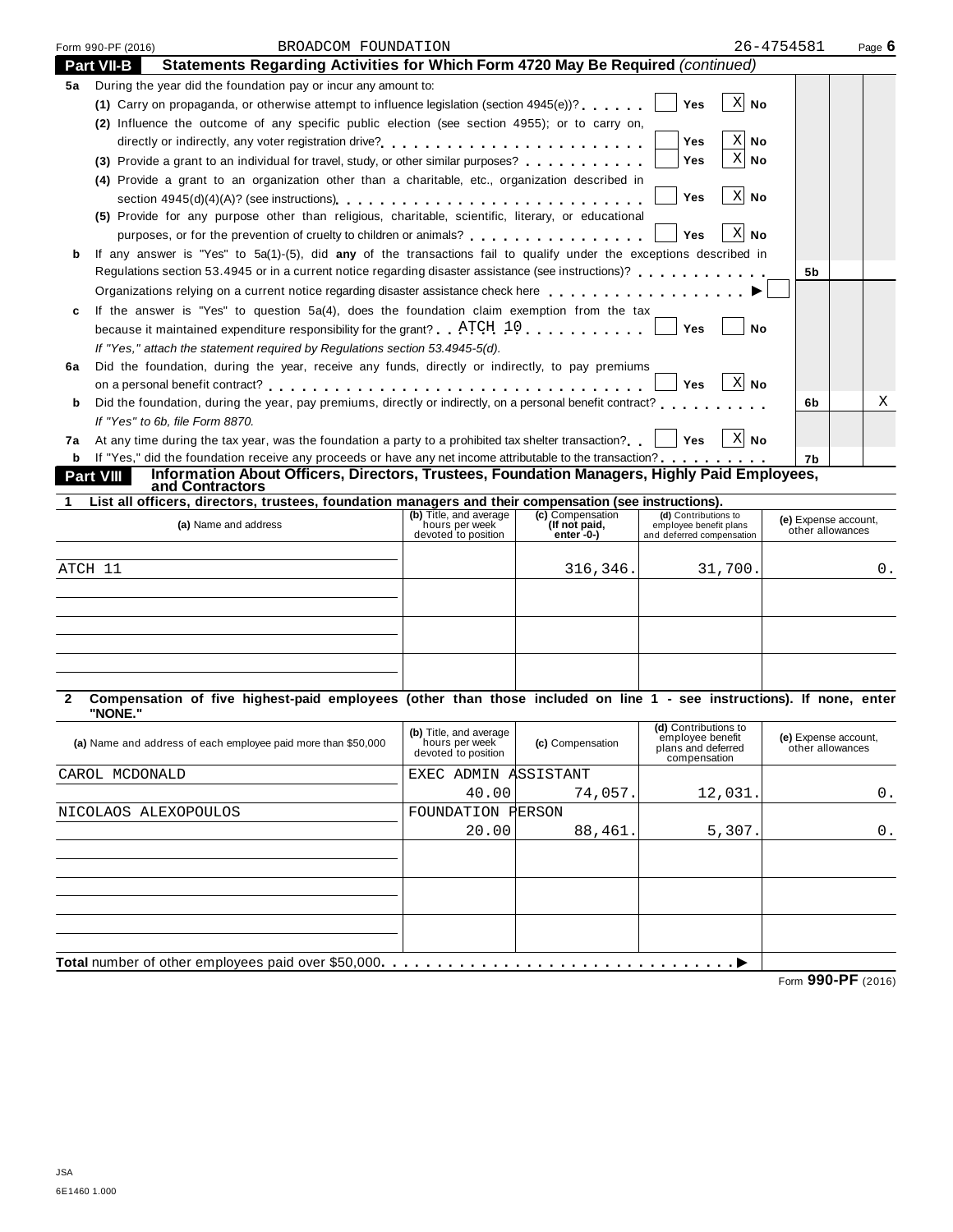| Form 990-PF (2016)                                                                                                                                                                                                                                        |                     | Page 7           |
|-----------------------------------------------------------------------------------------------------------------------------------------------------------------------------------------------------------------------------------------------------------|---------------------|------------------|
| <b>Part VIII</b><br>Information About Officers, Directors, Trustees, Foundation Managers, Highly Paid Employees,<br>and Contractors (continued)                                                                                                           |                     |                  |
| Five highest-paid independent contractors for professional services (see instructions). If none, enter "NONE."<br>3                                                                                                                                       |                     |                  |
| (a) Name and address of each person paid more than \$50,000                                                                                                                                                                                               | (b) Type of service | (c) Compensation |
|                                                                                                                                                                                                                                                           |                     |                  |
| ATCH 12                                                                                                                                                                                                                                                   |                     | 519,331.         |
|                                                                                                                                                                                                                                                           |                     |                  |
|                                                                                                                                                                                                                                                           |                     |                  |
|                                                                                                                                                                                                                                                           |                     |                  |
|                                                                                                                                                                                                                                                           |                     |                  |
|                                                                                                                                                                                                                                                           |                     |                  |
|                                                                                                                                                                                                                                                           |                     |                  |
|                                                                                                                                                                                                                                                           | ▶                   |                  |
| Part IX-A<br><b>Summary of Direct Charitable Activities</b>                                                                                                                                                                                               |                     |                  |
| List the foundation's four largest direct charitable activities during the tax year. Include relevant statistical information such as the number of<br>organizations and other beneficiaries served, conferences convened, research papers produced, etc. |                     | Expenses         |
| N/A<br>1                                                                                                                                                                                                                                                  |                     |                  |
|                                                                                                                                                                                                                                                           |                     |                  |
|                                                                                                                                                                                                                                                           |                     |                  |
|                                                                                                                                                                                                                                                           |                     |                  |
|                                                                                                                                                                                                                                                           |                     |                  |
|                                                                                                                                                                                                                                                           |                     |                  |
|                                                                                                                                                                                                                                                           |                     |                  |
|                                                                                                                                                                                                                                                           |                     |                  |
|                                                                                                                                                                                                                                                           |                     |                  |
|                                                                                                                                                                                                                                                           |                     |                  |
| Part IX-B<br><b>Summary of Program-Related Investments (see instructions)</b>                                                                                                                                                                             |                     |                  |
| Describe the two largest program-related investments made by the foundation during the tax year on lines 1 and 2.                                                                                                                                         |                     | Amount           |
| <b>NONE</b><br>1                                                                                                                                                                                                                                          |                     |                  |
|                                                                                                                                                                                                                                                           |                     |                  |
| ۷                                                                                                                                                                                                                                                         |                     |                  |
|                                                                                                                                                                                                                                                           |                     |                  |
| All other program-related investments. See instructions.                                                                                                                                                                                                  |                     |                  |
| 3 NONE                                                                                                                                                                                                                                                    |                     |                  |
|                                                                                                                                                                                                                                                           |                     |                  |
|                                                                                                                                                                                                                                                           |                     |                  |
|                                                                                                                                                                                                                                                           |                     | 0.0000           |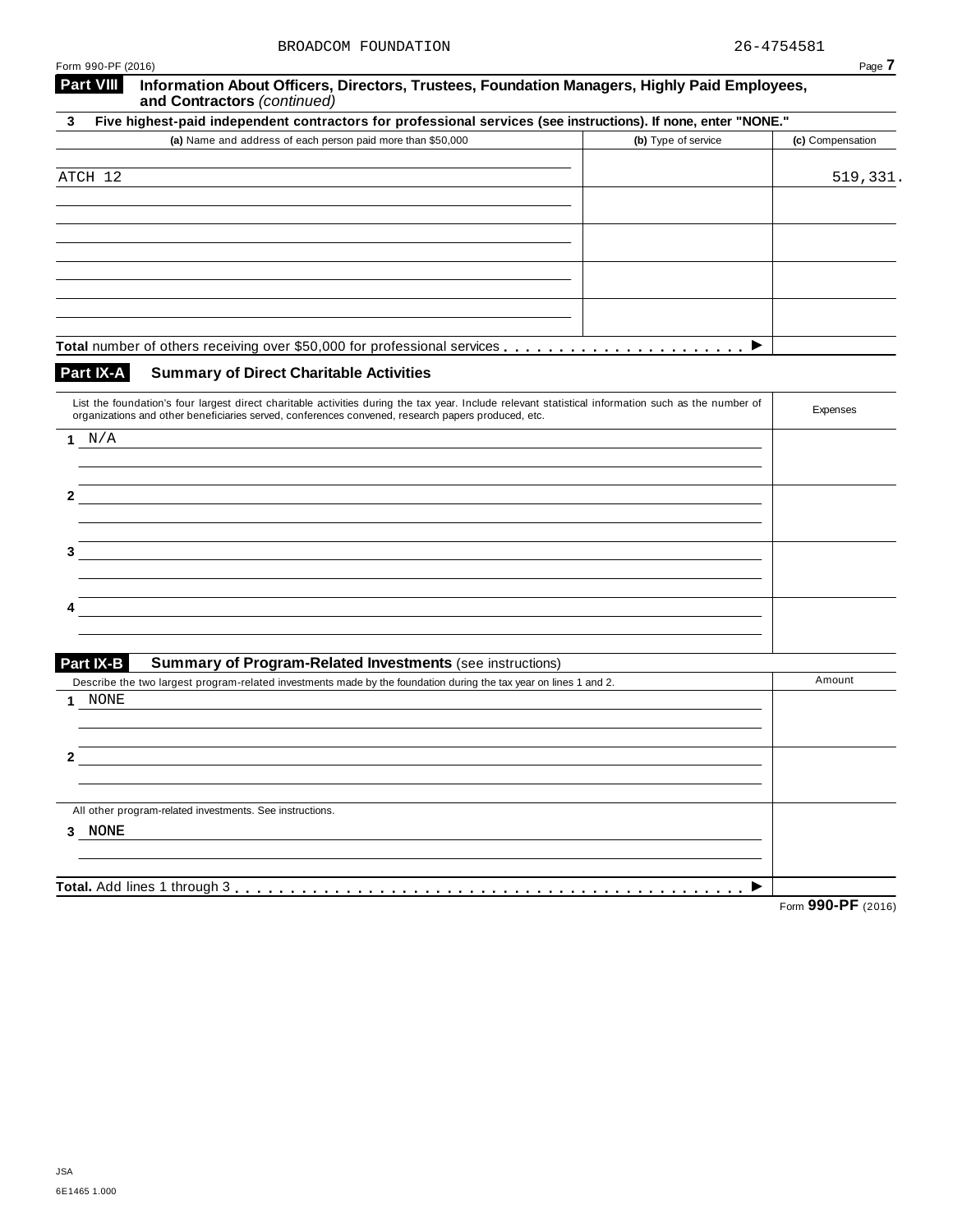| Form 990-PF (2016)                                                                                                                |                | Page 8                              |
|-----------------------------------------------------------------------------------------------------------------------------------|----------------|-------------------------------------|
| Part X<br>Minimum Investment Return (All domestic foundations must complete this part. Foreign foundations,<br>see instructions.) |                |                                     |
| Fair market value of assets not used (or held for use) directly in carrying out charitable, etc.,<br>1                            |                |                                     |
| purposes:                                                                                                                         |                |                                     |
| a                                                                                                                                 | 1a             | 100,079,141.                        |
| b                                                                                                                                 | 1b             | 2, 171, 845.                        |
| c                                                                                                                                 | 1c             |                                     |
| d                                                                                                                                 | 1 <sub>d</sub> | 102, 250, 986.                      |
| Reduction claimed for blockage or other factors reported on lines 1a and<br>е                                                     |                |                                     |
|                                                                                                                                   |                |                                     |
| $\mathbf{2}$                                                                                                                      | $\overline{2}$ |                                     |
| 3                                                                                                                                 | 3              | 102, 250, 986.                      |
| Cash deemed held for charitable activities. Enter 1 1/2% of line 3 (for greater amount, see<br>4                                  |                |                                     |
|                                                                                                                                   | 4              | 1,533,765.                          |
| Net value of noncharitable-use assets. Subtract line 4 from line 3. Enter here and on Part V, line 4<br>5                         | 5              | 100, 717, 221.                      |
| 6                                                                                                                                 | 6              | 5,035,861.                          |
| <b>Part XI</b><br><b>Distributable Amount</b> (see instructions) (Section $4942(j)(3)$ and (j)(5) private operating foundations   |                |                                     |
| and certain foreign organizations check here $\blacktriangleright$ $\vert$ and do not complete this part.)                        |                |                                     |
| 1                                                                                                                                 | $\mathbf{1}$   | 5,035,861.                          |
| 2a<br>26,589.<br>Tax on investment income for 2016 from Part VI, line 5<br>2a                                                     |                |                                     |
| 2 <sub>b</sub><br>Income tax for 2016. (This does not include the tax from Part VI.) [<br>b                                       |                |                                     |
| c                                                                                                                                 | 2c             | 26,589.                             |
| Distributable amount before adjustments. Subtract line 2c from line 1<br>3                                                        | $\mathbf{3}$   | 5,009,272.                          |
| Recoveries of amounts treated as qualifying distributions<br>4                                                                    | 4              |                                     |
| 5                                                                                                                                 | 5              | 5,009,272.                          |
| Deduction from distributable amount (see instructions)                                                                            | 6              |                                     |
| 6<br>Distributable amount as adjusted. Subtract line 6 from line 5. Enter here and on Part XIII,<br>7                             |                |                                     |
|                                                                                                                                   | $\overline{7}$ | 5,009,272.                          |
| <b>Part XII</b> Qualifying Distributions (see instructions)                                                                       |                |                                     |
| Amounts paid (including administrative expenses) to accomplish charitable, etc., purposes:<br>1                                   |                |                                     |
| Expenses, contributions, gifts, etc. - total from Part I, column (d), line 26<br>a                                                | 1a             | 4,804,174.                          |
| Program-related investments - total from Part IX-B<br>b                                                                           | 1b             |                                     |
| Amounts paid to acquire assets used (or held for use) directly in carrying out charitable, etc.,<br>$\mathbf{2}$                  |                |                                     |
|                                                                                                                                   | $\mathbf{2}$   |                                     |
|                                                                                                                                   |                |                                     |
|                                                                                                                                   |                |                                     |
| Amounts set aside for specific charitable projects that satisfy the:<br>3.                                                        |                |                                     |
|                                                                                                                                   | 3a             |                                     |
| b                                                                                                                                 | 3b             |                                     |
| Qualifying distributions. Add lines 1a through 3b. Enter here and on Part V, line 8, and Part XIII, line 4<br>4                   | 4              |                                     |
| Foundations that qualify under section 4940(e) for the reduced rate of tax on net investment income.<br>5                         |                |                                     |
| 6                                                                                                                                 | 5<br>6         | 4,804,174.<br>26,589.<br>4,777,585. |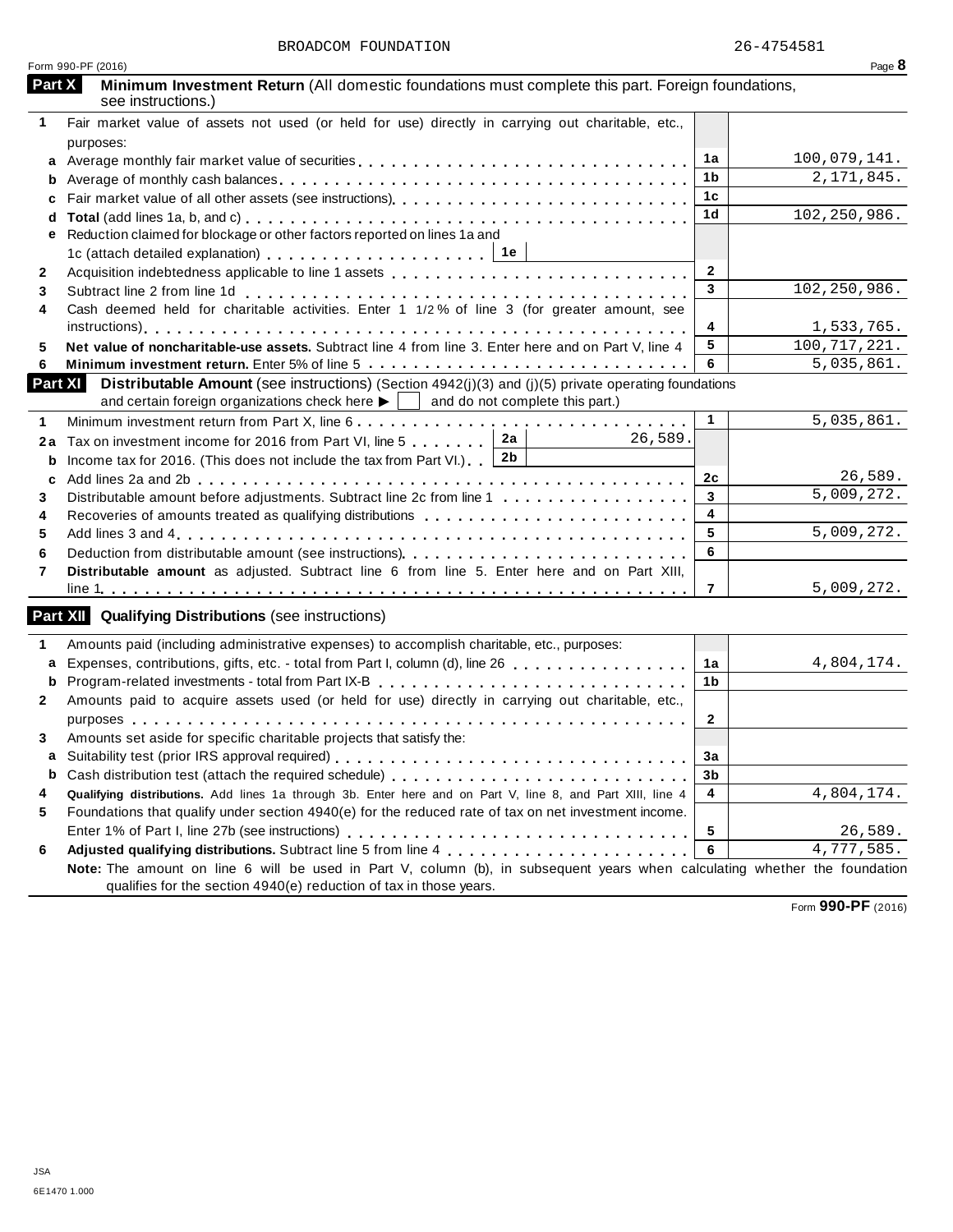| <b>Undistributed Income</b> (see instructions)<br><b>Part XIII</b>                                                                                              |               |                            |             |             |
|-----------------------------------------------------------------------------------------------------------------------------------------------------------------|---------------|----------------------------|-------------|-------------|
|                                                                                                                                                                 | (a)<br>Corpus | (b)<br>Years prior to 2015 | (c)<br>2015 | (d)<br>2016 |
| 1 Distributable amount for 2016 from Part XI,                                                                                                                   |               |                            |             |             |
| $line 7 +  +  +  +  +  + $                                                                                                                                      |               |                            |             | 5,009,272.  |
| 2 Undistributed income, if any, as of the end of 2016:                                                                                                          |               |                            |             |             |
| a Enter amount for 2015 only                                                                                                                                    |               |                            | 4,691,122.  |             |
| <b>b</b> Total for prior years: 20 $14$ , 20 $13$ , 20 $12$                                                                                                     |               |                            |             |             |
| 3 Excess distributions carryover, if any, to 2016:                                                                                                              |               |                            |             |             |
| <b>a</b> From 2011 <b>a</b>                                                                                                                                     |               |                            |             |             |
| <b>b</b> From 2012 <b>.</b> $\cdot \cdot \cdot$ <b>.</b> $\cdot \cdot \cdot$                                                                                    |               |                            |             |             |
| c From 2013 $\qquad \qquad$                                                                                                                                     |               |                            |             |             |
| <b>d</b> From 2014 $\vert$                                                                                                                                      |               |                            |             |             |
| e From 2015 $\qquad \qquad \Box$                                                                                                                                |               |                            |             |             |
| f Total of lines 3a through e                                                                                                                                   |               |                            |             |             |
| 4 Qualifying distributions for 2016 from Part XII,<br>4,804,174.                                                                                                |               |                            |             |             |
| line 4: $\triangleright$ \$                                                                                                                                     |               |                            | 4,691,122.  |             |
| a Applied to 2015, but not more than line 2a                                                                                                                    |               |                            |             |             |
| <b>b</b> Applied to undistributed income of prior years<br>(Election required - see instructions)                                                               |               |                            |             |             |
|                                                                                                                                                                 |               |                            |             |             |
| c Treated as distributions out of corpus (Election<br>required - see instructions)                                                                              |               |                            |             |             |
| d Applied to 2016 distributable amount                                                                                                                          |               |                            |             | 113,052.    |
| <b>e</b> Remaining amount distributed out of corpus                                                                                                             |               |                            |             |             |
| 5 Excess distributions carryover applied to 2016                                                                                                                |               |                            |             |             |
| (If an amount appears in column (d), the same                                                                                                                   |               |                            |             |             |
| amount must be shown in column (a).)<br>6 Enter the net total of each column as                                                                                 |               |                            |             |             |
| indicated below:                                                                                                                                                |               |                            |             |             |
| a Corpus. Add lines 3f, 4c, and 4e. Subtract line 5                                                                                                             |               |                            |             |             |
| <b>b</b> Prior years' undistributed income. Subtract                                                                                                            |               |                            |             |             |
| $line 4b$ from line $2b$                                                                                                                                        |               |                            |             |             |
| c Enter the amount of prior years' undistributed<br>income for which a notice of deficiency has                                                                 |               |                            |             |             |
| been issued, or on which the section 4942(a)                                                                                                                    |               |                            |             |             |
| tax has been previously assessed                                                                                                                                |               |                            |             |             |
| d Subtract line 6c from line 6b. Taxable                                                                                                                        |               |                            |             |             |
| amount - see instructions expansion and the set of the set of the set of the set of the set of the set of the<br>e Undistributed income for 2015. Subtract line |               |                            |             |             |
| 4a from line 2a. Taxable amount - see                                                                                                                           |               |                            |             |             |
|                                                                                                                                                                 |               |                            |             |             |
| f Undistributed income for 2016. Subtract lines                                                                                                                 |               |                            |             |             |
| 4d and 5 from line 1. This amount must be                                                                                                                       |               |                            |             | 4,896,220.  |
| distributed in $2017$ . $\ldots$ $\ldots$ $\ldots$ $\ldots$ .                                                                                                   |               |                            |             |             |
| 7 Amounts treated as distributions out of corpus                                                                                                                |               |                            |             |             |
| to satisfy requirements imposed by section<br>$170(b)(1)(F)$ or $4942(g)(3)$ (Election may be                                                                   |               |                            |             |             |
| required - see instructions)                                                                                                                                    |               |                            |             |             |
| 8 Excess distributions carryover from 2011 not                                                                                                                  |               |                            |             |             |
| applied on line 5 or line 7 (see instructions)                                                                                                                  |               |                            |             |             |
| 9 Excess distributions carryover to 2017.                                                                                                                       |               |                            |             |             |
| Subtract lines 7 and 8 from line 6a                                                                                                                             | 0.            |                            |             |             |
| 10 Analysis of line 9:                                                                                                                                          |               |                            |             |             |
| a Excess from 2012                                                                                                                                              |               |                            |             |             |
| <b>b</b> Excess from 2013 $\vert$                                                                                                                               |               |                            |             |             |
| c Excess from $2014$                                                                                                                                            |               |                            |             |             |
| <b>d</b> Excess from 2015 $\vert$                                                                                                                               |               |                            |             |             |
| e Excess from $2016$                                                                                                                                            |               |                            |             |             |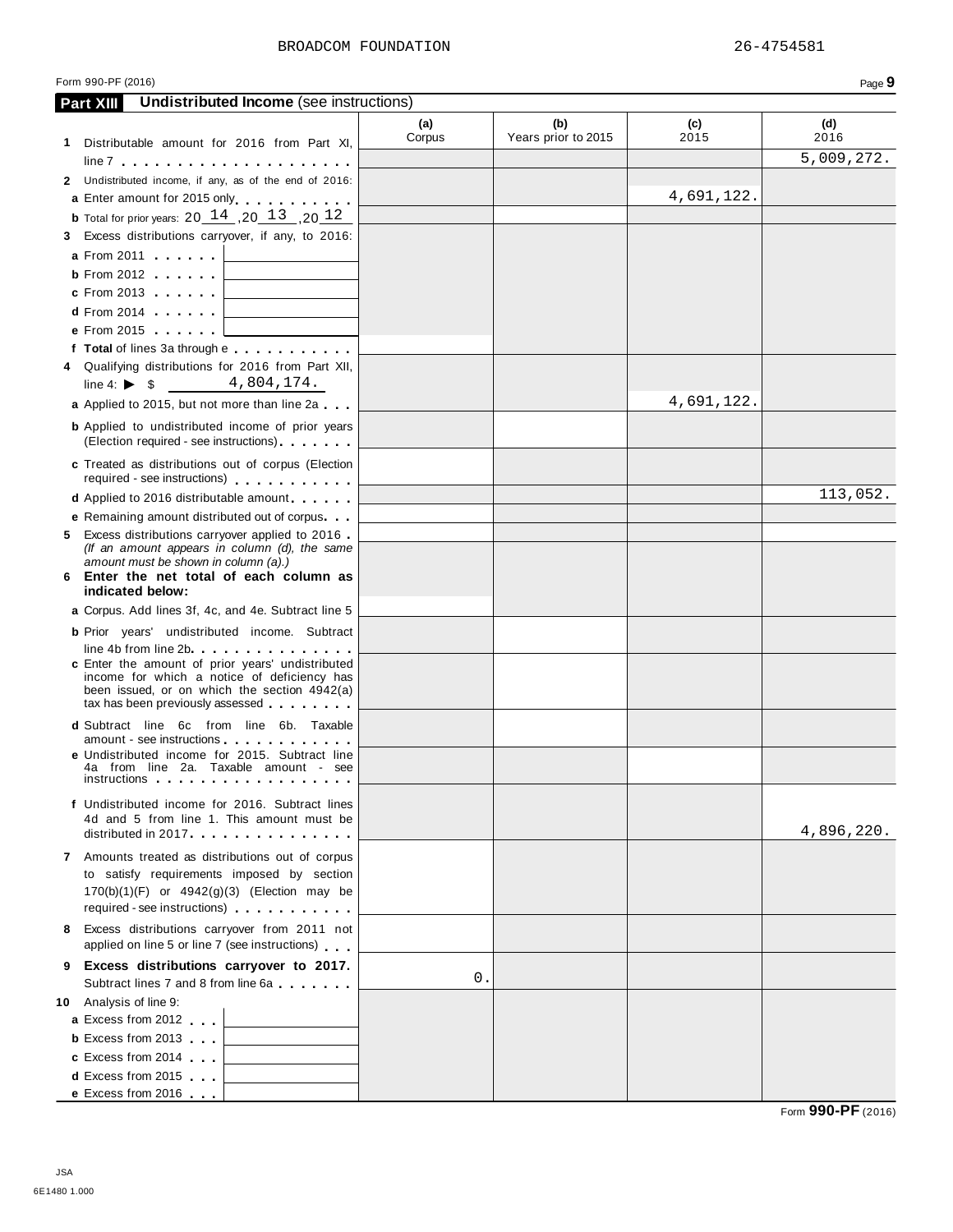|   | Form 990-PF (2016)                                                                                                                                                                                                                                                  |          | BROADCOM FOUNDATION                                                                |               |            | 26-4754581<br>Page 10         |
|---|---------------------------------------------------------------------------------------------------------------------------------------------------------------------------------------------------------------------------------------------------------------------|----------|------------------------------------------------------------------------------------|---------------|------------|-------------------------------|
|   | <b>Part XIV</b>                                                                                                                                                                                                                                                     |          | <b>Private Operating Foundations</b> (see instructions and Part VII-A, question 9) |               |            | NOT APPLICABLE                |
|   | 1a If the foundation has received a ruling or determination letter that it is a private operating                                                                                                                                                                   |          |                                                                                    |               |            |                               |
|   | foundation, and the ruling is effective for 2016, enter the date of the ruling                                                                                                                                                                                      |          |                                                                                    |               |            |                               |
|   | <b>b</b> Check box to indicate whether the foundation is a private operating foundation described in section                                                                                                                                                        |          |                                                                                    |               |            | $4942(j)(3)$ or<br>4942(j)(5) |
|   |                                                                                                                                                                                                                                                                     | Tax year |                                                                                    | Prior 3 years |            | (e) Total                     |
|   | 2a Enter the lesser of the ad-<br>justed net income from Part                                                                                                                                                                                                       | (a) 2016 | (b) 2015                                                                           | $(c)$ 2014    | $(d)$ 2013 |                               |
|   | I or the minimum investment                                                                                                                                                                                                                                         |          |                                                                                    |               |            |                               |
|   | return from Part X for each<br>year listed <b>the contract of the set of the set of the set of the set of the set of the set of the set of the set of the set of the set of the set of the set of the set of the set of the set of the set of the set of the se</b> |          |                                                                                    |               |            |                               |
|   | $\mathbf b$ 85% of line 2a $\mathbf b$                                                                                                                                                                                                                              |          |                                                                                    |               |            |                               |
|   |                                                                                                                                                                                                                                                                     |          |                                                                                    |               |            |                               |
|   | C Qualifying distributions from Part<br>XII, line 4 for each year listed                                                                                                                                                                                            |          |                                                                                    |               |            |                               |
|   | <b>d</b> Amounts included in line 2c not                                                                                                                                                                                                                            |          |                                                                                    |               |            |                               |
|   | used directly for active conduct                                                                                                                                                                                                                                    |          |                                                                                    |               |            |                               |
|   | of exempt activities<br><b>e</b> Qualifying distributions made                                                                                                                                                                                                      |          |                                                                                    |               |            |                               |
|   | directly for active conduct of                                                                                                                                                                                                                                      |          |                                                                                    |               |            |                               |
|   | exempt activities. Subtract line                                                                                                                                                                                                                                    |          |                                                                                    |               |            |                               |
| 3 | 2d from line 2c and the state of the state of the state of the state of the state of the state of the state of<br>Complete 3a, b, or c for the                                                                                                                      |          |                                                                                    |               |            |                               |
|   | alternative test relied upon:                                                                                                                                                                                                                                       |          |                                                                                    |               |            |                               |
|   | a "Assets" alternative test - enter:                                                                                                                                                                                                                                |          |                                                                                    |               |            |                               |
|   | $(1)$ Value of all assets $\cdots$<br>(2) Value of assets qualifying                                                                                                                                                                                                |          |                                                                                    |               |            |                               |
|   | under section                                                                                                                                                                                                                                                       |          |                                                                                    |               |            |                               |
|   | 4942(j)(3)(B)(i)                                                                                                                                                                                                                                                    |          |                                                                                    |               |            |                               |
|   | <b>b</b> "Endowment" alternative test-<br>enter 2/3 of minimum invest-                                                                                                                                                                                              |          |                                                                                    |               |            |                               |
|   | ment return shown in Part X,                                                                                                                                                                                                                                        |          |                                                                                    |               |            |                               |
|   | line 6 for each year listed                                                                                                                                                                                                                                         |          |                                                                                    |               |            |                               |
|   | C "Support" alternative test - enter:                                                                                                                                                                                                                               |          |                                                                                    |               |            |                               |
|   | (1) Total support other than<br>gross investment income                                                                                                                                                                                                             |          |                                                                                    |               |            |                               |
|   | (interest, dividends, rents,                                                                                                                                                                                                                                        |          |                                                                                    |               |            |                               |
|   | payments on securities<br>loans (section $512(a)(5)$ ),                                                                                                                                                                                                             |          |                                                                                    |               |            |                               |
|   | or royalties) and the control of the control of                                                                                                                                                                                                                     |          |                                                                                    |               |            |                               |
|   | (2) Support from general<br>public and 5 or more                                                                                                                                                                                                                    |          |                                                                                    |               |            |                               |
|   | exempt organizations as                                                                                                                                                                                                                                             |          |                                                                                    |               |            |                               |
|   | provided in section 4942<br>(j)(3)(B)(iii)                                                                                                                                                                                                                          |          |                                                                                    |               |            |                               |
|   | (3) Largest amount of sup-                                                                                                                                                                                                                                          |          |                                                                                    |               |            |                               |
|   | port from an exempt<br>organization and the control                                                                                                                                                                                                                 |          |                                                                                    |               |            |                               |
|   | $O(1222)$ in the set of $\alpha$                                                                                                                                                                                                                                    |          |                                                                                    |               |            |                               |

#### Supplementary Information (Complete this part only if the foundation had \$5,000 or more in assets at **any time during the year - see instructions.) Part XV**

**1 Information Regarding Foundation Managers:**

**a** List any managers of the foundation who have contributed more than 2% of the total contributions received by the foundation before the close of any tax year (but only if they have contributed more than \$5,000). (See section 507(d)(2).)

NONE

**b** List any managers of the foundation who own 10% or more of the stock of a corporation (or an equally large portion of the ownership of a partnership or other entity) of which the foundation has a 10% or greater interest.

#### NONE

#### **2 Information Regarding Contribution, Grant, Gift, Loan, Scholarship, etc., Programs:**

Check here  $\blacktriangleright \overline{X}$  if the foundation only makes contributions to preselected charitable organizations and does not accept unsolicited requests for funds if the foundation makes gifts graphs at  $\zeta$  (see instruction unsolicited requests for funds. If the foundation makes gifts, grants, etc. (see instructions) to individuals or organizations under other conditions, complete items 2a, b, c, and d.

**a** The name, address, and telephone number or e-mail address of the person to whom applications should be addressed:

**b** The form in which applications should be submitted and information and materials they should include:

**c** Any submission deadlines:

**d** Any restrictions or limitations on awards, such as by geographical areas, charitable fields, kinds of institutions, or other factors: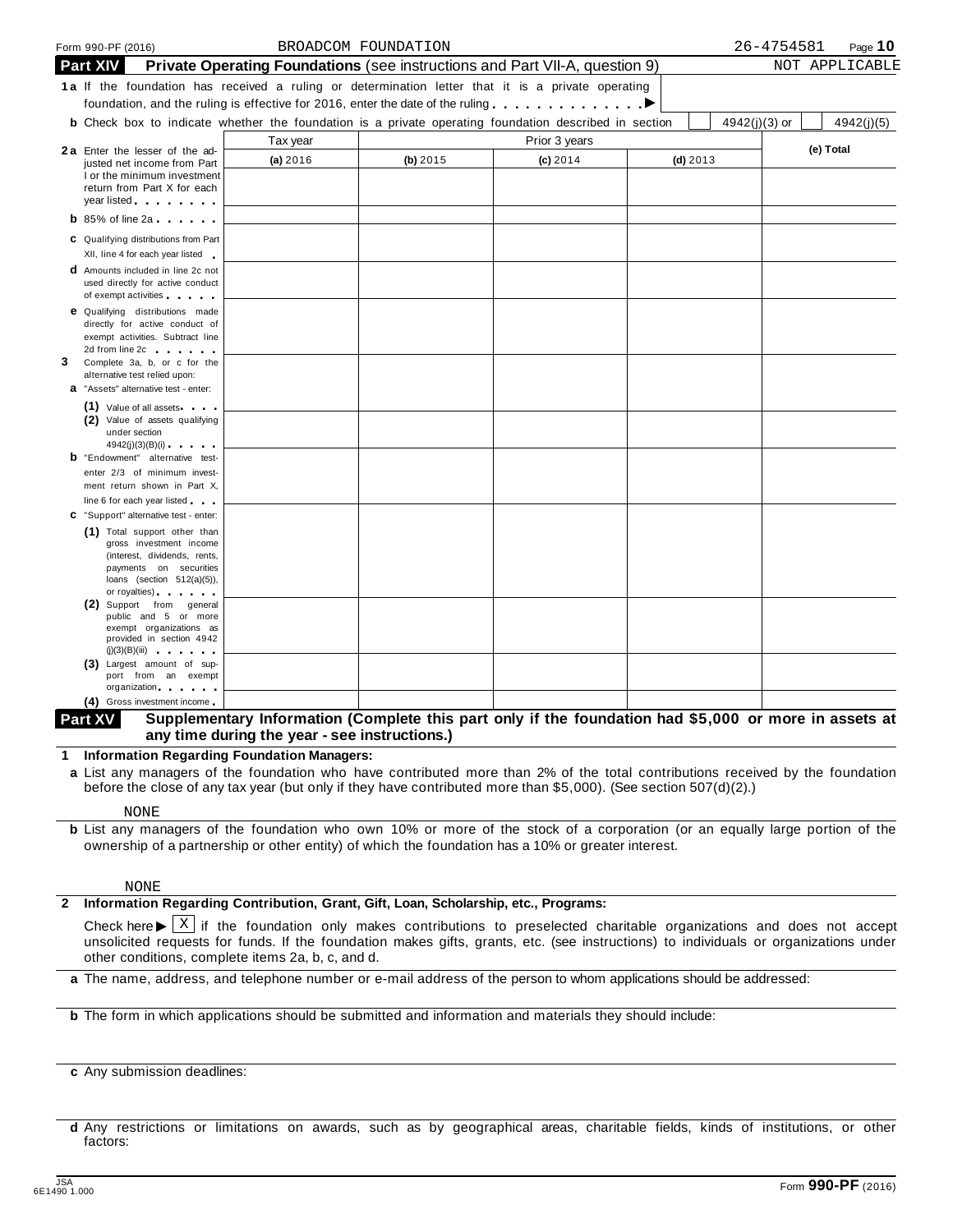| Form 990-PF (2016)                                                                                                                                                                                                                           |  |                                     | Page 11    |
|----------------------------------------------------------------------------------------------------------------------------------------------------------------------------------------------------------------------------------------------|--|-------------------------------------|------------|
| <b>Supplementary Information (continued)</b><br><b>Part XV</b>                                                                                                                                                                               |  |                                     |            |
| <b>3 Grants and Contributions Paid During the Year or Approved for Future Payment</b><br>Recipient Fection of the Contribution of the Contribution and address (home or business) <b>Exception Contribution</b><br>Name and address (home or |  |                                     |            |
|                                                                                                                                                                                                                                              |  | Purpose of grant or<br>contribution | Amount     |
|                                                                                                                                                                                                                                              |  |                                     |            |
| a Paid during the year                                                                                                                                                                                                                       |  |                                     |            |
|                                                                                                                                                                                                                                              |  |                                     |            |
| ATCH 13                                                                                                                                                                                                                                      |  |                                     |            |
|                                                                                                                                                                                                                                              |  |                                     |            |
|                                                                                                                                                                                                                                              |  |                                     |            |
|                                                                                                                                                                                                                                              |  |                                     |            |
|                                                                                                                                                                                                                                              |  |                                     |            |
|                                                                                                                                                                                                                                              |  |                                     |            |
|                                                                                                                                                                                                                                              |  |                                     |            |
|                                                                                                                                                                                                                                              |  |                                     |            |
|                                                                                                                                                                                                                                              |  |                                     |            |
|                                                                                                                                                                                                                                              |  |                                     |            |
|                                                                                                                                                                                                                                              |  |                                     |            |
|                                                                                                                                                                                                                                              |  |                                     |            |
|                                                                                                                                                                                                                                              |  |                                     |            |
|                                                                                                                                                                                                                                              |  |                                     |            |
|                                                                                                                                                                                                                                              |  |                                     |            |
|                                                                                                                                                                                                                                              |  |                                     |            |
|                                                                                                                                                                                                                                              |  |                                     |            |
|                                                                                                                                                                                                                                              |  |                                     |            |
|                                                                                                                                                                                                                                              |  |                                     |            |
|                                                                                                                                                                                                                                              |  |                                     |            |
|                                                                                                                                                                                                                                              |  |                                     |            |
|                                                                                                                                                                                                                                              |  |                                     |            |
|                                                                                                                                                                                                                                              |  |                                     |            |
|                                                                                                                                                                                                                                              |  |                                     |            |
|                                                                                                                                                                                                                                              |  |                                     |            |
|                                                                                                                                                                                                                                              |  |                                     |            |
|                                                                                                                                                                                                                                              |  |                                     |            |
|                                                                                                                                                                                                                                              |  |                                     |            |
|                                                                                                                                                                                                                                              |  |                                     |            |
|                                                                                                                                                                                                                                              |  |                                     |            |
|                                                                                                                                                                                                                                              |  |                                     |            |
|                                                                                                                                                                                                                                              |  |                                     |            |
|                                                                                                                                                                                                                                              |  |                                     |            |
|                                                                                                                                                                                                                                              |  | $$ 3a                               | 3,894,286. |
| <b>b</b> Approved for future payment                                                                                                                                                                                                         |  |                                     |            |
|                                                                                                                                                                                                                                              |  |                                     |            |
|                                                                                                                                                                                                                                              |  |                                     |            |
|                                                                                                                                                                                                                                              |  |                                     |            |
|                                                                                                                                                                                                                                              |  |                                     |            |
|                                                                                                                                                                                                                                              |  |                                     |            |
|                                                                                                                                                                                                                                              |  |                                     |            |
|                                                                                                                                                                                                                                              |  |                                     |            |
|                                                                                                                                                                                                                                              |  |                                     |            |
|                                                                                                                                                                                                                                              |  |                                     |            |
|                                                                                                                                                                                                                                              |  |                                     |            |
|                                                                                                                                                                                                                                              |  |                                     |            |
|                                                                                                                                                                                                                                              |  |                                     |            |
|                                                                                                                                                                                                                                              |  |                                     |            |
|                                                                                                                                                                                                                                              |  |                                     |            |
|                                                                                                                                                                                                                                              |  |                                     |            |
|                                                                                                                                                                                                                                              |  |                                     |            |
|                                                                                                                                                                                                                                              |  |                                     |            |
|                                                                                                                                                                                                                                              |  |                                     |            |
|                                                                                                                                                                                                                                              |  |                                     |            |

**Total** m m m m m m m m m m m m m m m m m m m m m m m m m m m m m m m m m m m m m m m m m m m m m m m m m I **3b**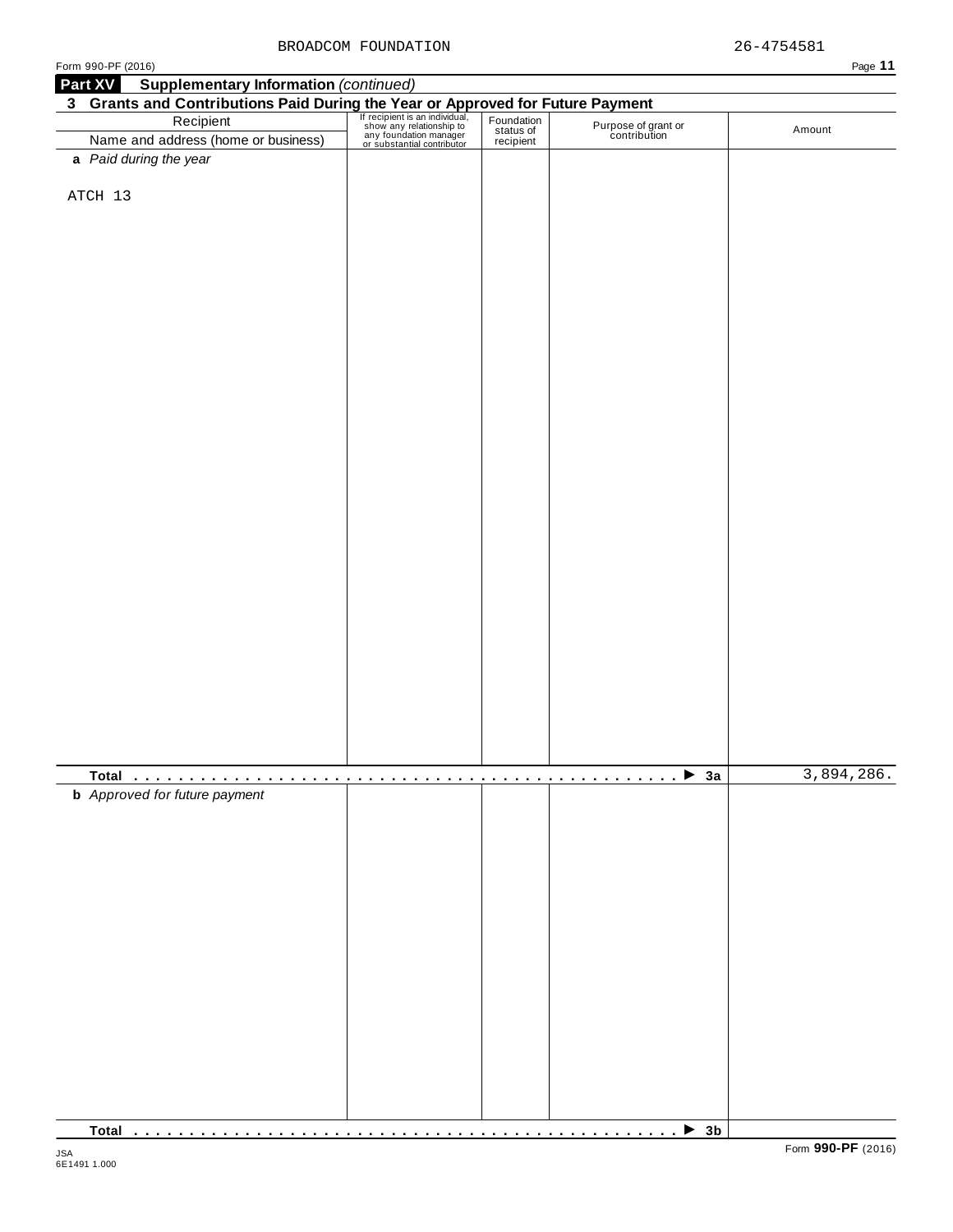#### BROADCOM FOUNDATION 26-4754581

| Form 990-PF (2016) |                                                                                                                                                                                                                                                      |                        |                           |                       |                                      | Page 12                                |
|--------------------|------------------------------------------------------------------------------------------------------------------------------------------------------------------------------------------------------------------------------------------------------|------------------------|---------------------------|-----------------------|--------------------------------------|----------------------------------------|
| Part XVI-A         | <b>Analysis of Income-Producing Activities</b>                                                                                                                                                                                                       |                        |                           |                       |                                      |                                        |
|                    | Enter gross amounts unless otherwise indicated.                                                                                                                                                                                                      |                        | Unrelated business income |                       | Excluded by section 512, 513, or 514 | (e)<br>Related or exempt               |
|                    | 1 Program service revenue:                                                                                                                                                                                                                           | (a)<br>Business code   | (b)<br>Amount             | (c)<br>Exclusion code | (d)<br>Amount                        | function income<br>(See instructions.) |
| a                  | <u> The Communication of the Communication</u>                                                                                                                                                                                                       |                        |                           |                       |                                      |                                        |
| b                  | <u> 1989 - Johann Barbara, martin amerikan basal dan berasal dalam basal dalam basal dalam basal dalam basal dala</u>                                                                                                                                |                        |                           |                       |                                      |                                        |
| c                  | <u> 1989 - Johann Stein, mars and de Britain (b. 1989)</u>                                                                                                                                                                                           |                        |                           |                       |                                      |                                        |
| d                  | <u> Alexandria de la contrada de la contrada de la contrada de la contrada de la contrada de la contrada de la c</u>                                                                                                                                 |                        |                           |                       |                                      |                                        |
| е                  |                                                                                                                                                                                                                                                      |                        |                           |                       |                                      |                                        |
| f                  | Fees and contracts from government agencies                                                                                                                                                                                                          |                        |                           |                       |                                      |                                        |
| g                  | 2 Membership dues and assessments                                                                                                                                                                                                                    |                        |                           |                       |                                      |                                        |
|                    | 3 Interest on savings and temporary cash investments                                                                                                                                                                                                 |                        |                           | 14                    | 3,960.                               |                                        |
|                    | 4 Dividends and interest from securities                                                                                                                                                                                                             |                        |                           | 14                    | 3,096,497.                           |                                        |
|                    | 5 Net rental income or (loss) from real estate:                                                                                                                                                                                                      |                        |                           |                       |                                      |                                        |
|                    |                                                                                                                                                                                                                                                      |                        |                           |                       |                                      |                                        |
|                    | <b>b</b> Not debt-financed property                                                                                                                                                                                                                  |                        |                           |                       |                                      |                                        |
|                    | 6 Net rental income or (loss) from personal property.                                                                                                                                                                                                |                        |                           |                       |                                      |                                        |
|                    | 7 Other investment income                                                                                                                                                                                                                            |                        |                           | 18                    | $-242, 438.$                         |                                        |
|                    | 8 Gain or (loss) from sales of assets other than inventory                                                                                                                                                                                           |                        |                           |                       |                                      |                                        |
|                    | 9 Net income or (loss) from special events<br>10 Gross profit or (loss) from sales of inventory                                                                                                                                                      |                        |                           |                       |                                      |                                        |
|                    |                                                                                                                                                                                                                                                      |                        |                           |                       |                                      |                                        |
|                    | ATCH 14                                                                                                                                                                                                                                              |                        |                           |                       | 7,384.                               |                                        |
|                    |                                                                                                                                                                                                                                                      |                        |                           |                       |                                      |                                        |
|                    | <u> 1999 - Johann Harry Harry Harry Harry Harry Harry Harry Harry Harry Harry Harry Harry Harry Harry Harry Harry Harry Harry Harry Harry Harry Harry Harry Harry Harry Harry Harry Harry Harry Harry Harry Harry Harry Harry Ha</u>                 |                        |                           |                       |                                      |                                        |
| b<br>c<br>d        | <u> 1999 - Johann Marie Barn, mars eta inperiodo</u>                                                                                                                                                                                                 |                        |                           |                       |                                      |                                        |
| е                  |                                                                                                                                                                                                                                                      |                        |                           |                       |                                      |                                        |
| Part XVI-B         | 12 Subtotal. Add columns (b), (d), and (e)<br>(See worksheet in line 13 instructions to verify calculations.)<br>Relationship of Activities to the Accomplishment of Exempt Purposes                                                                 | <u> The Common Sta</u> |                           |                       | 2,865,403.                           | 2,865,403.                             |
| Line No.<br>▼      | Explain below how each activity for which income is reported in column (e) of Part XVI-A contributed importantly to the<br>accomplishment of the foundation's exempt purposes (other than by providing funds for such purposes). (See instructions.) |                        |                           |                       |                                      |                                        |
|                    |                                                                                                                                                                                                                                                      |                        |                           |                       |                                      |                                        |
|                    |                                                                                                                                                                                                                                                      |                        |                           |                       |                                      |                                        |
|                    |                                                                                                                                                                                                                                                      |                        |                           |                       |                                      |                                        |
|                    |                                                                                                                                                                                                                                                      |                        |                           |                       |                                      |                                        |
|                    |                                                                                                                                                                                                                                                      |                        |                           |                       |                                      |                                        |
|                    |                                                                                                                                                                                                                                                      |                        |                           |                       |                                      |                                        |
|                    |                                                                                                                                                                                                                                                      |                        |                           |                       |                                      |                                        |
|                    |                                                                                                                                                                                                                                                      |                        |                           |                       |                                      |                                        |
|                    |                                                                                                                                                                                                                                                      |                        |                           |                       |                                      |                                        |
|                    |                                                                                                                                                                                                                                                      |                        |                           |                       |                                      |                                        |
|                    |                                                                                                                                                                                                                                                      |                        |                           |                       |                                      |                                        |
|                    |                                                                                                                                                                                                                                                      |                        |                           |                       |                                      |                                        |
|                    |                                                                                                                                                                                                                                                      |                        |                           |                       |                                      |                                        |
|                    |                                                                                                                                                                                                                                                      |                        |                           |                       |                                      |                                        |
|                    |                                                                                                                                                                                                                                                      |                        |                           |                       |                                      |                                        |
|                    |                                                                                                                                                                                                                                                      |                        |                           |                       |                                      |                                        |
|                    |                                                                                                                                                                                                                                                      |                        |                           |                       |                                      |                                        |
|                    |                                                                                                                                                                                                                                                      |                        |                           |                       |                                      |                                        |
|                    |                                                                                                                                                                                                                                                      |                        |                           |                       |                                      |                                        |
|                    |                                                                                                                                                                                                                                                      |                        |                           |                       |                                      |                                        |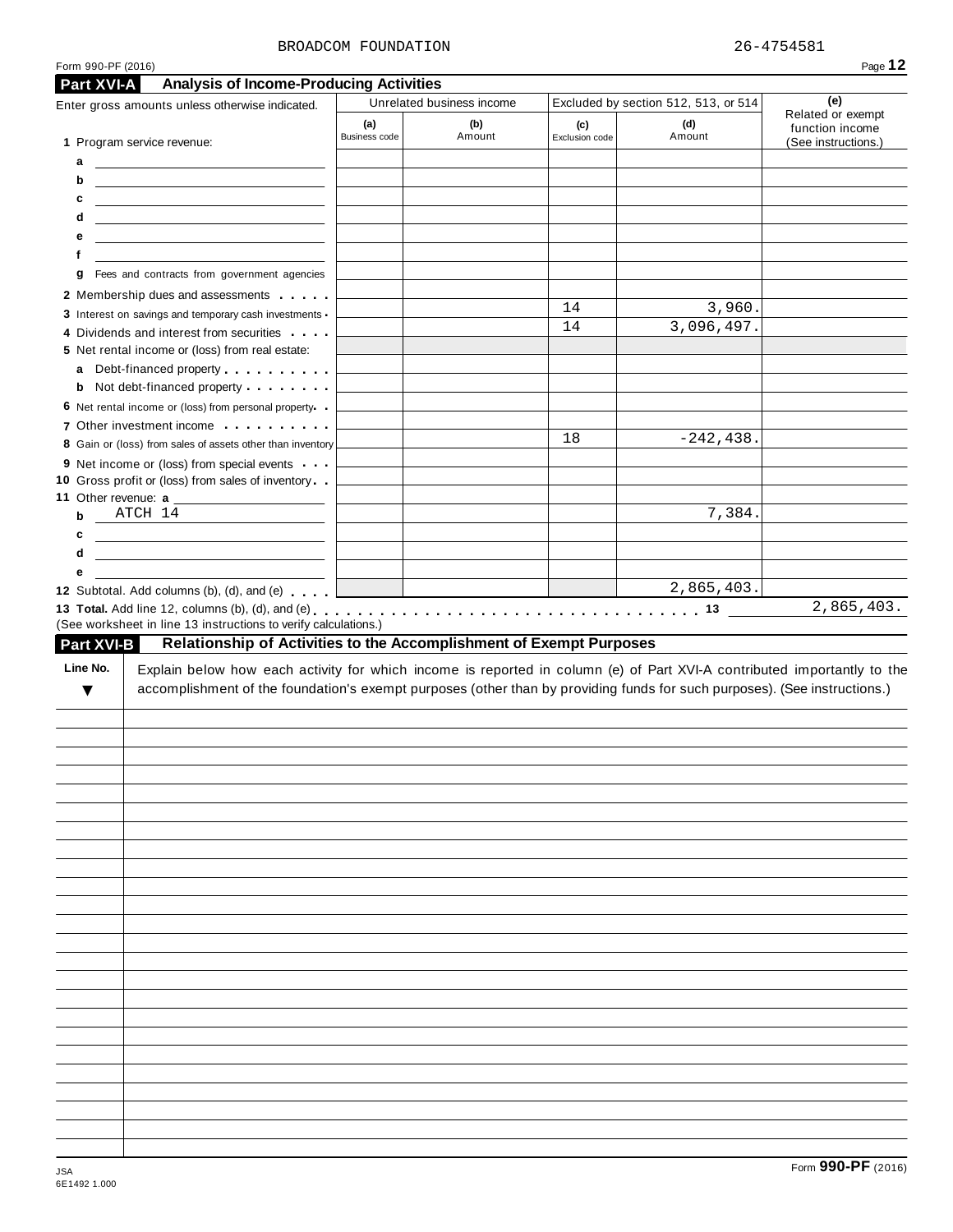| Form 990-PF (2016)  |                |                                                     |                         | BROADCOM FOUNDATION                                                                                                                                                                                                                                                  |                          |              |       |                                                                      | 26-4754581                                      |            | Page 13           |
|---------------------|----------------|-----------------------------------------------------|-------------------------|----------------------------------------------------------------------------------------------------------------------------------------------------------------------------------------------------------------------------------------------------------------------|--------------------------|--------------|-------|----------------------------------------------------------------------|-------------------------------------------------|------------|-------------------|
| Part XVII           |                | <b>Exempt Organizations</b>                         |                         | Information Regarding Transfers To and Transactions and Relationships With Noncharitable                                                                                                                                                                             |                          |              |       |                                                                      |                                                 |            |                   |
| 1                   | organizations? |                                                     |                         | Did the organization directly or indirectly engage in any of the following with any other organization described<br>in section 501(c) of the Code (other than section 501(c)(3) organizations) or in section 527, relating to political                              |                          |              |       |                                                                      |                                                 | Yes {      | <b>No</b>         |
|                     |                |                                                     |                         | a Transfers from the reporting foundation to a noncharitable exempt organization of:                                                                                                                                                                                 |                          |              |       |                                                                      |                                                 |            |                   |
|                     |                |                                                     |                         |                                                                                                                                                                                                                                                                      |                          |              |       |                                                                      |                                                 |            | x.                |
|                     |                | <b>b</b> Other transactions:                        |                         |                                                                                                                                                                                                                                                                      |                          |              |       |                                                                      |                                                 |            | X                 |
|                     |                |                                                     |                         |                                                                                                                                                                                                                                                                      |                          |              |       |                                                                      |                                                 |            | X.                |
|                     |                |                                                     |                         |                                                                                                                                                                                                                                                                      |                          |              |       |                                                                      |                                                 |            | X                 |
|                     |                |                                                     |                         |                                                                                                                                                                                                                                                                      |                          |              |       |                                                                      |                                                 |            | X<br>$\mathbf{X}$ |
|                     |                |                                                     |                         |                                                                                                                                                                                                                                                                      |                          |              |       |                                                                      |                                                 |            | $\overline{X}$    |
|                     |                |                                                     |                         |                                                                                                                                                                                                                                                                      |                          |              |       |                                                                      |                                                 |            | $\mathbf X$       |
|                     |                |                                                     |                         |                                                                                                                                                                                                                                                                      |                          |              |       |                                                                      |                                                 |            | $\mathbf{X}$      |
|                     |                |                                                     |                         | d If the answer to any of the above is "Yes," complete the following schedule. Column (b) should always show the fair market                                                                                                                                         |                          |              |       |                                                                      |                                                 |            |                   |
|                     |                |                                                     |                         | value of the goods, other assets, or services given by the reporting foundation. If the foundation received less than fair market<br>value in any transaction or sharing arrangement, show in column (d) the value of the goods, other assets, or services received. |                          |              |       |                                                                      |                                                 |            |                   |
| (a) Line no.        |                | (b) Amount involved                                 |                         | (c) Name of noncharitable exempt organization                                                                                                                                                                                                                        |                          |              |       | (d) Description of transfers, transactions, and sharing arrangements |                                                 |            |                   |
|                     |                | N/A                                                 |                         |                                                                                                                                                                                                                                                                      |                          | N/A          |       |                                                                      |                                                 |            |                   |
|                     |                |                                                     |                         |                                                                                                                                                                                                                                                                      |                          |              |       |                                                                      |                                                 |            |                   |
|                     |                |                                                     |                         |                                                                                                                                                                                                                                                                      |                          |              |       |                                                                      |                                                 |            |                   |
|                     |                |                                                     |                         |                                                                                                                                                                                                                                                                      |                          |              |       |                                                                      |                                                 |            |                   |
|                     |                |                                                     |                         |                                                                                                                                                                                                                                                                      |                          |              |       |                                                                      |                                                 |            |                   |
|                     |                |                                                     |                         |                                                                                                                                                                                                                                                                      |                          |              |       |                                                                      |                                                 |            |                   |
|                     |                |                                                     |                         |                                                                                                                                                                                                                                                                      |                          |              |       |                                                                      |                                                 |            |                   |
|                     |                |                                                     |                         |                                                                                                                                                                                                                                                                      |                          |              |       |                                                                      |                                                 |            |                   |
|                     |                |                                                     |                         |                                                                                                                                                                                                                                                                      |                          |              |       |                                                                      |                                                 |            |                   |
|                     |                |                                                     |                         |                                                                                                                                                                                                                                                                      |                          |              |       |                                                                      |                                                 |            |                   |
|                     |                |                                                     |                         |                                                                                                                                                                                                                                                                      |                          |              |       |                                                                      |                                                 |            |                   |
|                     |                |                                                     |                         |                                                                                                                                                                                                                                                                      |                          |              |       |                                                                      |                                                 |            |                   |
|                     |                |                                                     |                         |                                                                                                                                                                                                                                                                      |                          |              |       |                                                                      |                                                 |            |                   |
|                     |                |                                                     |                         |                                                                                                                                                                                                                                                                      |                          |              |       |                                                                      |                                                 |            |                   |
|                     |                |                                                     |                         |                                                                                                                                                                                                                                                                      |                          |              |       |                                                                      |                                                 |            |                   |
|                     |                | <b>b</b> If "Yes," complete the following schedule. |                         | 2a Is the foundation directly or indirectly affiliated with, or related to, one or more tax-exempt organizations<br>described in section 501(c) of the Code (other than section 501(c)(3)) or in section 527?.                                                       |                          |              |       |                                                                      |                                                 | Yes $X$ No |                   |
|                     |                | (a) Name of organization                            |                         |                                                                                                                                                                                                                                                                      | (b) Type of organization |              |       | (c) Description of relationship                                      |                                                 |            |                   |
|                     |                |                                                     |                         |                                                                                                                                                                                                                                                                      |                          |              |       |                                                                      |                                                 |            |                   |
|                     |                |                                                     |                         |                                                                                                                                                                                                                                                                      |                          |              |       |                                                                      |                                                 |            |                   |
|                     |                |                                                     |                         |                                                                                                                                                                                                                                                                      |                          |              |       |                                                                      |                                                 |            |                   |
|                     |                |                                                     |                         |                                                                                                                                                                                                                                                                      |                          |              |       |                                                                      |                                                 |            |                   |
|                     |                |                                                     |                         | Under penalties (if figury, I declare that thewe examined this petum, including accompanying schedules and statements, and to the best of my knowledge and belief, it is true<br>correct, and contries the officiation of prepare                                    |                          |              |       |                                                                      |                                                 |            |                   |
| <b>Sign</b><br>Here |                | Signatude of officer or trustee                     |                         | Date                                                                                                                                                                                                                                                                 |                          | <b>Title</b> |       | with<br>the<br>(see instructions)?                                   | IRS discuss this return<br>preparer shown below | $X$ Yes    | Nol               |
|                     |                | Print/Type preparer's name                          |                         | Preparer's signature                                                                                                                                                                                                                                                 |                          |              | Date  |                                                                      | PTIN                                            |            |                   |
| Paid                |                | <b>JEFFREY D HASKELL</b>                            |                         | JEFFREY D HASKELL                                                                                                                                                                                                                                                    |                          |              |       | <b>Check</b><br>$10/31/2017$ self-employed                           | Ħ                                               |            |                   |
| <b>Preparer</b>     |                | Firm's name                                         | FOUNDATION SOURCE       |                                                                                                                                                                                                                                                                      |                          |              |       |                                                                      | P01345770<br>▶510398347                         |            |                   |
| <b>Use Only</b>     |                | Firm's address                                      | NONE HOLLOW LN, STE 212 |                                                                                                                                                                                                                                                                      |                          |              |       | Firm's EIN                                                           |                                                 |            |                   |
|                     |                |                                                     | LAKE SUCCESS,           | NΥ                                                                                                                                                                                                                                                                   |                          |              | 11042 | Phone no.                                                            | 800-839-1754                                    |            |                   |
|                     |                |                                                     |                         |                                                                                                                                                                                                                                                                      |                          |              |       |                                                                      |                                                 |            |                   |

Form 990-PF (2016)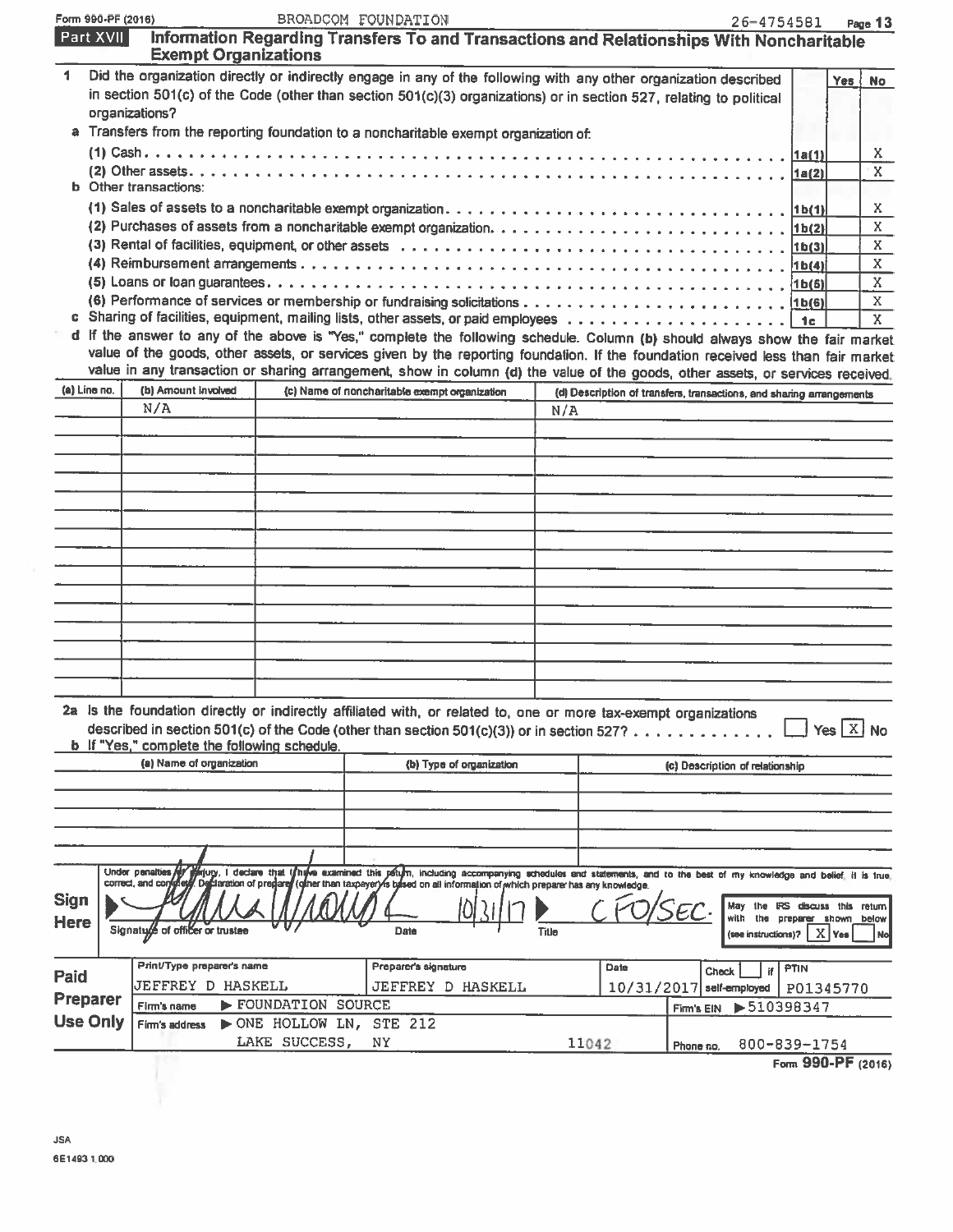| LL<br>Form                                             |  |
|--------------------------------------------------------|--|
| Department of the Treasury<br>Internal Revenue Service |  |

# Underpayment of Estimated Tax by Corporations<br>
Attach to the corporation's tax return.<br>
Information about Form 2220 and its senarate instructions is at *www.irs cov/form*2220

26,589.

|         | Form $ZZU$                                                    |                                                                                                                                                                                                                                                                                                                                                                                                                      |          |   |                                       |  |  |
|---------|---------------------------------------------------------------|----------------------------------------------------------------------------------------------------------------------------------------------------------------------------------------------------------------------------------------------------------------------------------------------------------------------------------------------------------------------------------------------------------------------|----------|---|---------------------------------------|--|--|
|         | Department of the Treasury<br><b>Internal Revenue Service</b> | Information about Form 2220 and its separate instructions is at www.irs.gov/form2220.                                                                                                                                                                                                                                                                                                                                |          |   |                                       |  |  |
| Name    |                                                               |                                                                                                                                                                                                                                                                                                                                                                                                                      |          |   | <b>Employer identification number</b> |  |  |
|         | BROADCOM FOUNDATION                                           |                                                                                                                                                                                                                                                                                                                                                                                                                      |          |   | 26-4754581                            |  |  |
|         |                                                               | Note: Generally, the corporation isn't required to file Form 2220 (see Part II below for exceptions) because the IRS will figure any penalty<br>owed and bill the corporation. However, the corporation may still use Form 2220 to figure the penalty. If so, enter the amount from page 2, line<br>38 on the estimated tax penalty line of the corporation's income tax return, but <b>do not</b> attach Form 2220. |          |   |                                       |  |  |
| Part I  |                                                               | <b>Required Annual Payment</b>                                                                                                                                                                                                                                                                                                                                                                                       |          |   |                                       |  |  |
|         |                                                               |                                                                                                                                                                                                                                                                                                                                                                                                                      |          |   | 26,589.                               |  |  |
| 2a<br>b |                                                               | Personal holding company tax (Schedule PH (Form 1120), line 26) included on line 1<br>Look-back interest included on line 1 under section $460(b)(2)$ for completed long-term<br>contracts or section 167(g) for depreciation under the income forecast method                                                                                                                                                       | 2a<br>2b |   |                                       |  |  |
| c       |                                                               | Credit for federal tax paid on fuels (see instructions) $\ldots$ 2c                                                                                                                                                                                                                                                                                                                                                  |          |   |                                       |  |  |
| 3.      |                                                               | Subtract line 2d from line 1. If the result is less than \$500, do not complete or file this form. The corporation                                                                                                                                                                                                                                                                                                   |          | 3 | 26,589.                               |  |  |

| Enter the tax shown on the corporation's 2015 income tax return. See instructions. Caution: If the tax is zero or            |         |
|------------------------------------------------------------------------------------------------------------------------------|---------|
| the tax year was for less than 12 months, skip this line and enter the amount from line 3 on line 5 $\dots$ . $ 4$           | 81.881. |
| <b>Deguired enough poursest.</b> Enter the amalier of line 2 or line 4. If the corporation is required to okin line 4, onter |         |

**5** the amount from line <sup>3</sup> m m m m m m m m m m m m m m m m m m m m m m m m m m m m m m m m m m m m m m m m m m m m **5 Required annual payment.** Enter the **smaller** of line 3 or line 4. If the corporation is required to skip line 4, enter

**Part II** Reasons for Filing - Check the boxes below that apply. If any boxes are checked, the corporation must file<br>Form 2220 even if it doesn't owe a penalty. See instructions.

|   | The corporation is using the adjusted seasonal installment method.                                              |  |  |  |  |  |  |
|---|-----------------------------------------------------------------------------------------------------------------|--|--|--|--|--|--|
| X | The corporation is using the annualized income installment method.                                              |  |  |  |  |  |  |
|   | The corporation is a "large corporation" figuring its first required installment based on the prior year's tax. |  |  |  |  |  |  |
|   | Part III Figuring the Underpayment                                                                              |  |  |  |  |  |  |
|   |                                                                                                                 |  |  |  |  |  |  |

|          |                                                                                                                                                                                                                                                                                                                                                                                                                                                                                                                                               |    | (a)        | (b)        | (c)        | (d)        |
|----------|-----------------------------------------------------------------------------------------------------------------------------------------------------------------------------------------------------------------------------------------------------------------------------------------------------------------------------------------------------------------------------------------------------------------------------------------------------------------------------------------------------------------------------------------------|----|------------|------------|------------|------------|
| 9        | Installment due dates. Enter in columns (a)<br>through (d) the 15th day of the 4th (Form 990-PF<br>filers: Use 5th month), 6th, 9th, and 12th months<br>of the corporation's tax year and the corporation's tax year                                                                                                                                                                                                                                                                                                                          | 9  | 05/16/2016 | 06/15/2016 | 09/15/2016 | 12/15/2016 |
| 10       | Required installments. If the box on line 6<br>and/or line 7 above is checked, enter the<br>amounts from Schedule A, line 38. If the box on<br>line 8 (but not 6 or 7) is checked, see instructions<br>for the amounts to enter. If none of these boxes<br>are checked, enter 25% (0.25) of line 5 above in<br>each column experience in the column state of the column state of the column state of the column state of the column state of the column state of the column state of the column state of the column state of the column state | 10 | 6,001      | 7,086.     | 6,138.     | 7,364.     |
| 11       | Estimated tax paid or credited for each period.<br>For column (a) only, enter the amount from<br>line 11 on line 15. See instructions.<br>Complete lines 12 through 18 of one column<br>before going to the next column.                                                                                                                                                                                                                                                                                                                      | 11 | 38,519.    | 15,100.    | 11,300.    |            |
| 12       | Enter amount, if any, from line 18 of the preceding column                                                                                                                                                                                                                                                                                                                                                                                                                                                                                    | 12 |            | 32,518.    | 40,532.    | 45,694.    |
| 13       | Add lines 11 and 12                                                                                                                                                                                                                                                                                                                                                                                                                                                                                                                           | 13 |            | 47,618.    | 51,832.    | 45,694.    |
| 14       | Add amounts on lines 16 and 17 of the preceding column 14                                                                                                                                                                                                                                                                                                                                                                                                                                                                                     |    |            |            |            |            |
| 15       | Subtract line 14 from line 13. If zero or less, enter -0-                                                                                                                                                                                                                                                                                                                                                                                                                                                                                     | 15 | 38,519.    | 47,618.    | 51,832.    | 45,694.    |
| 16       | If the amount on line 15 is zero, subtract line 13<br>from line 14. Otherwise, enter -0-                                                                                                                                                                                                                                                                                                                                                                                                                                                      | 16 |            |            |            |            |
| 17<br>18 | Underpayment. If line 15 is less than or equal to<br>line 10, subtract line 15 from line 10. Then go to<br>line 12 of the next column. Otherwise, go to<br>$line 18$<br>Overpayment. If line 10 is less than line 15,                                                                                                                                                                                                                                                                                                                         | 17 |            |            |            |            |
|          | subtract line 10 from line 15. Then go to line<br>12 of the next column 18                                                                                                                                                                                                                                                                                                                                                                                                                                                                    |    | 32,518.    | 40,532.    | 45,694.    |            |

Go to Part IV on page 2 to figure the penalty. Do not go to Part IV if there are no entries on line 17 - no penalty is owed.

**For Paperwork Reduction Act Notice, see separate instructions.** Form **2220** (2016)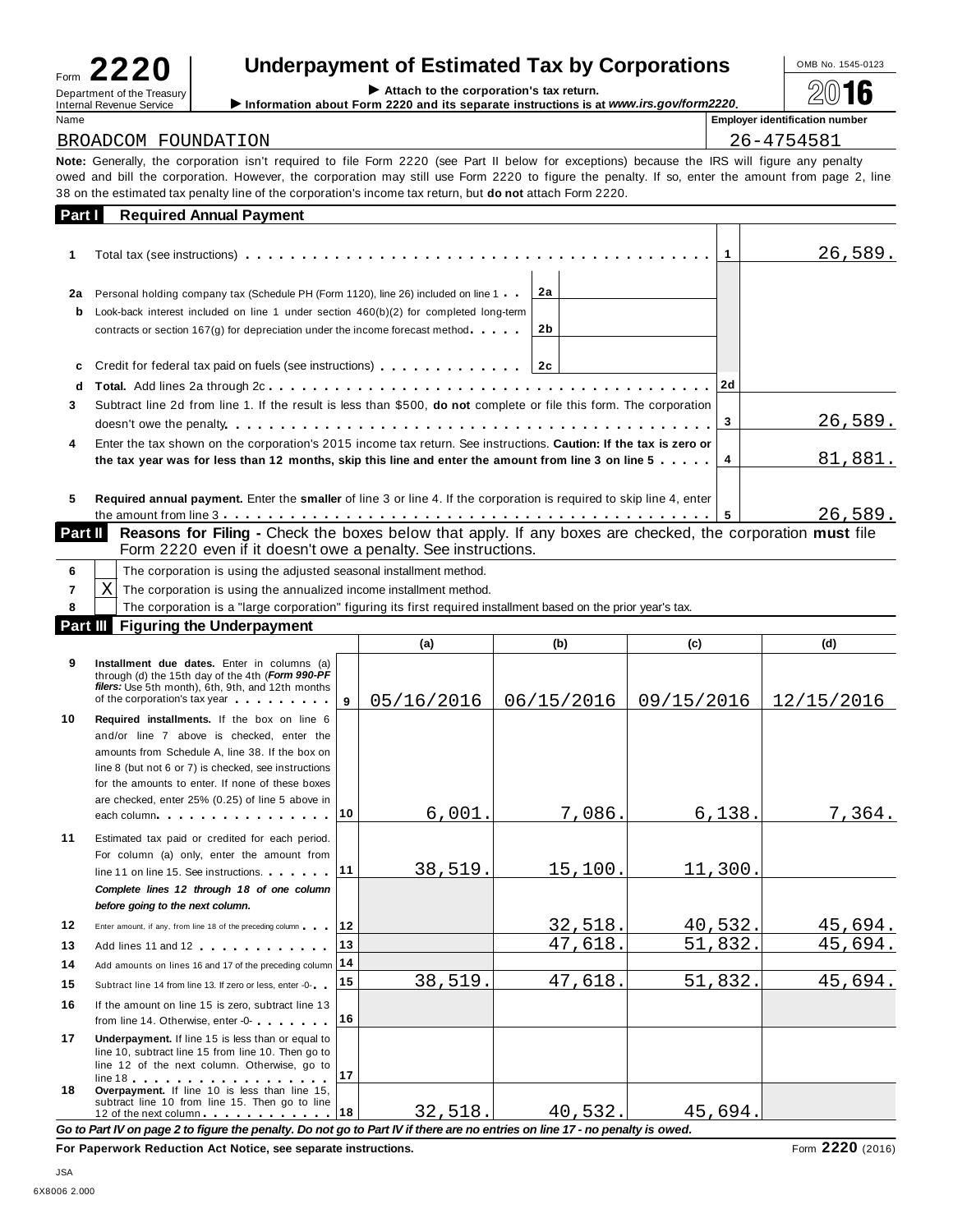#### Form <sup>2220</sup> (2016) Page **2**

| <b>Part IV</b> Figuring the Penalty                                                                                                     |       |     |     |      |     |
|-----------------------------------------------------------------------------------------------------------------------------------------|-------|-----|-----|------|-----|
|                                                                                                                                         |       | (a) | (b) | (c)  | (d) |
| 19 Enter the date of payment or the 15th day of the 4th month after                                                                     |       |     |     |      |     |
| the close of the tax year, whichever is earlier. (C Corporations<br>with tax years ending June 30 and S corporations: Use 3rd month     |       |     |     |      |     |
| instead of 4th month. Form 990-PF and Form 990-T filers: Use                                                                            |       |     |     |      |     |
| 5th month instead of 4th month.) See instructions                                                                                       | 19    |     |     |      |     |
| 20 Number of days from due date of installment on line 9 to the                                                                         |       |     |     |      |     |
|                                                                                                                                         | 20    |     |     |      |     |
|                                                                                                                                         |       |     |     |      |     |
| 21 Number of days on line 20 after 4/15/2016 and before 7/1/2016                                                                        | 21    |     |     |      |     |
|                                                                                                                                         |       |     |     |      |     |
| 22 Underpayment on line $17 \times \frac{\text{Number of days on line 21}}{366} \times 4\% (0.04)$                                      | 22 \$ |     | \$  | \$   | \$  |
|                                                                                                                                         |       |     |     |      |     |
| 23 Number of days on line 20 after 6/30/2016 and before 10/1/2016                                                                       | 23    |     |     |      |     |
|                                                                                                                                         |       |     |     |      |     |
| 24 Underpayment on line $17 \times \frac{\text{Number of days on line 23}}{366} \times 4\% (0.04)$                                      | 24 S  |     | \$  | \$   | \$  |
|                                                                                                                                         |       |     |     |      |     |
| 25 Number of days on line 20 after 9/30/2016 and before 1/1/2017                                                                        | 25    |     |     |      |     |
|                                                                                                                                         |       |     |     |      |     |
| 26 Underpayment on line 17 x Number of days on line 25 x 4% (0.04)                                                                      | 26 S  |     | \$  | \$   | \$  |
| 366                                                                                                                                     |       |     |     |      |     |
| 27 Number of days on line 20 after 12/31/2016 and before 4/1/2017                                                                       | 27    |     |     |      |     |
|                                                                                                                                         |       |     |     |      |     |
| 28 Underpayment on line $17 \times \frac{\text{Number of days on line } 27}{365} \times 4\% (0.04)$                                     | 28 S  |     | \$  | \$   | \$  |
|                                                                                                                                         |       |     |     |      |     |
| 29 Number of days on line 20 after 3/31/2017 and before 7/1/2017                                                                        | 29    |     |     |      |     |
|                                                                                                                                         |       |     |     |      |     |
| 30 Underpayment on line $17 \times \frac{\text{Number of days on line 29}}{365} \times \frac{10000 \text{ m}}{365}$                     | 30 S  |     | \$  | \$   | \$  |
|                                                                                                                                         |       |     |     |      |     |
| 31 Number of days on line 20 after 6/30/2017 and before 10/1/2017                                                                       | 31    |     |     |      |     |
| 32 Underpayment on line 17 x Number of days on line 31 x *%                                                                             | 32 S  |     | \$  | \$   |     |
| 365                                                                                                                                     |       |     |     |      | \$  |
|                                                                                                                                         | 33    |     |     |      |     |
| 33 Number of days on line 20 after 9/30/2017 and before 1/1/2018                                                                        |       |     |     |      |     |
| 34 Underpayment on line 17 x Number of days on line 33 x *%                                                                             | 34 S  |     | \$  | \$   | \$  |
| 365                                                                                                                                     |       |     |     |      |     |
| 35 Number of days on line 20 after 12/31/2017 and before 3/16/2018                                                                      | 35    |     |     |      |     |
|                                                                                                                                         |       |     |     |      |     |
| 36 Underpayment on line 17 x Number of days on line 35 x *%                                                                             | 36 S  |     | \$  | \$   | \$  |
| 365                                                                                                                                     |       |     |     |      |     |
| 37 Add lines 22, 24, 26, 28, 30, 32, 34, and 36                                                                                         | 37 S  |     | \$  | \$   | \$  |
| 38 Penalty. Add columns (a) through (d) of line 37. Enter the total here and on Form 1120, line 33; or the comparable                   |       |     |     |      |     |
| line for other income tax returns enterpretation of the set of the set of the set of the set of the set of the                          |       |     |     | 38 S |     |
| *Use the penalty interest rate for each calendar quarter, which the IRS will determine during the first month in the preceding quarter. |       |     |     |      |     |

\*Use the penalty interest rate for each calendar quarter, which the IRS will determine during the first month in the preceding quarter. These rates are published quarterly in an IRS News Release and in a revenue ruling in the Internal Revenue Bulletin. To obtain this information on the Internet, access the IRS website at *www.irs.gov***.** You can also call 1-800-829-4933 to get interest rate information.

Form **2220** (2016)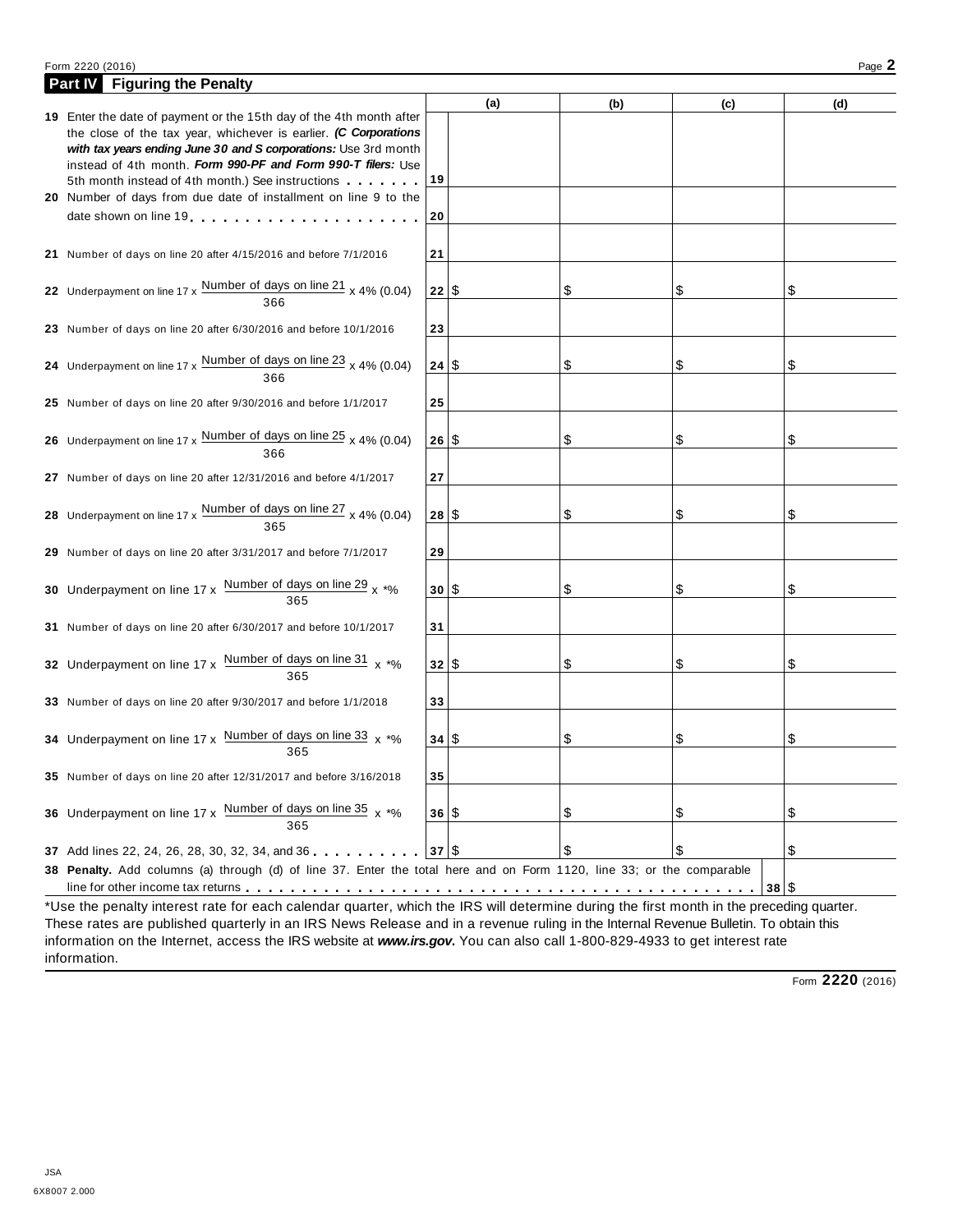|    | <b>Annualized Income Installment Method</b><br>Part II                                                                                                                                                            |     |                                          |                                   |                      |                      |
|----|-------------------------------------------------------------------------------------------------------------------------------------------------------------------------------------------------------------------|-----|------------------------------------------|-----------------------------------|----------------------|----------------------|
|    |                                                                                                                                                                                                                   |     | (a)                                      | (b)                               | (c)                  | (d)                  |
| 20 | Annualization periods (see instructions)                                                                                                                                                                          | 20  | First $\overline{\phantom{a}}$<br>months | $\overline{3}$<br>First<br>months | 6<br>First<br>months | 9<br>First<br>months |
| 21 | Enter taxable income for each annualization period.<br>See instructions for the treatment of extraordinary<br>items                                                                                               | 21  | 400,087.                                 | 654,358.                          | 1,281,653.           | 1,997,088.           |
|    |                                                                                                                                                                                                                   |     |                                          |                                   |                      |                      |
|    | 22 Annualization amounts (see instructions)                                                                                                                                                                       | 22  | 6.00000                                  | 4.00000                           | 2.00000              | 1.33333              |
|    | 23 a Annualized taxable income. Multiply line 21<br>by line $22$ , , , , , , , , , , , , , , , , ,                                                                                                                | 23a | 2,400,522.                               | 2,617,432.                        | 2,563,306.           | 2,662,777.           |
|    | <b>b</b> Extraordinary items (see instructions) 23b                                                                                                                                                               |     |                                          |                                   |                      |                      |
|    | c Add lines 23a and 23b                                                                                                                                                                                           | 23c | 2,400,522.                               | 2,617,432.                        | 2,563,306.           | 2,662,777.           |
| 24 | Figure the tax on the amount on line 23c using the<br>instructions for Form 1120, Schedule J, line 2, or<br>comparable line of corporation's return                                                               | 24  | 24,005.                                  | 26,174.                           | 25,633.              | 26,628.              |
| 25 | Enter any alternative minimum tax for each<br>payment period (see instructions)                                                                                                                                   | 25  |                                          |                                   |                      |                      |
| 26 | Enter any other taxes for each payment<br>period. See instructions experience of the set of the set of the set of the set of the set of the set of the s                                                          | 26  |                                          |                                   |                      |                      |
| 27 | Total tax. Add lines 24 through 26                                                                                                                                                                                | 27  | 24,005.                                  | 26,174.                           | 25,633.              | 26,628.              |
| 28 | For each period, enter the same type of credits as<br>allowed on Form 2220, lines 1 and 2c. See<br>instructions and the set of the set of the set of the set of the set of the set of the set of the set of the s | 28  |                                          |                                   |                      |                      |
| 29 | Total tax after credits. Subtract line 28 from<br>line 27. If zero or less, enter -0-                                                                                                                             | 29  | 24,005.                                  | 26,174.                           | 25,633.              | 26,628.              |
| 30 | Applicable percentage                                                                                                                                                                                             | 30  | 25%                                      | 50%                               | 75%                  | 100%                 |
|    | 31 Multiply line 29 by line 30                                                                                                                                                                                    | 31  | 6,001.                                   | 13,087.                           | 19,225.              | 26,628.              |
|    | <b>Part III</b> Required Installments                                                                                                                                                                             |     |                                          |                                   |                      |                      |
|    | Note: Complete lines 32 through 38 of one<br>column before completing the next column.                                                                                                                            |     | 1st<br>installment                       | 2nd<br>installment                | 3rd<br>installment   | 4th<br>installment   |
| 32 | If only Part I or Part II is completed, enter the<br>amount in each column from line 19 or line 31. If<br>both parts are completed, enter the smaller of the                                                      |     |                                          |                                   |                      |                      |
|    | amounts in each column from line 19 or line 31                                                                                                                                                                    | 32  | 6,001.                                   | 13,087.                           | 19,225.              | 26,628.              |
|    | 33 Add the amounts in all preceding columns<br>of line 38. See instructions example 28.                                                                                                                           | 33  |                                          | 6,001.                            | 13,087.              | 19,225.              |
|    | 34 Adjusted seasonal or annualized income<br>installments. Subtract line 33 from line 32.<br>If zero or less, enter -0-                                                                                           | 34  | 6,001.                                   | 7,086.                            | 6,138.               | <u>7,403.</u>        |
| 35 | Enter 25% (0.25) of line 5 on page 1 of Form<br>2220 in each column. Note: "Large<br>corporations," see the instructions for line                                                                                 |     |                                          |                                   |                      |                      |
|    | 10 for the amounts to enter<br>36 Subtract line 38 of the preceding column                                                                                                                                        | 35  | 6,647.                                   | 6,647.                            | 6,647.               | 6,648.               |
|    | from line 37 of the preceding column                                                                                                                                                                              | 36  |                                          | 646.                              | 207.                 | 716.                 |
|    | 37 Add lines 35 and 36                                                                                                                                                                                            | 37  | 6,647.                                   | 7,293.                            | 6,854.               | 7,364.               |
| 38 | Required installments. Enter the smaller of<br>line 34 or line 37 here and on page 1 of<br>Form 2220, line 10. See instructions                                                                                   | 38  | 6,001.                                   | 7,086.                            | 6,138.               |                      |
|    |                                                                                                                                                                                                                   |     |                                          |                                   |                      | <u>7,364.</u>        |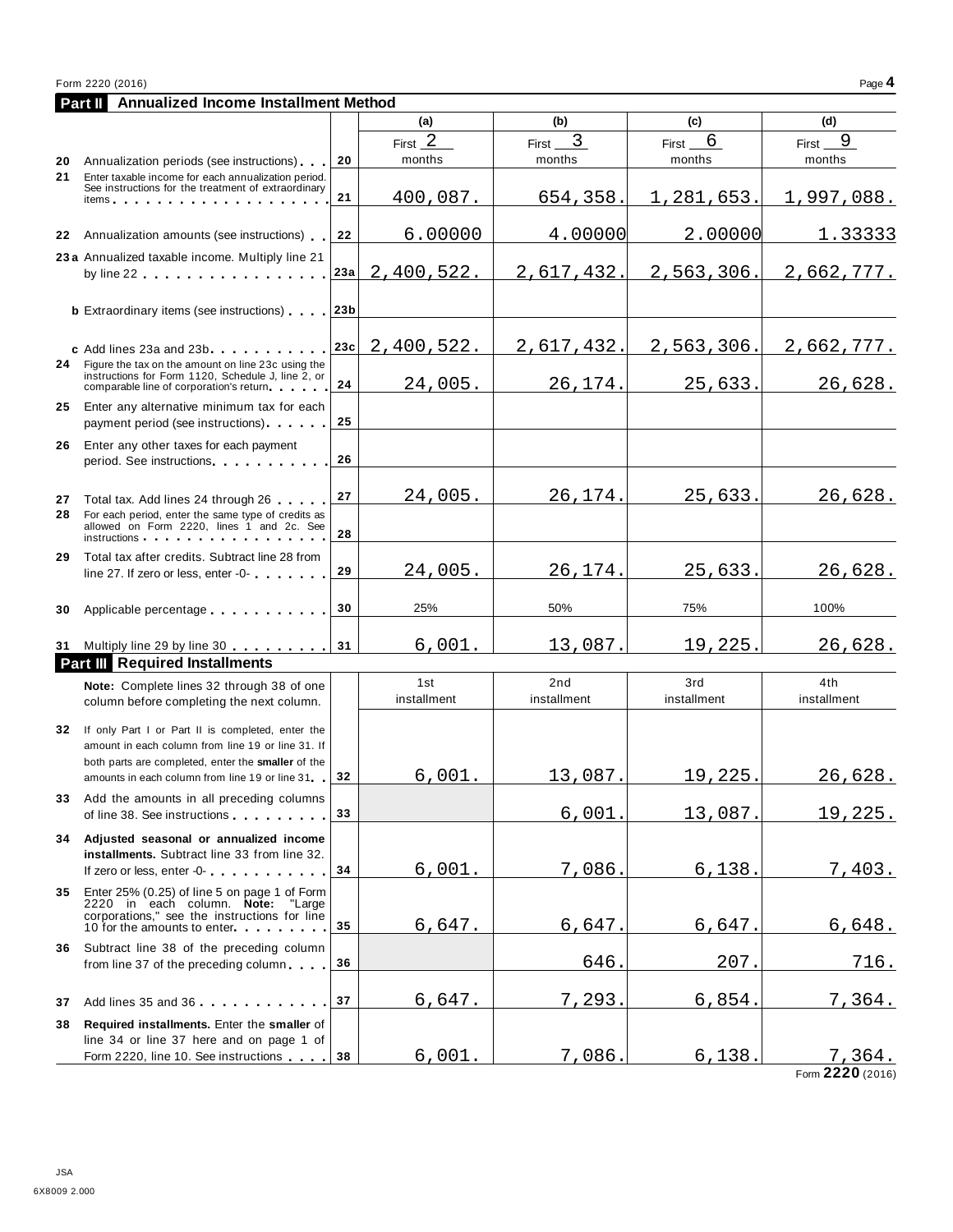$\overline{\phantom{0}}$ 

ATTACHMENT 1

### <span id="page-16-0"></span>FORM 990PF, PART I - OTHER INCOME

| DESCRIPTION        |  |  | PER BOOKS |
|--------------------|--|--|-----------|
| FEDERAL TAX REFUND |  |  | 7,384.    |

REVENUE AND EXPENSES

TOTALS  $\overline{\qquad \qquad }$  7,384.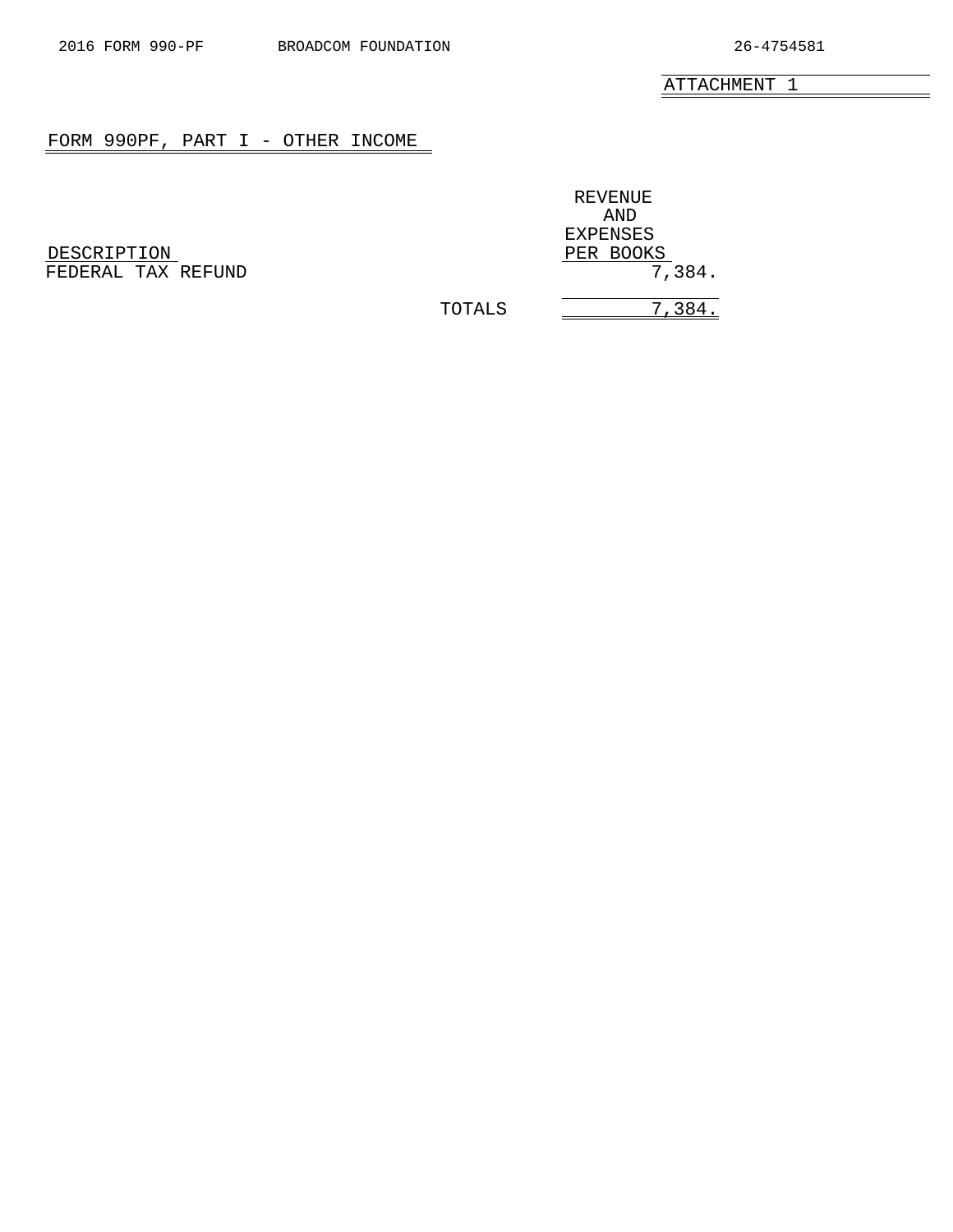#### FORM 990PF, PART I - LEGAL FEES

<span id="page-17-0"></span>

| DESCRIPTION           | REVENUE<br>AND<br>EXPENSES<br>PER BOOKS | NET<br>INVESTMENT<br>INCOME | ADJUSTED<br>NET<br>INCOME | CHARITABLE<br>PURPOSES |
|-----------------------|-----------------------------------------|-----------------------------|---------------------------|------------------------|
| GENERAL CONSULTATIONS | 2,720.                                  |                             |                           | 2,720.                 |
| TOTALS                | 2,720.                                  |                             |                           | 2,720.                 |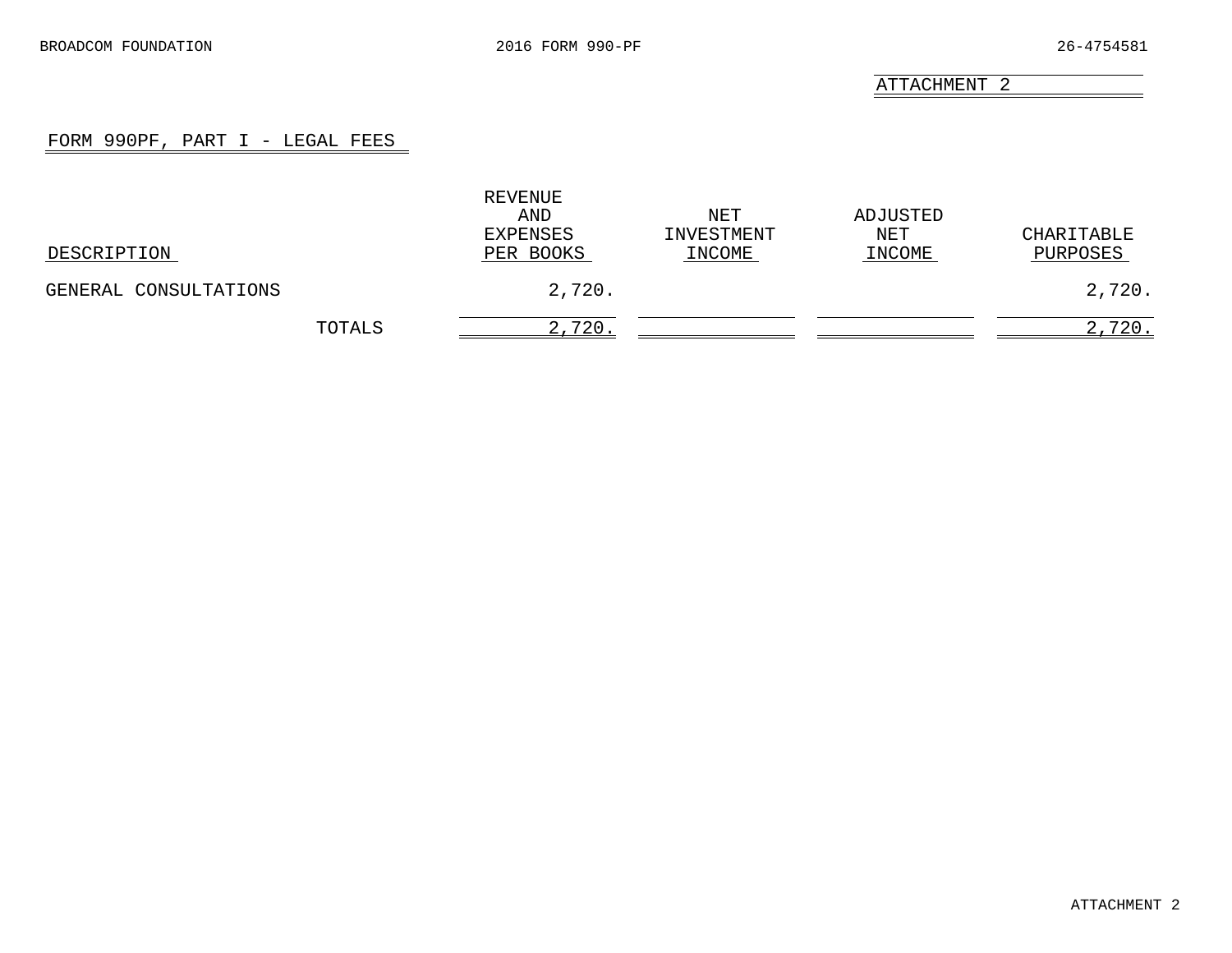#### FORM 990PF, PART I - ACCOUNTING FEES

<span id="page-18-0"></span>

| DESCRIPTION |        | REVENUE<br>AND<br>EXPENSES<br>PER BOOKS | NET<br>INVESTMENT<br>INCOME | ADJUSTED<br>NET<br>INCOME | CHARITABLE<br>PURPOSES |
|-------------|--------|-----------------------------------------|-----------------------------|---------------------------|------------------------|
| AUDIT FEES  |        | 16,000.                                 |                             |                           | 16,000.                |
|             | TOTALS | 16,000                                  |                             |                           | 16,000.                |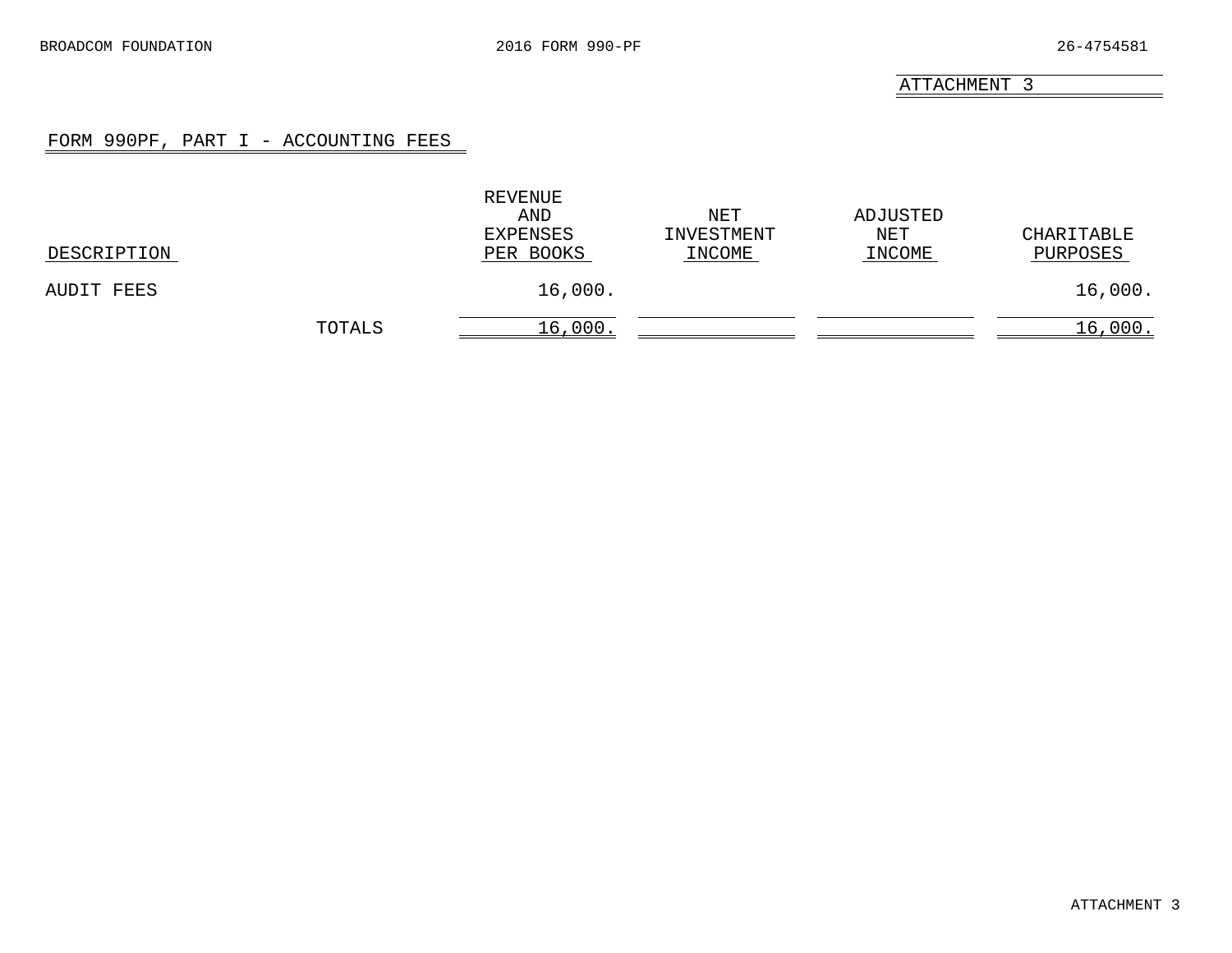#### FORM 990PF, PART I - OTHER PROFESSIONAL FEES

<span id="page-19-0"></span>

| DESCRIPTION                    | REVENUE<br>AND<br>EXPENSES<br>PER BOOKS | NET<br>INVESTMENT<br>INCOME | CHARITABLE<br>PURPOSES |
|--------------------------------|-----------------------------------------|-----------------------------|------------------------|
| INVESTMENT MANAGEMENT SERVICES | 423,331.                                | 423,331.                    |                        |
| DESIGN SERVICES                | 13,461.                                 |                             | 13,461.                |
| WEBSITE DEVELOPMENT            | 11,483.                                 |                             | 11,483.                |
| MASTERS PROGRAM APP UPDATE     | 9,800.                                  |                             | 9,800.                 |
| COMMUNICATION SERVICES         | 14,820.                                 |                             | 14,820.                |
| IT SERVICES                    | 4,219.                                  |                             | 4,219.                 |
| TOTALS                         | 477, 114.                               | 423,331.                    | 53,783.                |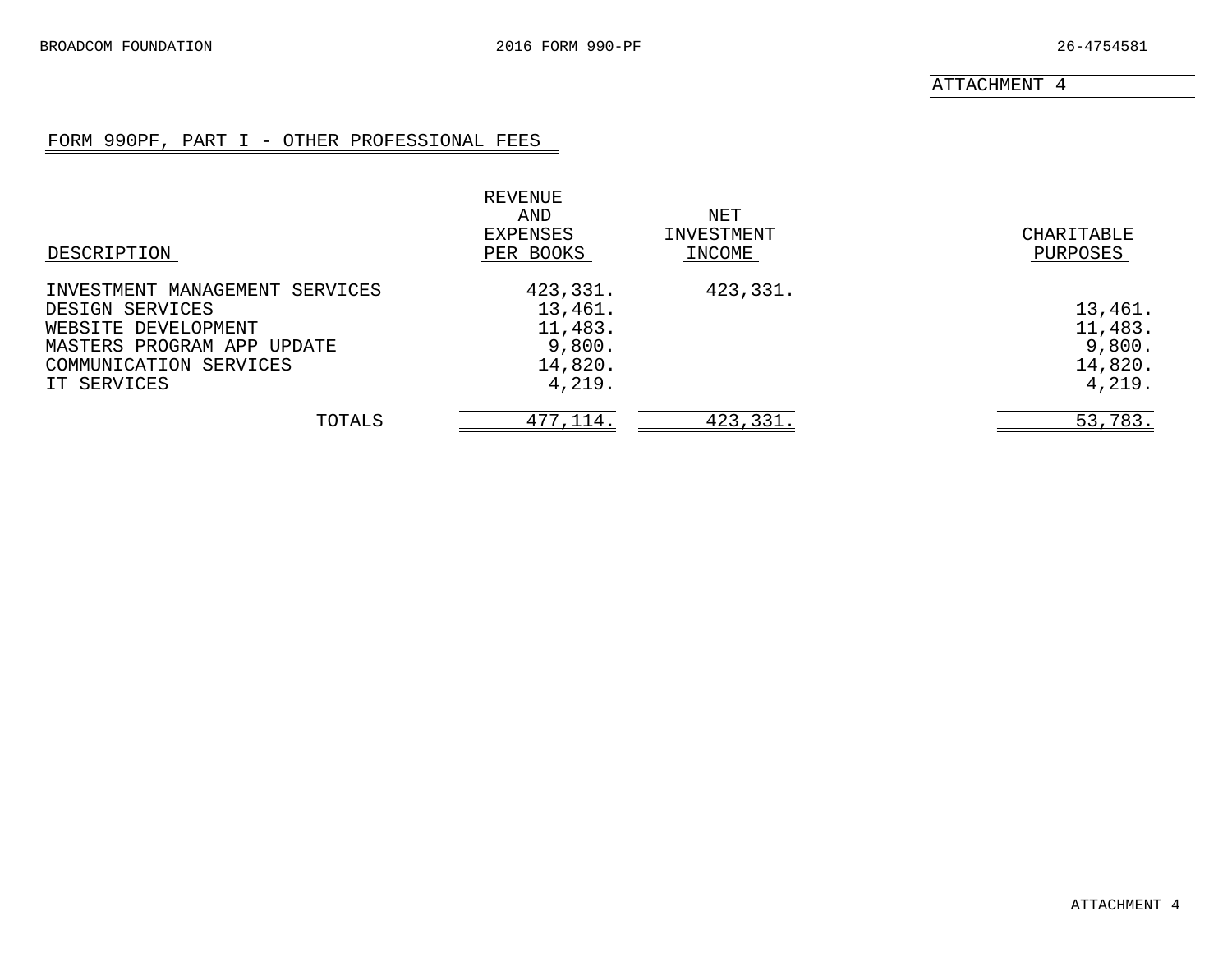#### FORM 990PF, PART I - TAXES

<span id="page-20-0"></span>

|                               | REVENUE   |            |
|-------------------------------|-----------|------------|
|                               | AND       | NET.       |
|                               | EXPENSES  | INVESTMENT |
| DESCRIPTION                   | PER BOOKS | INCOME     |
| 990-PF ESTIMATED TAX FOR 2016 | 38,500.   |            |
| FOREIGN TAX PAID              | 17,465.   | 17,465.    |
| TOTALS                        | 55,965.   | 17,465.    |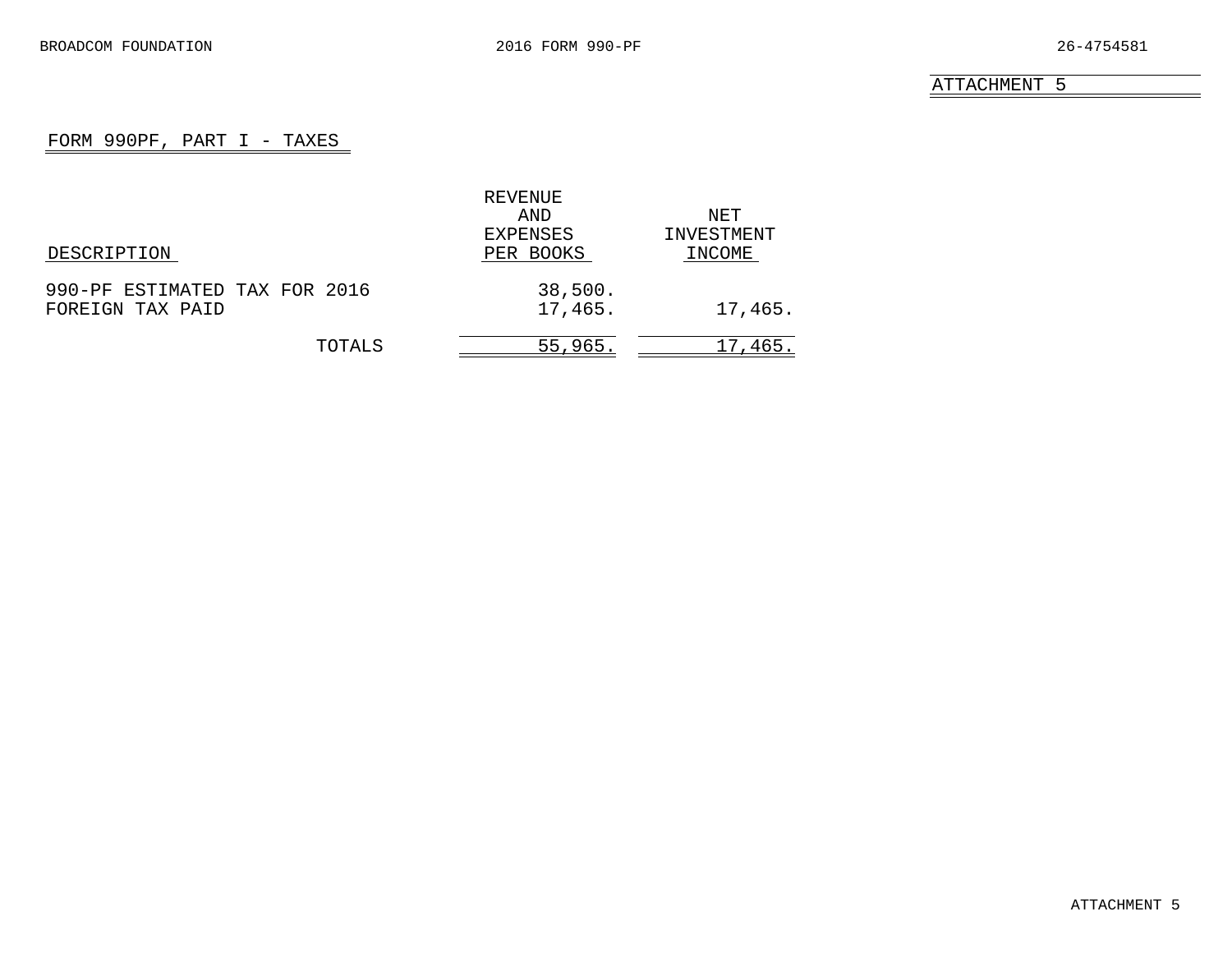#### FORM 990PF, PART I - OTHER EXPENSES

<span id="page-21-0"></span>

|                              | REVENUE   |            |            |
|------------------------------|-----------|------------|------------|
|                              | AND       | NET        |            |
|                              | EXPENSES  | INVESTMENT | CHARITABLE |
| DESCRIPTION                  | PER BOOKS | INCOME     | PURPOSES   |
| ADMINISTRATIVE FEES          | 96,000.   |            | 96,000.    |
| BANK CHARGES                 | 724.      | 724.       |            |
| CELL PHONE PLAN              | 1,839.    |            | 1,839.     |
| COMPUTERS/ELECTRONIC DEVICES | 16,684.   |            | 16,684.    |
| EQUIPMENT/FURNITURE PURCHASE | 11,594.   |            | 11,594.    |
| INDEMNIFICATION INSURANCE    | 8,186.    |            | 8,186.     |
| INSURANCE PREMIUMS           | 10,234.   |            | 10,234.    |
| OFFICE SUPPLIES              | 8,743.    |            | 8,743.     |
| PAYROLL PROCESSING FEES      | 4,056.    |            | 4,056.     |
| POSTAGE/DELIVERY SERVICE     | 363.      |            | 363.       |
| WEBSITE HOSTING/SUPPORT      | 10,498.   |            | 10,498.    |
| TOTALS                       | 168,921.  | 724.       | 168,197.   |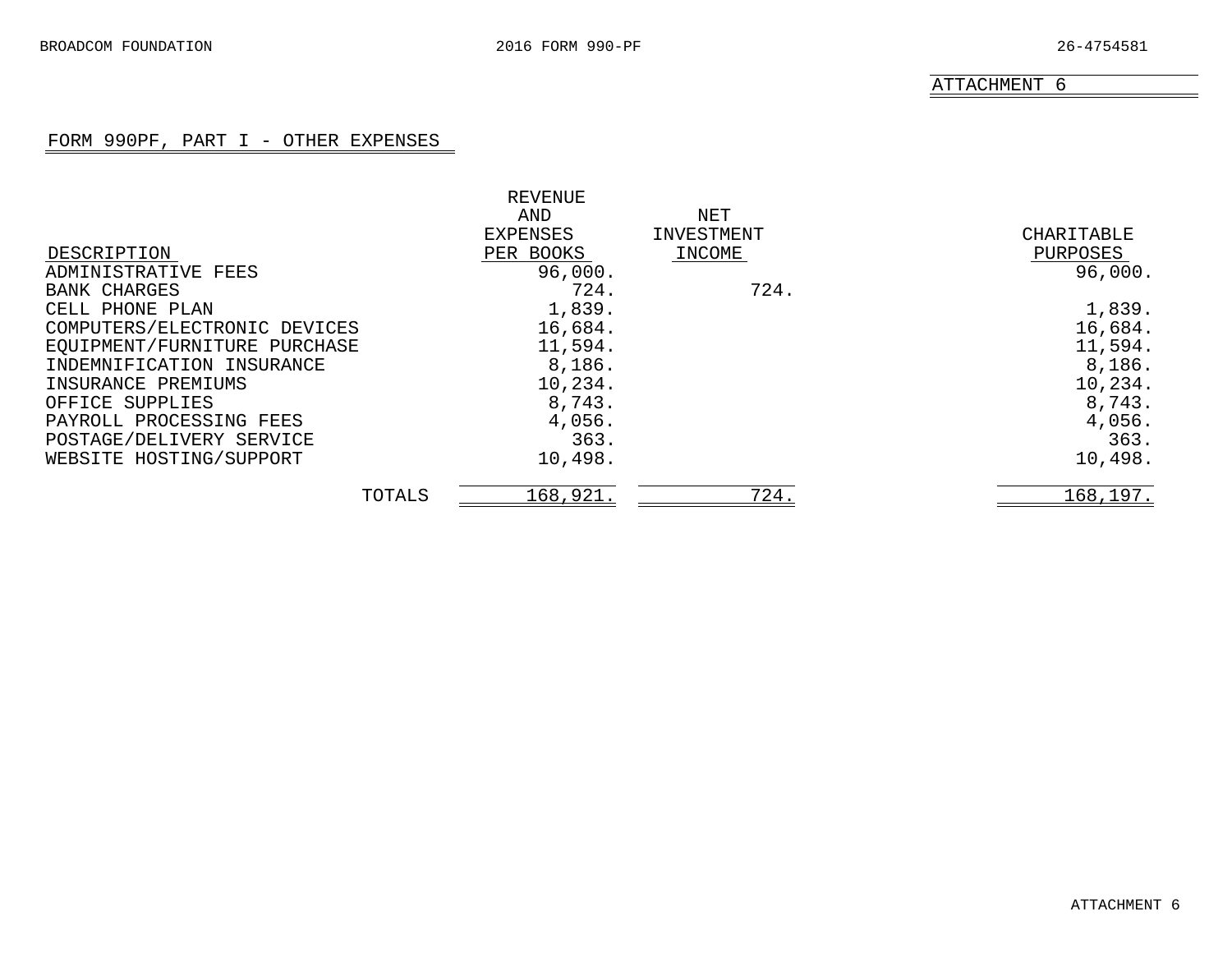#### FORM 990PF, PART II - U.S. AND STATE OBLIGATIONS

<span id="page-22-0"></span>

|                                                                                                                                                                                     | ATTACHMENT 7                                                       |                                                                    |
|-------------------------------------------------------------------------------------------------------------------------------------------------------------------------------------|--------------------------------------------------------------------|--------------------------------------------------------------------|
| DESCRIPTION                                                                                                                                                                         | ENDING<br>BOOK VALUE                                               | ENDING<br>FMV                                                      |
| US T NOTE - $1.625$ <sup>2</sup> - $02/15/202$<br>US T NTS - 2.250% - 11/15/2024<br>US TIPS - 0.125% - 01/15/2023<br>US TIPS - 0.250% - 01/15/2025<br>US TIPS - 0.625% - 01/15/2026 | 2,807,168.<br>1,568,672.<br>1,560,381.<br>3,080,875.<br>1,556,182. | 2,803,140.<br>1,490,805.<br>1,559,154.<br>3,010,931.<br>1,539,273. |
| US OBLIGATIONS TOTAL                                                                                                                                                                | 10,573,278.                                                        | 10,403,303.                                                        |
| ALAMEDA FING-B - 4.482% - 07/0<br>CUYAHOGA ECON TXB G - 5.000% -<br>LOS ANGELES CALIF $-5.081$ <sup>2</sup> - 0<br>UNIVERSITY NC CHAPEL HILL REV                                    | 300,000.<br>586,500.<br>1,058,680.<br>1,000,000.                   | 304,701.<br>625,080.<br>974,418.<br>1,008,470.                     |
| STATE OBLIGATIONS TOTAL                                                                                                                                                             | 2,945,180.                                                         | 2,912,669.                                                         |
| US AND STATE OBLIGATIONS TOTAL                                                                                                                                                      | 13,518,458.                                                        | 13, 315, 972.                                                      |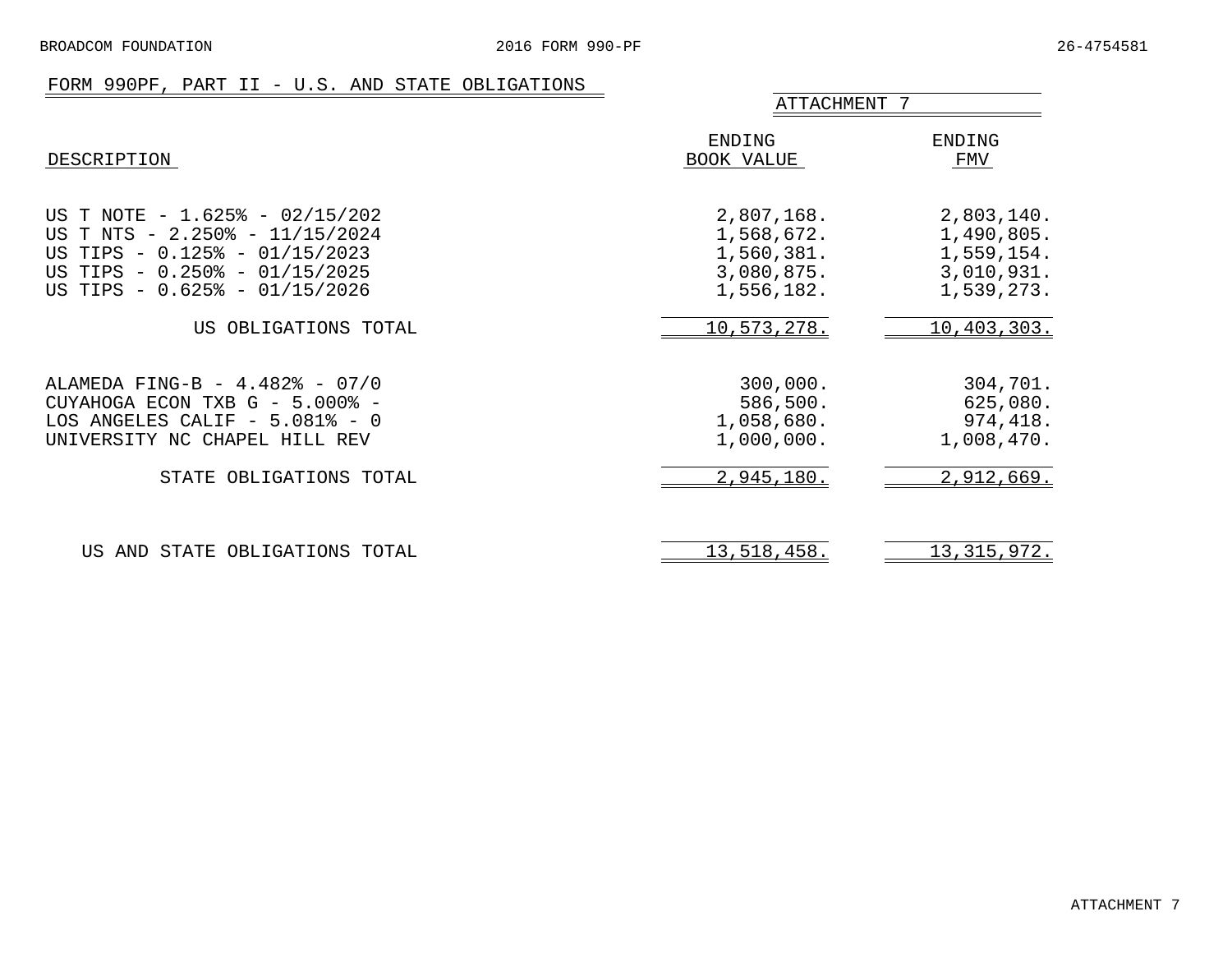#### FORM 990PF, PART II - CORPORATE STOCK

<span id="page-23-0"></span>

|                                | ENDING     | ENDING    |
|--------------------------------|------------|-----------|
| DESCRIPTION                    | BOOK VALUE | FMV       |
|                                |            |           |
| 3M CO                          | 333,035.   | 535,710.  |
| ABBOTT LABS                    | 431,376.   | 518, 535. |
| ACCENTURE PLC                  | 385,514.   | 702,780.  |
| AIR PRODS & CHEM INC           | 299,823.   | 575,280.  |
| AMERICAN WATER WORKS COMPANY I | 418,136.   | 723,600.  |
| AMGEN INC                      | 551,884.   | 657,945.  |
| ANADARKO PETROLEUM CORP        | 369,546.   | 418,380.  |
| ANALOG DEVICES INC             | 376,105.   | 674,858.  |
| AUTOMATIC DATA PROCESSING INC  | 370,470.   | 616,680.  |
| AVALONBAY CMNTYS INC           | 360,094.   | 389,730.  |
| BECTON DICKINSON & CO          | 347,131.   | 662,200.  |
| BERKSHIRE HATHAWAY INC. CLASS  | 594,024.   | 814,900.  |
| BLACKROCK INC                  | 329,127.   | 684,972.  |
| BOEING CO                      | 360,551.   | 778,400.  |
| CHARLES SCHWAB CORP            | 550,115.   | 789,400.  |
| CHEVRON CORP                   | 562,016.   | 706, 200. |
| CHUBB LIMITED                  | 380,522.   | 792,720.  |
| CLOROX CO                      | 337,933.   | 540,090.  |
| COLGATE-PALMOLIVE COMPANY      | 335,449.   | 523,520.  |
| CONOCOPHILLIPS                 | 385,944.   | 376,050.  |
| COSTCO WHOLESALE CORPORATION   | 530,455.   | 560,385.  |
| CUMMINS INC                    | 589,978.   | 683,350.  |
| CVS CAREMARK CORP              | 411,456.   | 552,370.  |
| DOMINION RESOURCES<br>INC      | 451,789.   | 651,015.  |
| DU PONT DE NEMOURS             | 365, 323.  | 550,500.  |
| DUKE ENERGY CO                 | 576,039.   | 620,960.  |
| EAST WEST BANCORP, INC         | 349,951.   | 508, 300. |
| EMERSON ELECTRIC CO            | 272,808.   | 278,750.  |
| EXXON MOBIL CORP               | 777,118.   | 902,600.  |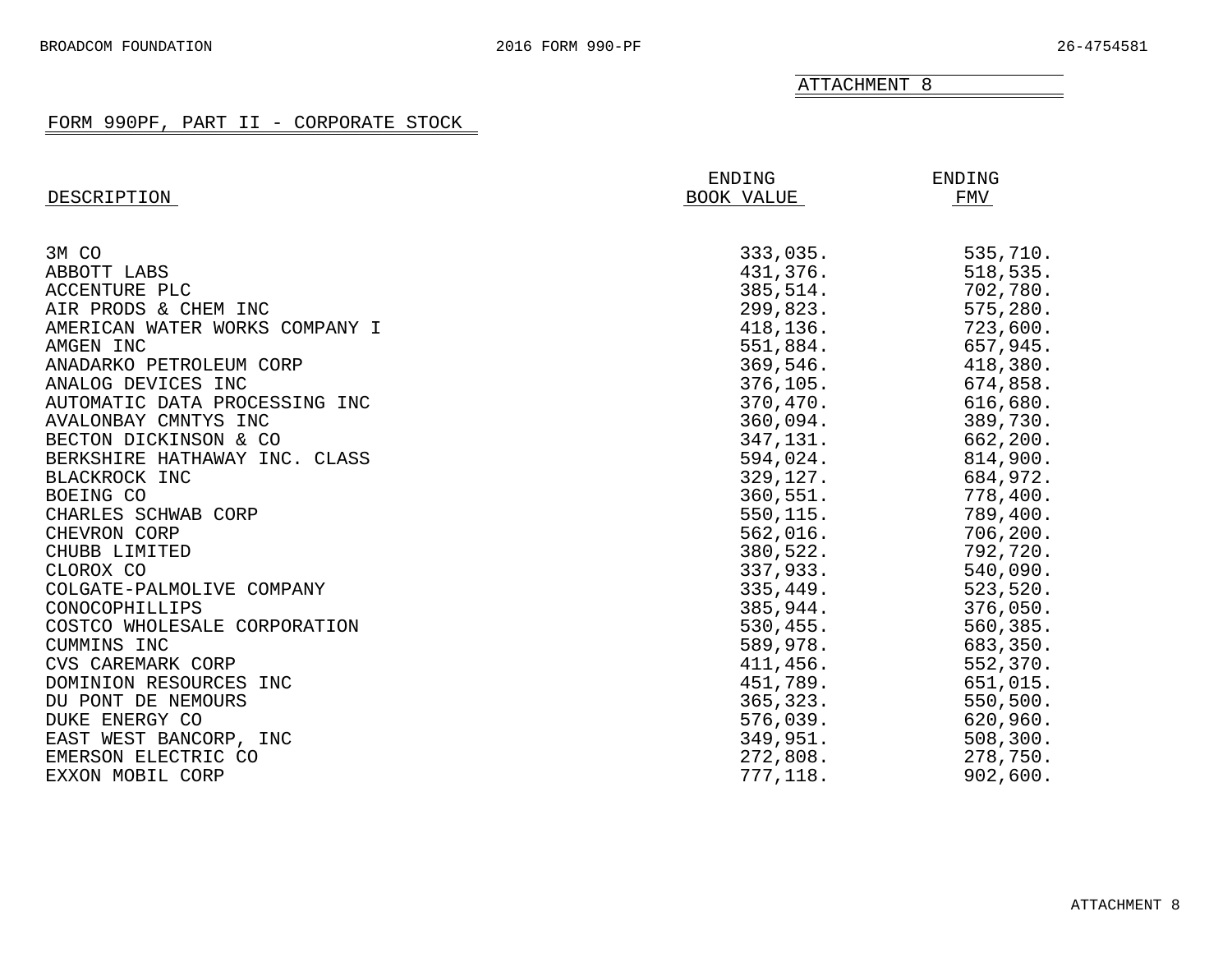ATTACHMENT 8 (CONT'D)

#### FORM 990PF, PART II - CORPORATE STOCK

| DESCRIPTION                    | ENDING<br>BOOK VALUE | ENDING<br>FMV |
|--------------------------------|----------------------|---------------|
|                                |                      |               |
| FASTENAL COMPANY               | 507,820.             | 587,250.      |
| FIRST REP BK SAN FRANCISCO CAL | 249,500.             | 229,900.      |
| FLAHERTY&CRUMRINE CLAYMORE P   | 1,024,802.           | 1,130,400.    |
| GENERAL ELECTRIC CO            | 482,643.             | 774,200.      |
| GOLDMAN SACHS GROUP PFD SER J  | 260,000.             | 253,600.      |
| HOME DEPOT INC                 | 389,703.             | 670,400.      |
| HONEYWELL INTL                 | 577,554.             | 579,250.      |
| INT'L FLAVORS & FRAGRANCES INC | 564,052.             | 589,150.      |
| ISHARE SP SMALL CAP 600 INDEX  | 527,750.             | 618,840.      |
| JOHNSON & JOHNSON              | 500, 858.            | 806,470.      |
| JOHNSON CONTROLS INTERNATIONAL | 534,527.             | 481,882.      |
| JP MORGAN CHASE                | 576,799.             | 1,035,480.    |
| LOCKHEED MARTIN CORP           | 643,571.             | 749,820.      |
| MERCK & CO INC                 | 366,748.             | 588,700.      |
| MICROSOFT CORP                 | 410,939.             | 860,266.      |
| MONDELEZ INTERNATIONAL INC     | 509,442.             | 620,620.      |
| MORGAN STANLEY PFD SER F - 6.8 | 202,894.             | 202,800.      |
| NEXTERA ENERGY, INC            | 309,956.             | 657,030.      |
| NIKE INC-CL B                  | 330,322.             | 660,790.      |
| NOVO NORDISK A S               | 506,789.             | 537,900.      |
| PAYCHEX                        | 466,664.             | 669,680.      |
| PAYPAL HOLDINGS, INC           | 421,657.             | 404,568.      |
| PEPSICO INC                    | 409,151.             | 627,780.      |
| PIMCO INCOME FUND              | 2,853,646.           | 2,773,336.    |
| PNC FINANCIAL SERVICES PFD SER | 201,232.             | 204,675.      |
| POWERSHARES II PFD             | 1, 125, 214.         | 1,138,400.    |
| PROCTER GAMBLE CO              | 501,724.             | 630,600.      |
| PUBLIC STORAGE INC             | 609,720.             | 614,625.      |
| ROCHE HOLDING LTD ADR          | 382,653.             | 470,745.      |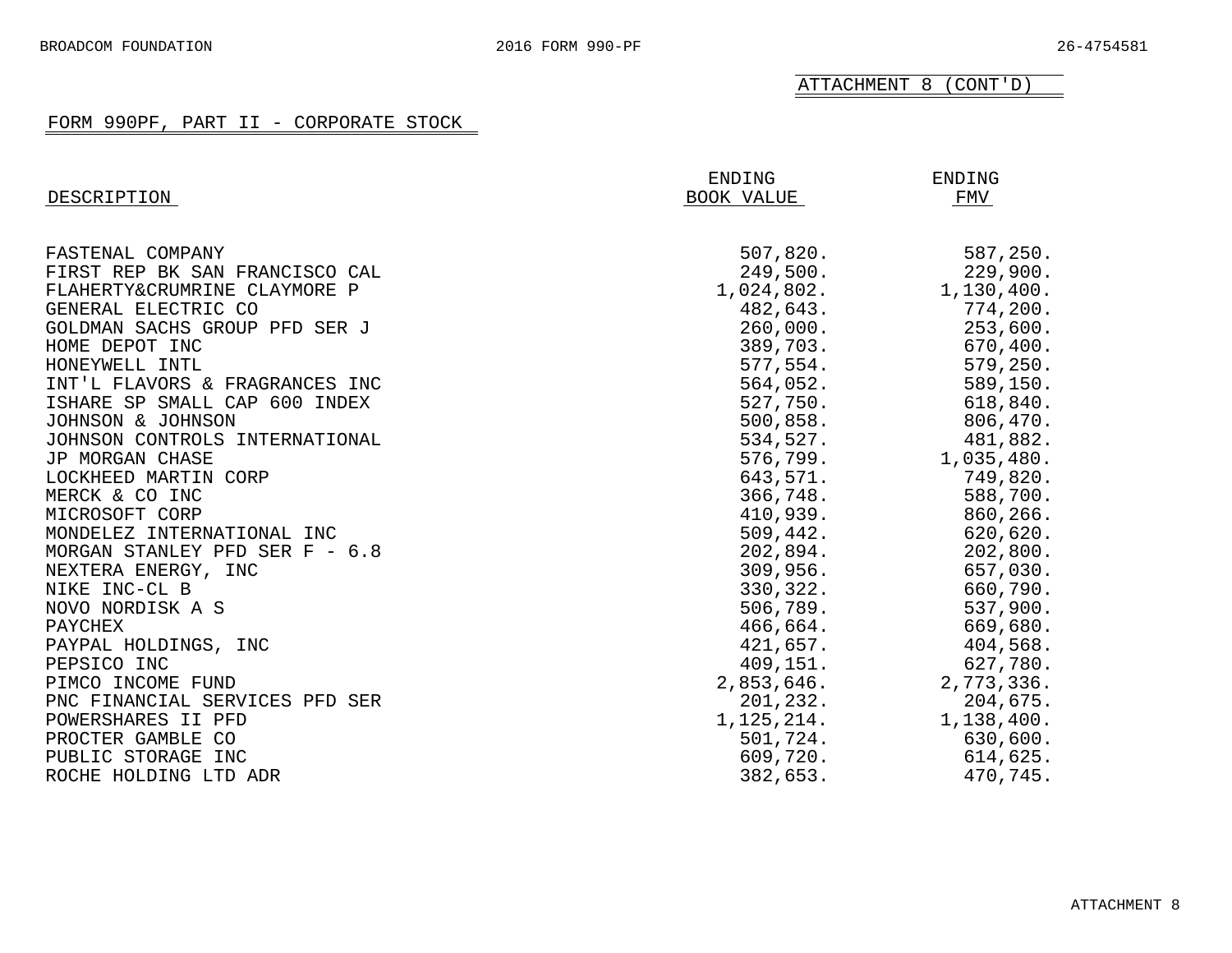ATTACHMENT 8 (CONT'D)

#### FORM 990PF, PART II - CORPORATE STOCK

|                                | ENDING       | ENDING        |
|--------------------------------|--------------|---------------|
| DESCRIPTION                    | BOOK VALUE   | FMV           |
|                                |              |               |
| SCHLUMBERGER LTD               | 459,231.     | 503,700.      |
| STRYKER CORPORATION            | 261,309.     | 599,050.      |
| TAIWAN SEMICONDUCTOR MFG CO LT | 414, 255.    | 675,625.      |
| TARGET CORPORATION             | 490,505.     | 613,955.      |
| TIME WARNER INC                | 603,577.     | 820,505.      |
| UNILEVER PLC AMER              | 567,839.     | 569,800.      |
| UNION PACIFIC                  | 282,611.     | 518,400.      |
| UNITED PARCEL SERVICE          | 472,430.     | 687,840.      |
| UNITEDHEALTH GROUP INC         | 603,678.     | 800, 200.     |
| V F CORP                       | 380,201.     | 613,525.      |
| VANGUARD FTSE EMERGING MARKETS | 303, 153.    | 304, 130.     |
| VANGUARD INFORMATION TECHNOLOG | 3, 232, 738. | 3,948,749.    |
| VANGUARD MSCI EUROPEAN ETF     | 527,195.     | 503, 370.     |
| VANGUARD SF REIT ETF           | 656,811.     | 660,240.      |
| VERIZON COMMUNICATIONS         | 562,293.     | 747,320.      |
| VISA INC                       | 586,068.     | 663,170.      |
| VSM                            | 26,707.      | 56, 140.      |
| WALT DISNEY HOLDINGS CO        | 339,904.     | 677,430.      |
| WELLS FARGO PF CL A            | 248, 250.    | 228,900.      |
| TOTALS                         | 39,870,797.  | 52, 151, 386. |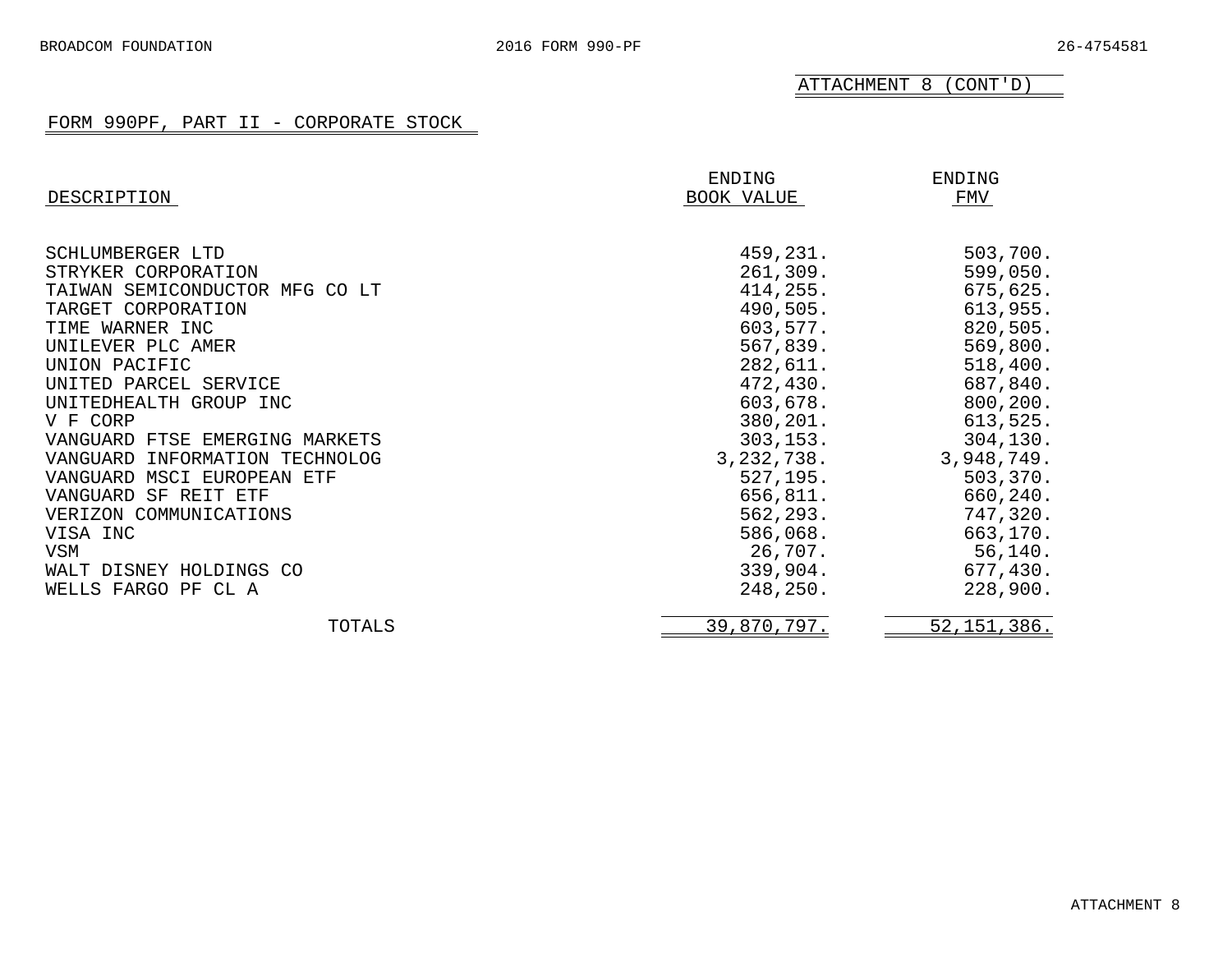#### FORM 990PF, PART II - CORPORATE BONDS

<span id="page-26-0"></span>

|                                        | ENDING     | <b>ENDING</b> |
|----------------------------------------|------------|---------------|
| DESCRIPTION                            | BOOK VALUE | FMV           |
| ACTAVIS FUNDING BD - 3.450% -          | 1,715,759. | 1,725,516.    |
| AMAZON COM - 3.300% - 12/05/20         | 1,580,250. | 1,554,375.    |
| AMERICAN EXPRESS CO - 5.200% -         | 142,950.   | 147,750.      |
| AMGEN INC - 3.450% - 10/01/202         | 1,562,750. | 1,554,225.    |
| AMGEN INC BOND - 2.125% - 05/1         | 698,747.   | 702,282.      |
| BANK OF AMERICA CORP JR SUBORD         | 259,375.   | 261,250.      |
| BANK OF AMERICA SR NTS - 6.000         | 1,618,875. | 1,543,470.    |
| BANK OF MONTREAL - 0.879% - 04         | 1,500,725. | 1,505,775.    |
| CAPITAL ONE BND - $2.250\%$ - 02/      | 1,475,314. | 1,481,593.    |
| CHEVRON CORP NOTE - 0.026% - 0         | 1,505,085. | 1,478,835.    |
| CITIGROUP INC - $4.450\%$ - 01/10      | 329,278.   | 305, 130.     |
| CITIGROUP INC - 5.950% - 12/31         | 253,750.   | 253,438.      |
| CITIGROUP INC BOND - 6.250% -          | 255,625.   | 257,250.      |
| CVS CAREMARK CORP - 3.500% - 0         | 1,046,920. | 1,027,490.    |
| CVS HEALTH CORP NOTE - 0.040%          | 1,677,675. | 1,580,475.    |
| FORD MOTOR CREDIT $-1.500\text{*}$ - 0 | 501, 325.  | 500,040.      |
| FORD MOTOR CREDIT CO - 3.000%          | 1,821,379. | 1,760,184.    |
| GOLDMAN SACHS GROUP - 2.625% -         | 1,521,720. | 1,516,125.    |
| INTEL CORP - 3.100% - 07/29/20         | 458,350.   | 442,182.      |
| JPMORGAN CHASE & CO - 1.800% -         | 14,988.    | 15,017.       |
| JPMORGAN CHASE & CO - 3.200% -         | 1,523,970. | 1,516,695.    |
| JPMORGAN CHASE & CO - 5.150% -         | 252,500.   | 238,125.      |
| JPMORGAN CHASE & CO SR NT - 6.         | 166, 395.  | 156,470.      |
| KINDER MORGAN ENER PARTNERS -          | 1,426,867. | 1,278,863.    |
| MICROSOFT CORP - 1.625% - 12/0         | 496,047.   | 502,800.      |
| MORGAN STANLEY - $5.450\%$ - 01/0      | 1,558,938. | 1,500,735.    |
| MORGAN STANLEY - $6.000\%$ - 01/2      | 593,559.   | 605, 250.     |
| OCCIDENTAL PETE CORP - 1.500%          | 849,303.   | 850,774.      |
| PNC FIN - $6.750\%$ - $12/31/2049$     | 166,188.   | 161,438.      |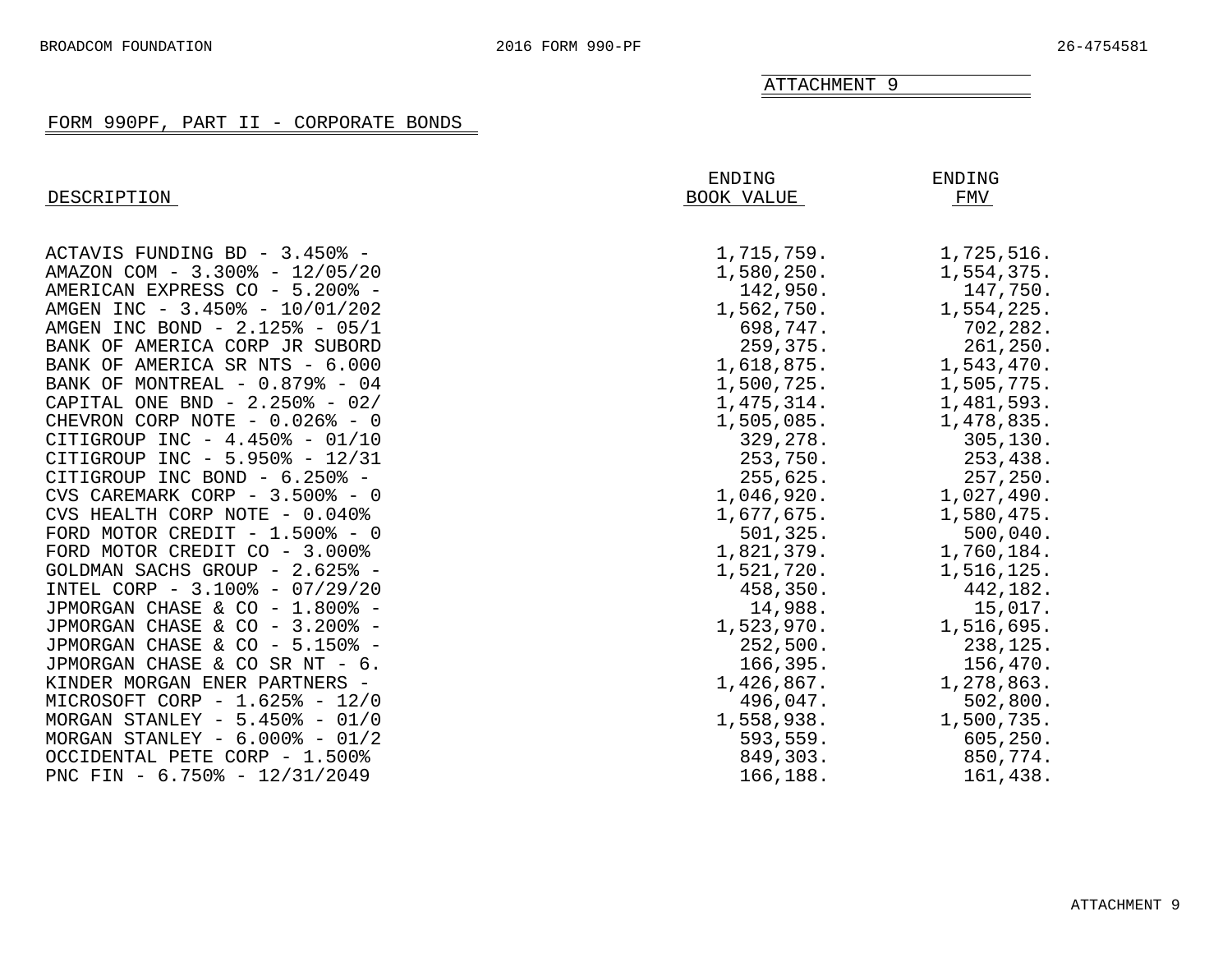ATTACHMENT 9 (CONT'D)

#### FORM 990PF, PART II - CORPORATE BONDS

| DESCRIPTION                                                                                                                                                                                                                                                                                                  | ENDING<br>BOOK VALUE                                                                                             | ENDING<br>FMV                                                                                                   |
|--------------------------------------------------------------------------------------------------------------------------------------------------------------------------------------------------------------------------------------------------------------------------------------------------------------|------------------------------------------------------------------------------------------------------------------|-----------------------------------------------------------------------------------------------------------------|
| PROGRESS ENERGY INC - 4.875% -<br>SCHWAB CHARLES CORP - 0.000% -<br>SCHWAB CHARLES CORP PERPETUAL<br>STARWOOD HOTELS & RESORTS - 6.<br>TIME WARNER INC - 4.750% - 03/<br>TORONTO-DOMINION BANK - 1.450%<br>UNITED PARCEL SERVICE - 5.125%<br>VERIZON - 3.450% - 03/15/2021<br>WELLS FARGO & CO NEW DEPOSITAR | 1,806,393.<br>265,000.<br>100,000.<br>877,200.<br>1,646,030.<br>1,501,365.<br>518,189.<br>1,559,850.<br>266,875. | 1,718,208.<br>284,375.<br>94,000.<br>799,515.<br>1,606,950.<br>1,492,710.<br>482,863.<br>1,548,600.<br>262,475. |
| WELLS FARGO - 2.100% - 05/08/2                                                                                                                                                                                                                                                                               | 498,630.                                                                                                         | 501, 415.                                                                                                       |
| TOTALS                                                                                                                                                                                                                                                                                                       | 36,014,139.                                                                                                      | 35, 214, 663.                                                                                                   |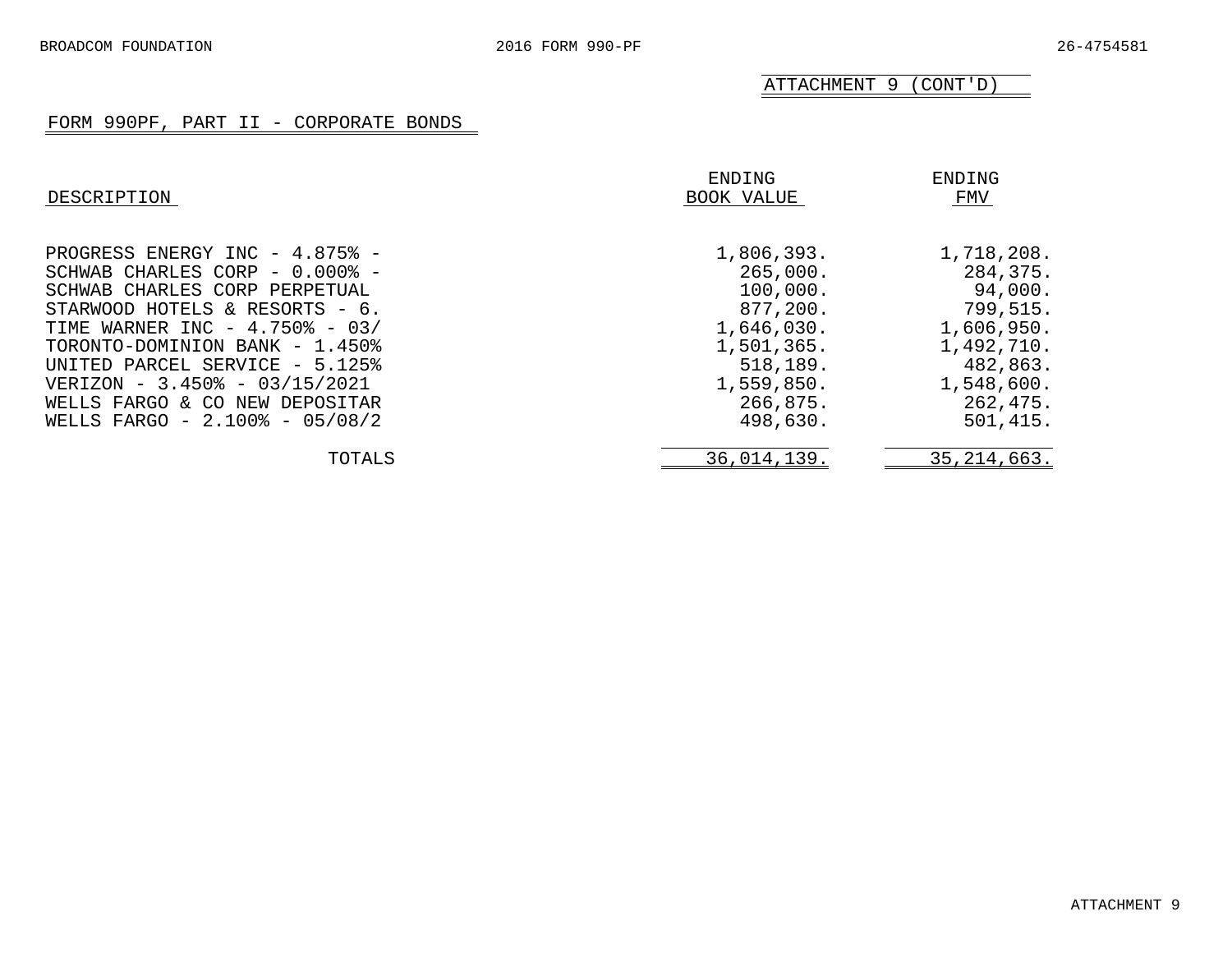$\overline{1}$ 

## **FORM 990-PF - PART IV CAPITAL GAINS AND LOSSES FOR TAX ON INVESTMENT INCOME** P

|                                | Kind of Property                      |                  | Description                |                                 | $\frac{1}{D}$         | Date<br>acquired | Date sold           |  |
|--------------------------------|---------------------------------------|------------------|----------------------------|---------------------------------|-----------------------|------------------|---------------------|--|
| Gross sale                     | Depreciation<br>allowed/<br>allowable | Cost or          | <b>FMV</b>                 | Adj. basis<br>as of<br>12/31/69 | Excess of             |                  | Gain<br>or          |  |
| price less<br>expenses of sale |                                       | obot of<br>basis | as of<br>12/31/69          |                                 | FMV over<br>adj basis |                  | $(\overline{loss})$ |  |
| 42801320.                      |                                       | 43043758.        | PUBLICLY-TRADED SECURITIES |                                 |                       |                  | $-242, 438.$        |  |
|                                |                                       |                  |                            |                                 |                       |                  |                     |  |
| TOTAL GAIN(LOSS)               | $\mathbf{r}$                          |                  |                            |                                 |                       |                  | $-242, 438.$        |  |
|                                |                                       |                  |                            |                                 |                       |                  |                     |  |
|                                |                                       |                  |                            |                                 |                       |                  |                     |  |
|                                |                                       |                  |                            |                                 |                       |                  |                     |  |
|                                |                                       |                  |                            |                                 |                       |                  |                     |  |
|                                |                                       |                  |                            |                                 |                       |                  |                     |  |
|                                |                                       |                  |                            |                                 |                       |                  |                     |  |
|                                |                                       |                  |                            |                                 |                       |                  |                     |  |
|                                |                                       |                  |                            |                                 |                       |                  |                     |  |
|                                |                                       |                  |                            |                                 |                       |                  |                     |  |
|                                |                                       |                  |                            |                                 |                       |                  |                     |  |
|                                |                                       |                  |                            |                                 |                       |                  |                     |  |
|                                |                                       |                  |                            |                                 |                       |                  |                     |  |
|                                |                                       |                  |                            |                                 |                       |                  |                     |  |
|                                |                                       |                  |                            |                                 |                       |                  |                     |  |
|                                |                                       |                  |                            |                                 |                       |                  |                     |  |
|                                |                                       |                  |                            |                                 |                       |                  |                     |  |
|                                |                                       |                  |                            |                                 |                       |                  |                     |  |
|                                |                                       |                  |                            |                                 |                       |                  |                     |  |
|                                |                                       |                  |                            |                                 |                       |                  |                     |  |
|                                |                                       |                  |                            |                                 |                       |                  |                     |  |
|                                |                                       |                  |                            |                                 |                       |                  |                     |  |
|                                |                                       |                  |                            |                                 |                       |                  |                     |  |
|                                |                                       |                  |                            |                                 |                       |                  |                     |  |
|                                |                                       |                  |                            |                                 |                       |                  |                     |  |
|                                |                                       |                  |                            |                                 |                       |                  |                     |  |
|                                |                                       |                  |                            |                                 |                       |                  |                     |  |
|                                |                                       |                  |                            |                                 |                       |                  |                     |  |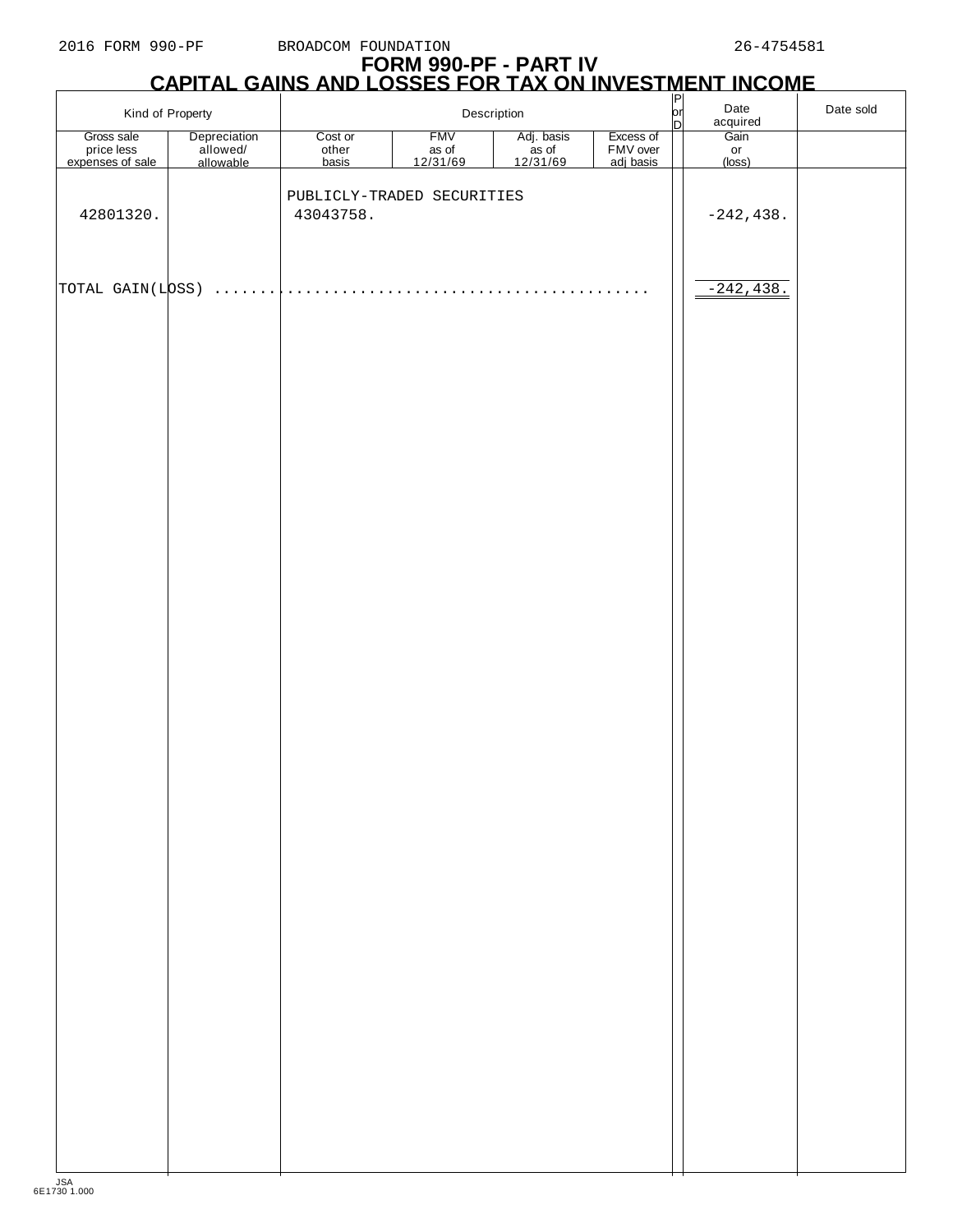<span id="page-29-0"></span>FORM 990PF, PART VII-B, LINE 5C-EXPENDITURE RESPONSIBILITY STATEMENT

GRANTEE'S NAME: UK ELECTRONICS SKILLS FOUNDATION GRANTEE'S ADDRESS: STE 47, GEDDES HOUSE, KIRKTON N. CITY, STATE & ZIP: LIVINGSTON FOREIGN PROVINCE: W LOTHIAN FOREIGN COUNTRY: UNITED KINGDOM EH546GU GRANT DATE: 01/22/2014 GRANT AMOUNT:  $7,500$ . GRANT PURPOSE: TO SUPPORT UK ELECTRONICS SKILLS FOUNDATION SUMMER SCHOOL PROJECT AMOUNT EXPENDED: 7,500. ANY DIVERSION? NO DATES OF REPORTS: 2/23/15, 2/7/17 VERIFICATION DATE: RESULTS OF VERIFICATION: NONE NECESSARY GRANTEE'S NAME: UK ELECTRONICS SKILLS FOUNDATION GRANTEE'S ADDRESS: STE 47, GEDDES HOUSE, KIRKTON N. CITY, STATE & ZIP: LIVINGSTON W FOREIGN PROVINCE: LOTHIAN FOREIGN COUNTRY: UNITED KINGDOM EH546GU GRANT DATE: 04/30/2015 GRANT AMOUNT: 15,000.<br>GRANT PURPOSE: TO SUPPORT UK E TO SUPPORT UK ELECTRONICS SKILLS FOUNDATION SUMMER SCHOOL PRJECT AMOUNT EXPENDED: 15,000. ANY DIVERSION? NO DATES OF REPORTS: 2/7/17 VERIFICATION DATE: RESULTS OF VERIFICATION: NONE NECESSARY GRANTEE'S NAME: WESTED GRANTEE'S ADDRESS: 730 HARRISON STREET CITY, STATE & ZIP: SAN FRANCISCO, CA 94107 GRANT DATE: 04/30/2015 GRANT AMOUNT: 10,000.<br>GRANT PURPOSE: TO SUPPORT OC ST GRANT PURPOSE: TO SUPPORT OC STEM ECOSYSTEM INITIATIVE, A PROJECT OF VOLUNTEER CENTER OF GREATER ORANGE COUNTY AMOUNT EXPENDED: 10,000. ANY DIVERSION? NO DATES OF REPORTS: 7/8/16 VERIFICATION DATE: RESULTS OF VERIFICATION: NONE NECESSARY GRANTEE'S NAME: CAMBRIDGE UNIVERSITY-COMPUTER LABORATORY GRANTEE'S ADDRESS: W GATES BLDG 15 JJ THOMSON AVE CITY, STATE & ZIP: CAMBRIDGE FOREIGN COUNTRY: UNITED KINGDOM CB3 OFD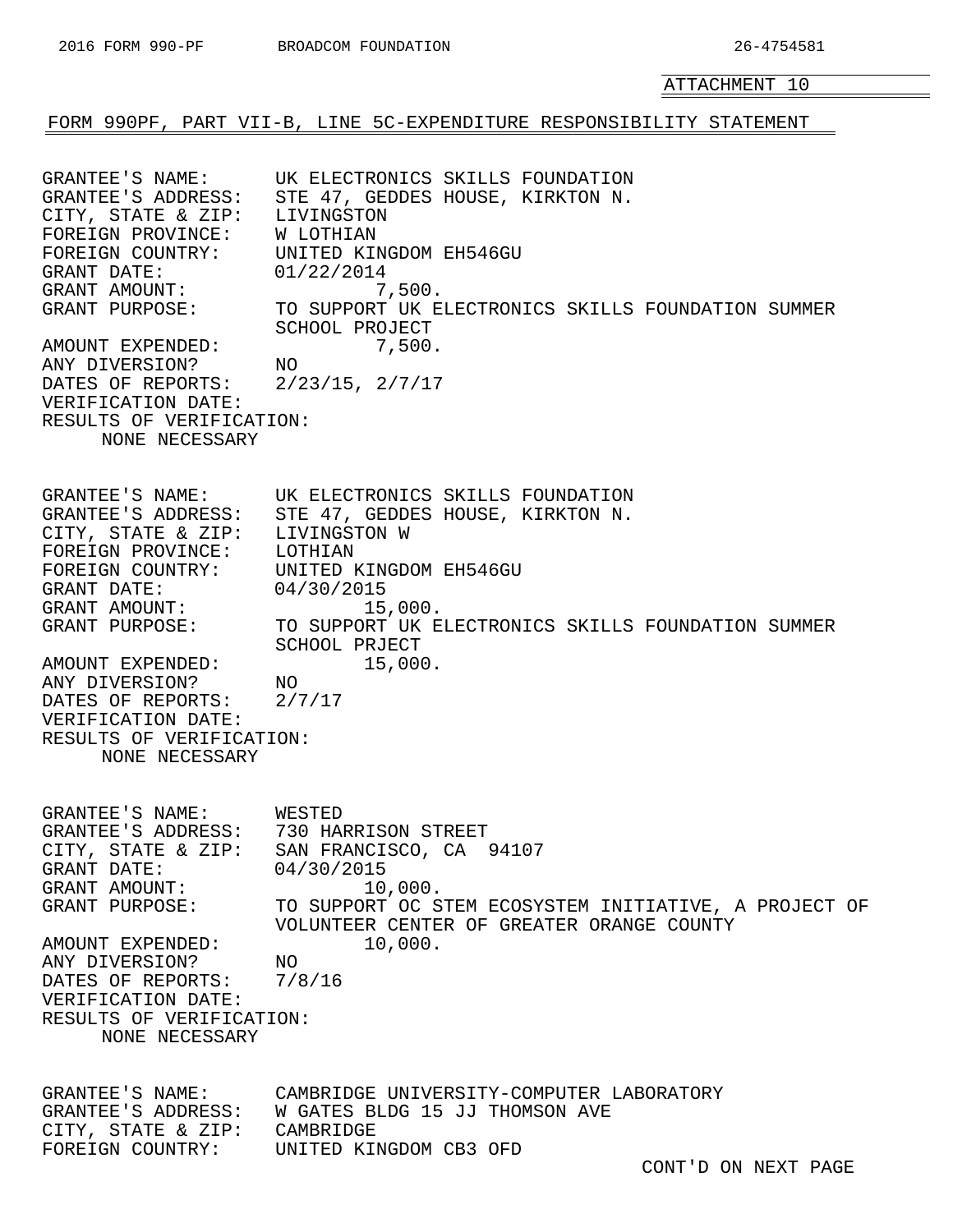ATTACHMENT 10 (CONT'D)

#### FORM 990PF, PART VII-B, LINE 5C-EXPENDITURE RESPONSIBILITY STATEMENT

GRANT DATE: 11/10/2014 GRANT AMOUNT: 25,000.<br>GRANT PURPOSE: TO SUPPORT THE TO SUPPORT THE RASPBERRY PI COMPUTER PROJECT AMOUNT EXPENDED: 25,000. ANY DIVERSION? NO DATES OF REPORTS: 2/25/16 VERIFICATION DATE: RESULTS OF VERIFICATION: NONE NECESSARY

GRANTEE'S NAME: NATIONAL INST OF TECH - TIRUCHIRAPPALLI GRANTEE'S ADDRESS: TANJORE MAIN RD, NATIONAL HWY 67 CITY, STATE & ZIP: TIRUCHIRAPPALLI FOREIGN PROVINCE: TAMIL NADU FOREIGN COUNTRY: INDIA GRANT DATE: 10/21/2014 GRANT AMOUNT: 5,000. GRANT PURPOSE: TO SUPPORT SCIENTIFIC RESEARCH AMOUNT EXPENDED: 5,000. ANY DIVERSION? NO DATES OF REPORTS: 11/2/15, 7/20/16 AND 7/21/17 VERIFICATION DATE: RESULTS OF VERIFICATION: NONE NECESSARY

GRANTEE'S NAME: UNIVERSITA DEGLI STUDI DI PAVIA GRANTEE'S ADDRESS: CORSO STRADA NUOVA 65 CITY, STATE & ZIP: PAVIA FOREIGN COUNTRY: ITALY GRANT DATE: 11/20/2012 GRANT AMOUNT: 25,000. GRANT PURPOSE: TO SUPPORT SCIENTIFIC RESEARCH AMOUNT EXPENDED: 25,000. ANY DIVERSION? NO DATES OF REPORTS: 1/10/14, 9/12/14, 5/15/15, 9/15/16, 5/12/17 VERIFICATION DATE: RESULTS OF VERIFICATION: NONE NECESSARY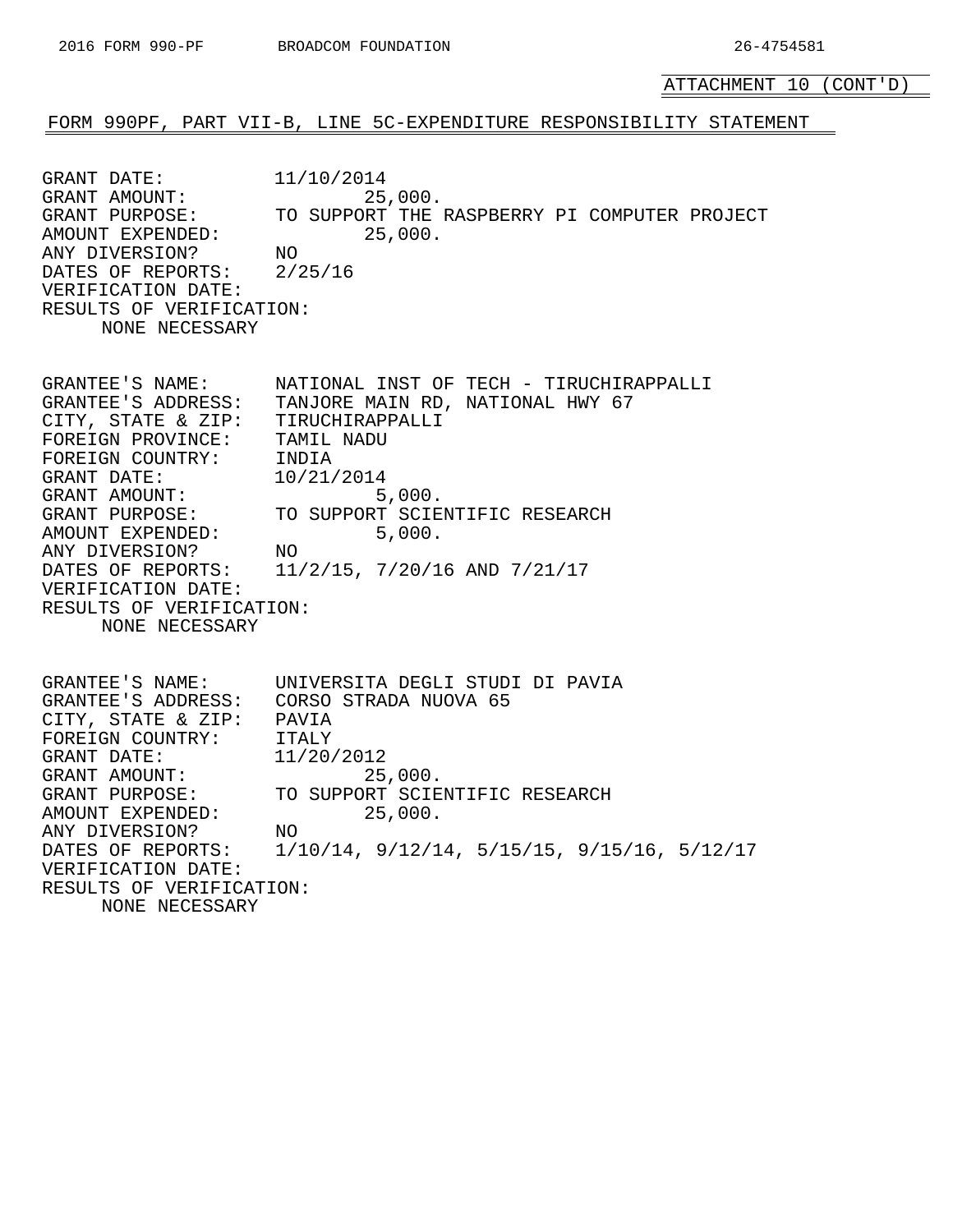#### **Part VII-B, Line 5c (990-PF) – Expenditure Responsibility**

Pursuant to IRC Regulation 53.4945-5(d)(2), Broadcom Foundation (the "Foundation") provides the following information for one grant:

| (i)           | <b>Grantee</b>                                                                    | Technion Research and Development Foundation (the "Grantee")<br><b>Technion City</b><br>Haifa, Israel 32000                                                                                                                                                                                                                                                                                                                                                                                                                                                                                                                                                                                                                                                                                                                                                                                                                                                                                                                                                                                                                                                                                                                                             |
|---------------|-----------------------------------------------------------------------------------|---------------------------------------------------------------------------------------------------------------------------------------------------------------------------------------------------------------------------------------------------------------------------------------------------------------------------------------------------------------------------------------------------------------------------------------------------------------------------------------------------------------------------------------------------------------------------------------------------------------------------------------------------------------------------------------------------------------------------------------------------------------------------------------------------------------------------------------------------------------------------------------------------------------------------------------------------------------------------------------------------------------------------------------------------------------------------------------------------------------------------------------------------------------------------------------------------------------------------------------------------------|
| (ii)          | Date of<br>Grant                                                                  | 12/23/2013                                                                                                                                                                                                                                                                                                                                                                                                                                                                                                                                                                                                                                                                                                                                                                                                                                                                                                                                                                                                                                                                                                                                                                                                                                              |
|               | Amount of<br>Grant                                                                | \$25,000                                                                                                                                                                                                                                                                                                                                                                                                                                                                                                                                                                                                                                                                                                                                                                                                                                                                                                                                                                                                                                                                                                                                                                                                                                                |
| (iii)         | <b>Purpose of</b><br>Grant                                                        | To support the Wii Kinect Enhanced Active Vision Project.                                                                                                                                                                                                                                                                                                                                                                                                                                                                                                                                                                                                                                                                                                                                                                                                                                                                                                                                                                                                                                                                                                                                                                                               |
| $(iv) - (vi)$ | <b>Reports of</b><br><b>Amounts</b><br><b>Expended &amp;</b><br><b>Diversions</b> | The Grantee has not submitted any annual reports<br>regarding the December 2013. The Foundation has made numerous good<br>faith attempts on multiple dates to contact the Grantee and<br>request the annual report with respect to the grant funds, which attempts have<br>been documented by the Foundation, but has not been able to obtain such<br>report. Per Section 53.4945-5(e)(2) of the Treasury Regulations, the failure of<br>Grantee to submit the annual report will not result in a taxable expenditure for the<br>Foundation because the Foundation (i) made the grant in accordance with<br>paragraph (b) of said section of the Regulations, (ii) has complied with the<br>reporting requirements contained in paragraph (d) of said section of the<br>Regulations, (iii) made a reasonable effort to obtain the required report, and (iv)<br>will withhold all future payments on any grant to this Grantee until such report is<br>furnished. Accordingly, the Foundation will not include an expenditure<br>responsibility report for this grant on its future Forms 990-PF.<br>To the knowledge of the Foundation, no funds have been diverted to any activity<br>other than the activity for which the grant was originally made. |
| (vii)         | <b>Verification</b><br>of Reports                                                 | The Foundation has not received any reports from the Grantee; therefore, the<br>foundation has been unable to verify a report.                                                                                                                                                                                                                                                                                                                                                                                                                                                                                                                                                                                                                                                                                                                                                                                                                                                                                                                                                                                                                                                                                                                          |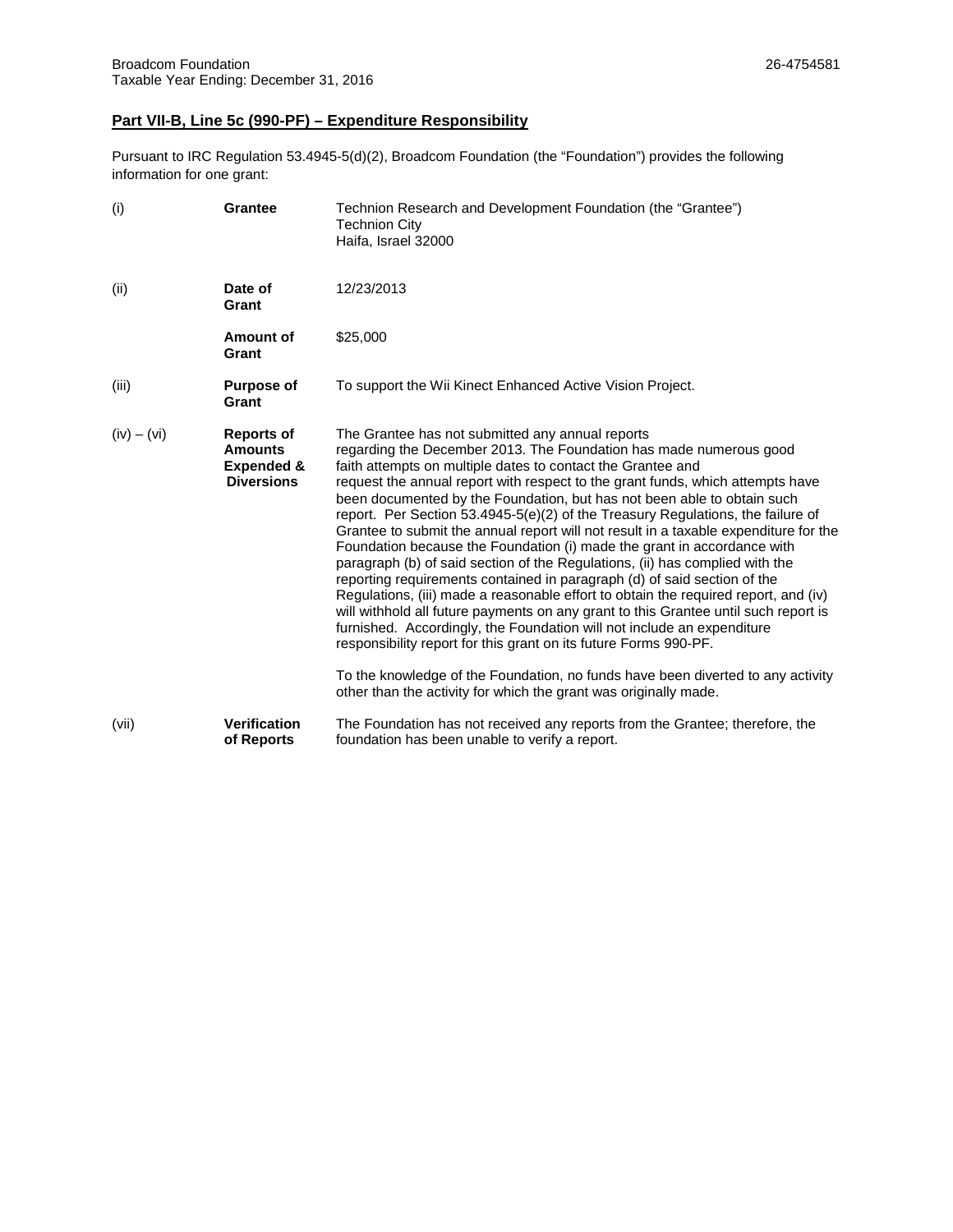<span id="page-32-0"></span>

| NAME AND ADDRESS                                                                                                 | TITLE AND AVERAGE HOURS PER<br>WEEK DEVOTED TO POSITION | COMPENSATION | CONTRIBUTIONS<br>TO EMPLOYEE<br>BENEFIT PLANS | EXPENSE ACCT<br>AND OTHER<br>ALLOWANCES |
|------------------------------------------------------------------------------------------------------------------|---------------------------------------------------------|--------------|-----------------------------------------------|-----------------------------------------|
| ERIC K BRANDT*<br>4041 MACARTHUR BLVD, SUITE 510<br>NEWPORT BEACH, CA 92660<br>*REMOVED FROM FOUNDATION IN 2016. | DIRECTOR<br>1.00                                        | $0$ .        | $0$ .                                         | $0$ .                                   |
| ARTHUR CHONG*<br>4041 MACARTHUR BLVD, SUITE 510<br>NEWPORT BEACH, CA 92660<br>*REMOVED FROM FOUNDATION IN 2016.  | DIRECTOR<br>1.00                                        | 0.           | $0$ .                                         | $0$ .                                   |
| LAURI FISCHER*<br>4041 MACARTHUR BLVD, SUITE 510<br>NEWPORT BEACH, CA 92660<br>*REMOVED FROM FOUNDATION IN 2016. | <b>SEC</b><br>1.00                                      | 0.           | $0$ .                                         | $0$ .                                   |
| PAULA GOLDEN<br>4041 MACARTHUR BLVD, SUITE 510<br>NEWPORT BEACH, CA 92660                                        | PRES / EXECUTIVE DIR<br>40.00                           | 225,961.     | 17,601.                                       | $0$ .                                   |
| KAREN H KAHN*<br>4041 MACARTHUR BLVD, SUITE 510<br>NEWPORT BEACH, CA 92660<br>*REMOVED FROM FOUNDATION IN 2016.  | DIRECTOR<br>1.00                                        | $0$ .        | 0 <sub>1</sub>                                | $0$ .                                   |

#### BROADCOM FOUNDATION 2016 FORM 990-PF 26-4754581

#### FORM 990PF, PART VIII - LIST OF OFFICERS, DIRECTORS, AND TRUSTEES ATTACHMENT 11

ATTACHMENT 11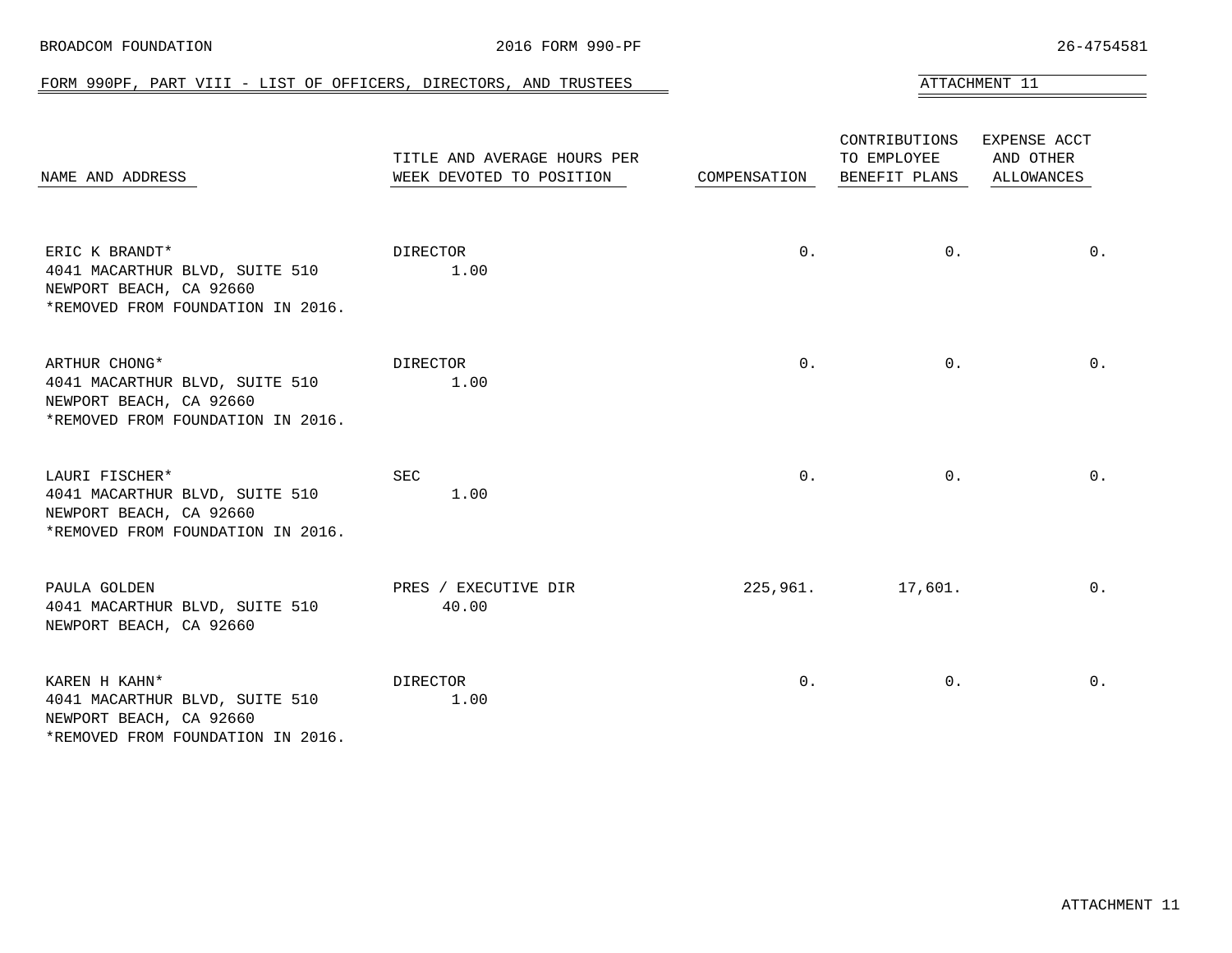| NAME AND ADDRESS                                                                                                                                      | TITLE AND AVERAGE HOURS PER<br>WEEK DEVOTED TO POSITION | COMPENSATION | CONTRIBUTIONS EXPENSE ACCT<br>TO EMPLOYEE<br>BENEFIT PLANS | AND OTHER<br>ALLOWANCES |
|-------------------------------------------------------------------------------------------------------------------------------------------------------|---------------------------------------------------------|--------------|------------------------------------------------------------|-------------------------|
| SCOTT A MCGREGOR* CHAIRMAN / DIRECTOR<br>4041 MACARTHUR BLVD, SUITE 510<br>NEWPORT BEACH, CA 92660<br>*REMOVED FROM FOUNDATION IN 2016.               | 1.00                                                    | $0$ .        | 0.                                                         | $0$ .                   |
| CARL MCKINZIE<br>4041 MACARTHUR BLVD, SUITE 510 1.00<br>NEWPORT BEACH, CA 92660                                                                       | DIRECTOR                                                | $0$ .        | $0$ .                                                      | $0$ .                   |
| GREGG S MORRISON* THE STATE CHIEF FINANCIAL OFFICER<br>4041 MACARTHUR BLVD, SUITE 510<br>NEWPORT BEACH, CA 92660<br>*REMOVED FROM FOUNDATION IN 2016. | 1.00                                                    | 0.           | 0.                                                         | 0.                      |
| NANCY PHILLIPS*<br>4041 MACARTHUR BLVD, SUITE 510 1.00<br>NEWPORT BEACH, CA 92660<br>*REMOVED FROM FOUNDATION IN 2016.                                | DIRECTOR                                                | $0$ .        | 0.                                                         | 0.                      |
| HENRY SAMUELI<br>4041 MACARTHUR BLVD, SUITE 510                                                                                                       | DIRECTOR<br>1.00                                        | 0.           | $0$ .                                                      | 0.                      |

#### FORM 990PF, PART VIII - LIST OF OFFICERS, DIRECTORS, AND TRUSTEES AND AND ATTACHMENT 11 (CONT'D)

NEWPORT BEACH, CA 92660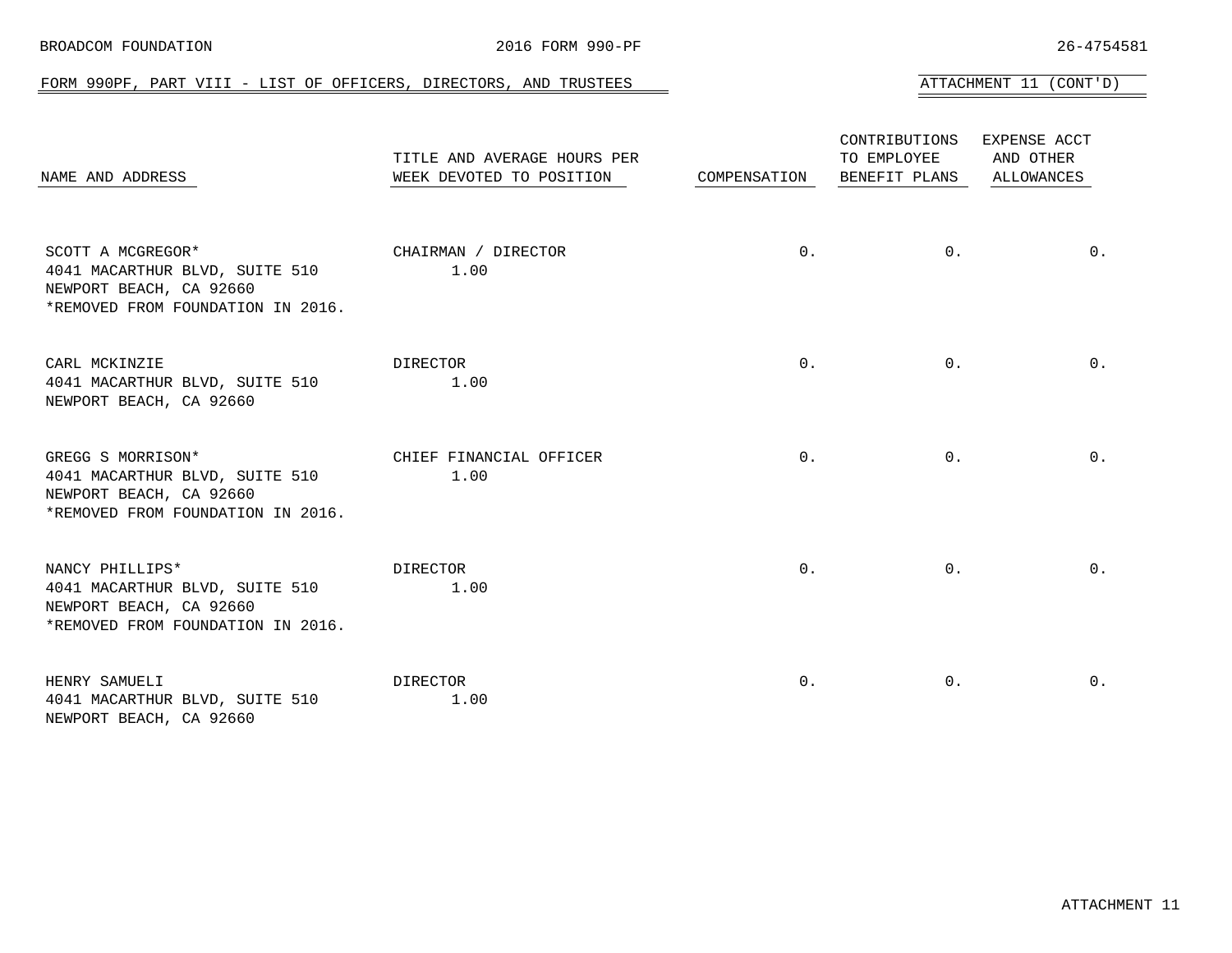| BROADCOM FOUNDATION                                                                                           | 2016 FORM 990-PF                                        |              |                                               | 26-4754581                              |
|---------------------------------------------------------------------------------------------------------------|---------------------------------------------------------|--------------|-----------------------------------------------|-----------------------------------------|
| FORM 990PF, PART VIII - LIST OF OFFICERS, DIRECTORS, AND TRUSTEES                                             |                                                         |              |                                               | ATTACHMENT 11 (CONT'D)                  |
| NAME AND ADDRESS                                                                                              | TITLE AND AVERAGE HOURS PER<br>WEEK DEVOTED TO POSITION | COMPENSATION | CONTRIBUTIONS<br>TO EMPLOYEE<br>BENEFIT PLANS | EXPENSE ACCT<br>AND OTHER<br>ALLOWANCES |
| MARIA WRONSKI<br>4041 MACARTHUR BLVD, SUITE 510<br>NEWPORT BEACH, CA 92660<br>*REMOVED FROM POSITION IN 2016. | TREAS* / SEC<br>CFO /<br>20.00                          | 90,385.      | 14,099.                                       | $0$ .                                   |
|                                                                                                               | GRAND TOTALS                                            | 316,346.     | 31,700.                                       | 0.                                      |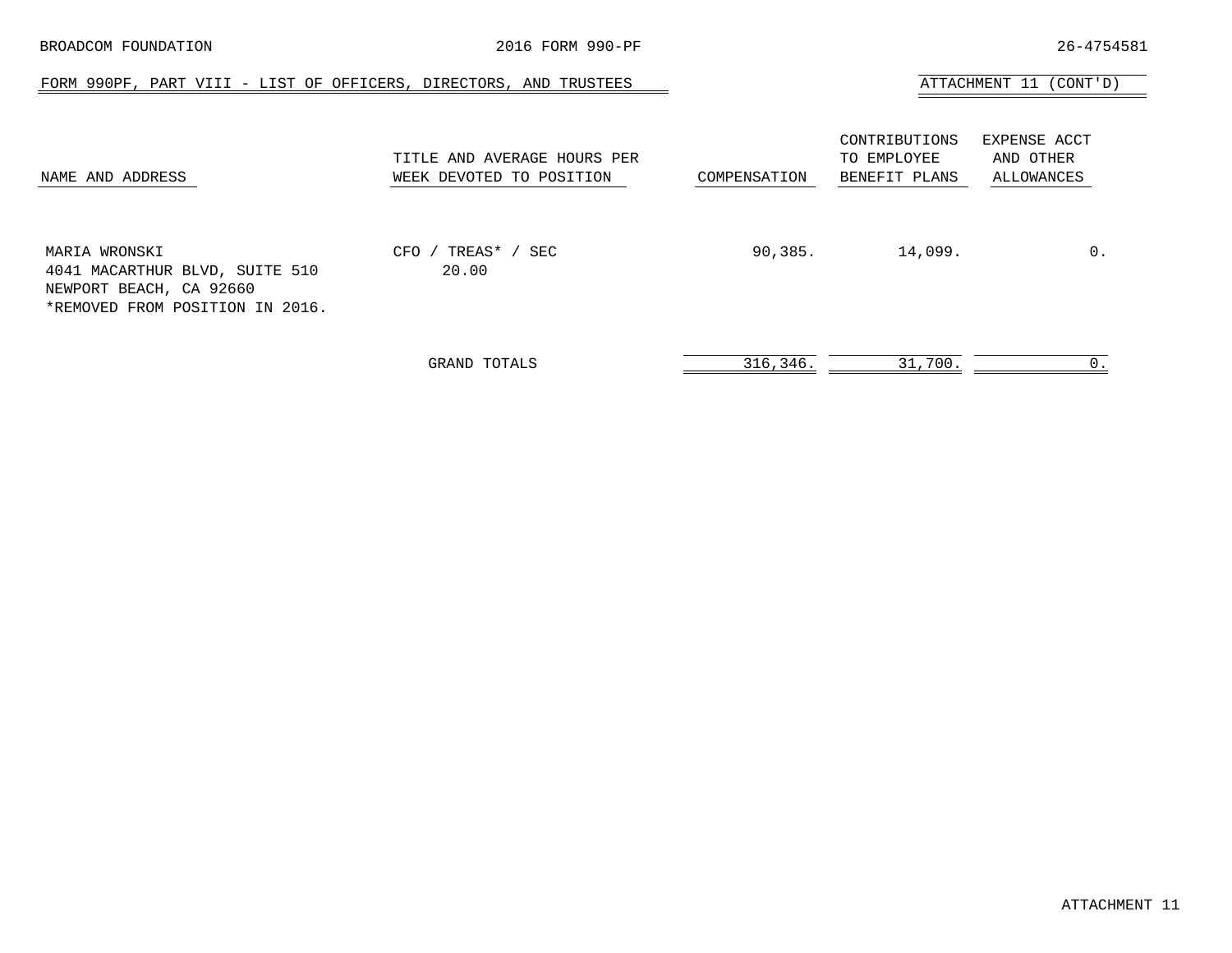### <span id="page-35-0"></span>990PF, PART VIII- COMPENSATION OF THE FIVE HIGHEST PAID PROFESSIONALS

|                                                                                               | ATTACHMENT 12   |              |  |
|-----------------------------------------------------------------------------------------------|-----------------|--------------|--|
| NAME AND ADDRESS                                                                              | TYPE OF SERVICE | COMPENSATION |  |
| COVINGTON CAPITAL MANAGEMENT<br>601 SOUTH FIGUEROA ST, STE 2000<br>LOS ANGELES, CA 90017-5726 | INVESTMENT MGT  | 423,331.     |  |
| FOUNDATION SOURCE<br>55 WALLS DRIVE, 3RD FLOOR<br>FAIRFIELD, CT 06824                         | ADMINISTRATIVE  | 96,000.      |  |

TOTAL COMPENSATION 519,331.

 $\overline{\phantom{0}}$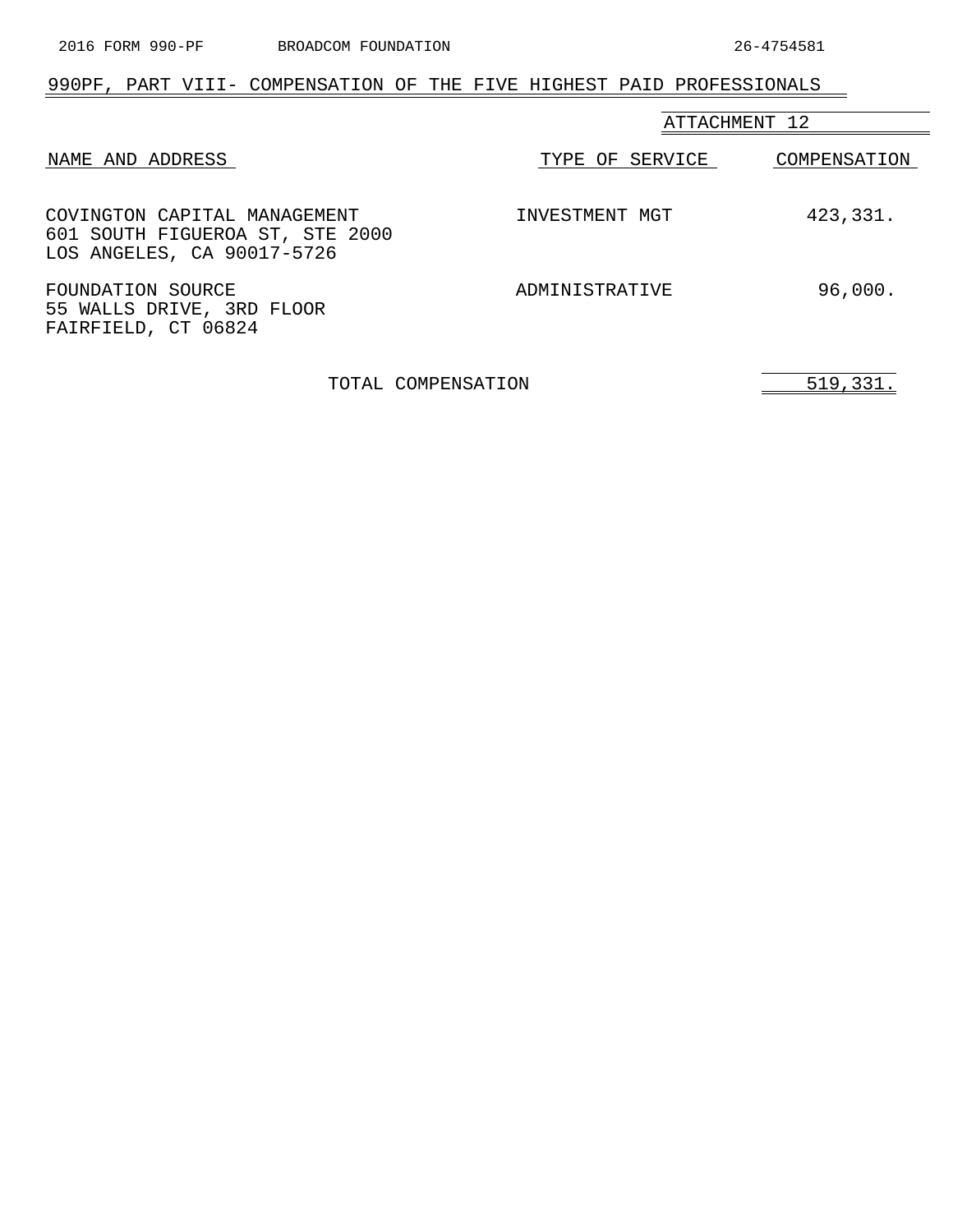<span id="page-36-0"></span>

|                                                 | RELATIONSHIP TO SUBSTANTIAL CONTRIBUTOR<br>AND |                                                  |          |
|-------------------------------------------------|------------------------------------------------|--------------------------------------------------|----------|
| RECIPIENT NAME AND ADDRESS                      | FOUNDATION STATUS OF RECIPIENT                 | PURPOSE OF GRANT OR CONTRIBUTION                 | AMOUNT   |
| ALEARN                                          | N/A                                            | AFTER SCHOOL MATH FOR THE UNDERSERVED PROGRAM    | 2,500.   |
| 3777 STEVENS CREEK BLVD STE 330                 | PC                                             |                                                  |          |
| SANTA CLARA, CA 95051                           |                                                |                                                  |          |
| AMERICAN FRIENDS OF THE HEBREW UNIVERSITY INC   | N/A                                            | BRCM ISRAEL NATIONAL SCIENCE FAIR FUND           | 28,169.  |
| ONE BATTERY PARK PLZ, 25TH FL                   | PC                                             |                                                  |          |
| NEW YORK, NY 10004                              |                                                |                                                  |          |
| AMERICAN FRIENDS OF THE TEL AVIV UNIVERSITY INC | N/A                                            | TEL AVIV UNIVERSITY SUMMER WORKSHOP FOR GIRLS    | 10,000.  |
| 39 BROADWAY RM 1510                             | PC                                             |                                                  |          |
| NEW YORK, NY 10006                              |                                                |                                                  |          |
| AMERICAN FRIENDS OF THE TEL AVIV UNIVERSITY INC | N/A                                            | TO SUPPORT HOSTING EVENTS ASSOCIATED WITH THE    | 20,000.  |
| 39 BROADWAY RM 1510                             | PC                                             | JANUARY 2017 CONVENING OF ISRAEL STEM FUNDERS    |          |
| NEW YORK, NY 10006                              |                                                |                                                  |          |
| AMERICAN FRIENDS OF THE TEL AVIV UNIVERSITY INC | N/A                                            | TO SUPPORT STUDENT RESEARCH, FACULTY SUPPORT AND | 175,000. |
| 39 BROADWAY RM 1510                             | PC                                             | EVENT PLANNING AND ADMINISTRATION AS 2017 HOST   |          |
| NEW YORK, NY 10006                              |                                                | UNIVERSITY OF THE FIRST EMEA UNIVERSITY WORKSHOP |          |
| AMERICAN FRIENDS OF THE TEL AVIV UNIVERSITY INC | N/A                                            | CHARITABLE EVENT                                 | 5.000.   |
| 39 BROADWAY RM 1510                             | PC                                             |                                                  |          |
| NEW YORK, NY 10006                              |                                                |                                                  |          |

ATTACHMENT 13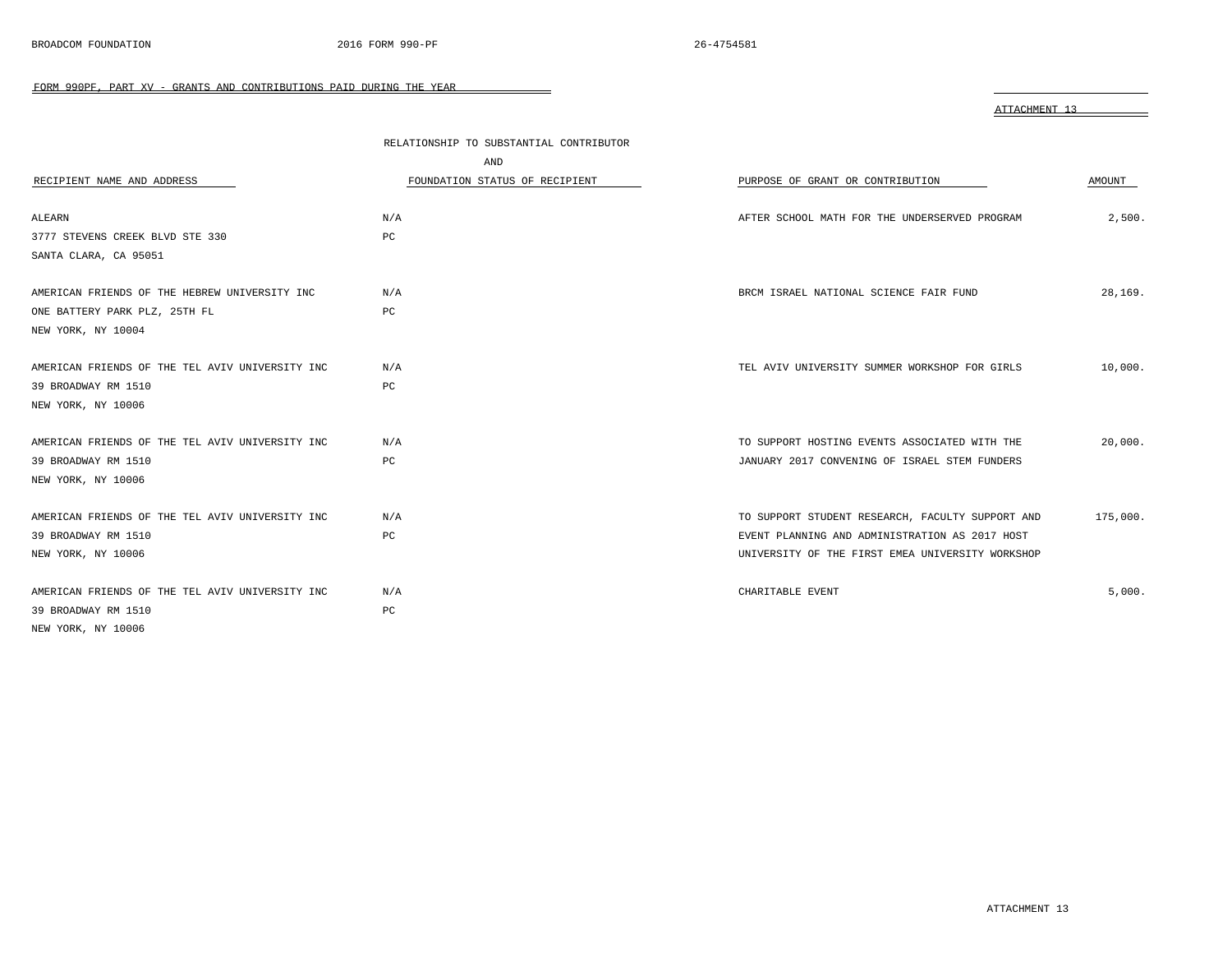|                                     | RELATIONSHIP TO SUBSTANTIAL CONTRIBUTOR |                                                   |         |
|-------------------------------------|-----------------------------------------|---------------------------------------------------|---------|
|                                     | AND                                     |                                                   |         |
| RECIPIENT NAME AND ADDRESS          | FOUNDATION STATUS OF RECIPIENT          | PURPOSE OF GRANT OR CONTRIBUTION                  | AMOUNT  |
|                                     |                                         |                                                   |         |
| ARIZONA SCIENCE CENTER              | N/A                                     | BRCM ARIZONA SCIENCE & ENGINEERING FAIR PROGRAM   | 2,500.  |
| 600 E WASHINGTON ST                 | PC                                      |                                                   |         |
| PHOENIX, AZ 85004                   |                                         |                                                   |         |
|                                     |                                         |                                                   |         |
| AUSTIN SCIENCE EDUCATION FOUNDATION | N/A                                     | BRCM REGIONAL FAIR PROGRAM                        | 2,500.  |
| 704 W GIBSON ST                     | PC                                      |                                                   |         |
| AUSTIN, TX 78704                    |                                         |                                                   |         |
|                                     |                                         |                                                   |         |
| BEIJING TSINGHUA UNIVERSITY         | N/A                                     | KKT WORKSHOP FUND                                 | 12,500. |
| NO. 1 TSINGHUA YUAN, HAIDIAN DIST   | PC                                      |                                                   |         |
| BEIJING                             |                                         |                                                   |         |
| CHINA                               |                                         |                                                   |         |
| CALIFORNIA ACADEMY OF SCIENCES      | N/A                                     | DEVELOPMENT OF ONLINE TEACHING MATERIALS FOR STEM | 25,000. |
| 55 MUSIC CONCOURSE DR GOLDEN GATE P | PC                                      | <b>FUND</b>                                       |         |
| SAN FRANCISCO, CA 94118             |                                         |                                                   |         |
|                                     |                                         |                                                   |         |
| CALIFORNIA ACADEMY OF SCIENCES      | N/A                                     | STEM ECOSYSTEMS (NORTHERN CALIFORNIA) FUND        | 20,000. |
| 55 MUSIC CONCOURSE DR GOLDEN GATE P | PC                                      |                                                   |         |
| SAN FRANCISCO, CA 94118             |                                         |                                                   |         |
|                                     |                                         |                                                   |         |
| CALIFORNIA ACADEMY OF SCIENCES      | N/A                                     | TEACHER TRAINING FUND                             | 25,000. |
| 55 MUSIC CONCOURSE DR GOLDEN GATE P | PC                                      |                                                   |         |
| SAN FRANCISCO, CA 94118             |                                         |                                                   |         |

 $\overline{\phantom{0}}$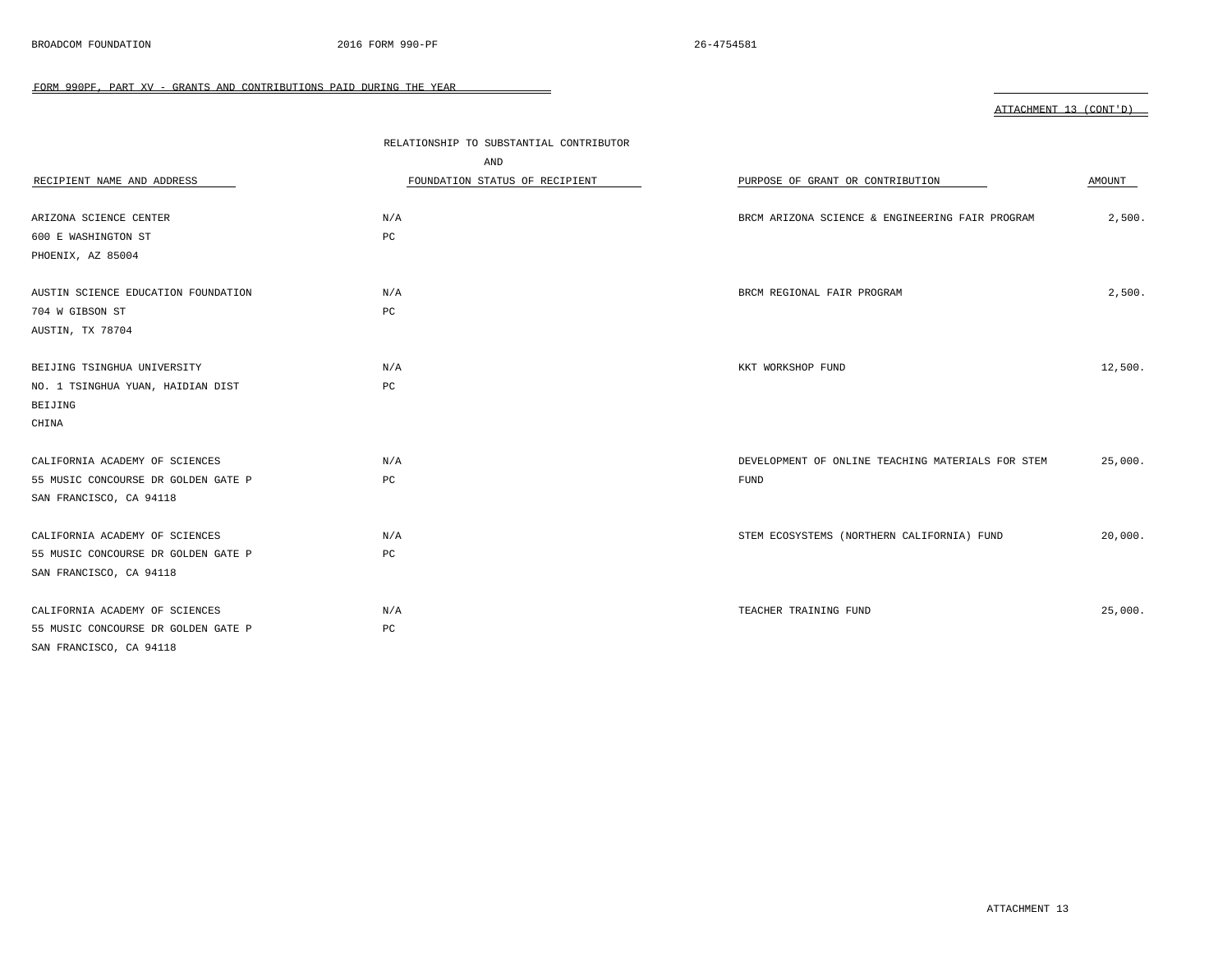|                                           | RELATIONSHIP TO SUBSTANTIAL CONTRIBUTOR |                                              |          |
|-------------------------------------------|-----------------------------------------|----------------------------------------------|----------|
|                                           | AND                                     |                                              |          |
| RECIPIENT NAME AND ADDRESS                | FOUNDATION STATUS OF RECIPIENT          | PURPOSE OF GRANT OR CONTRIBUTION             | AMOUNT   |
|                                           |                                         |                                              |          |
| CIDA FOUNDATION                           | N/A                                     | RASPBERRY PI WORKSHOPS FUND                  | 3,000.   |
| 1107 LAKEVIEW DR                          | PC                                      |                                              |          |
| FAIRFIELD, IA 52556                       |                                         |                                              |          |
|                                           |                                         |                                              |          |
| COMPUTER HISTORY MUSEUM                   | N/A                                     | DESIGN_CODE_BUILD PROGRAM                    | 450,000. |
| 1401 N SHORELINE BLVD                     | PC                                      |                                              |          |
| MOUNTAIN VIEW, CA 94043                   |                                         |                                              |          |
|                                           |                                         |                                              |          |
| DISCOVERY SCIENCE CENTER OF ORANGE COUNTY | N/A                                     | AFTER SCHOOL CODING PROGRAM                  | 25,000.  |
| 2500 N MAIN ST                            | PC                                      |                                              |          |
| SANTA ANA, CA 92705                       |                                         |                                              |          |
|                                           |                                         |                                              |          |
| DISCOVERY SCIENCE CENTER OF ORANGE COUNTY | N/A                                     | STEM ECOSYSTEM OUTREACH - DISCOVER CUB SITES | 50,000.  |
| 2500 N MAIN ST                            | PC                                      | PROGRAM                                      |          |
| SANTA ANA, CA 92705                       |                                         |                                              |          |
|                                           |                                         |                                              |          |
| ENVISION EXCELLENCE IN STEM EDUCATION     | N/A                                     | NATIONAL STEM FUNDERS NETWORK ANNUAL FUND    | 15,000.  |
| 2108 LAMBERTON RD                         | PC                                      |                                              |          |
| CLEVELAND HEIGHTS, OH 44118               |                                         |                                              |          |
|                                           |                                         |                                              |          |
| ENVISION EXCELLENCE IN STEM EDUCATION     | N/A                                     | NATIONAL STEM FUNDERS NETWORK ANNUAL FUND    | 10,000.  |
| 2108 LAMBERTON RD                         | PC                                      |                                              |          |
| CLEVELAND HEIGHTS, OH 44118               |                                         |                                              |          |

 $\overline{\phantom{0}}$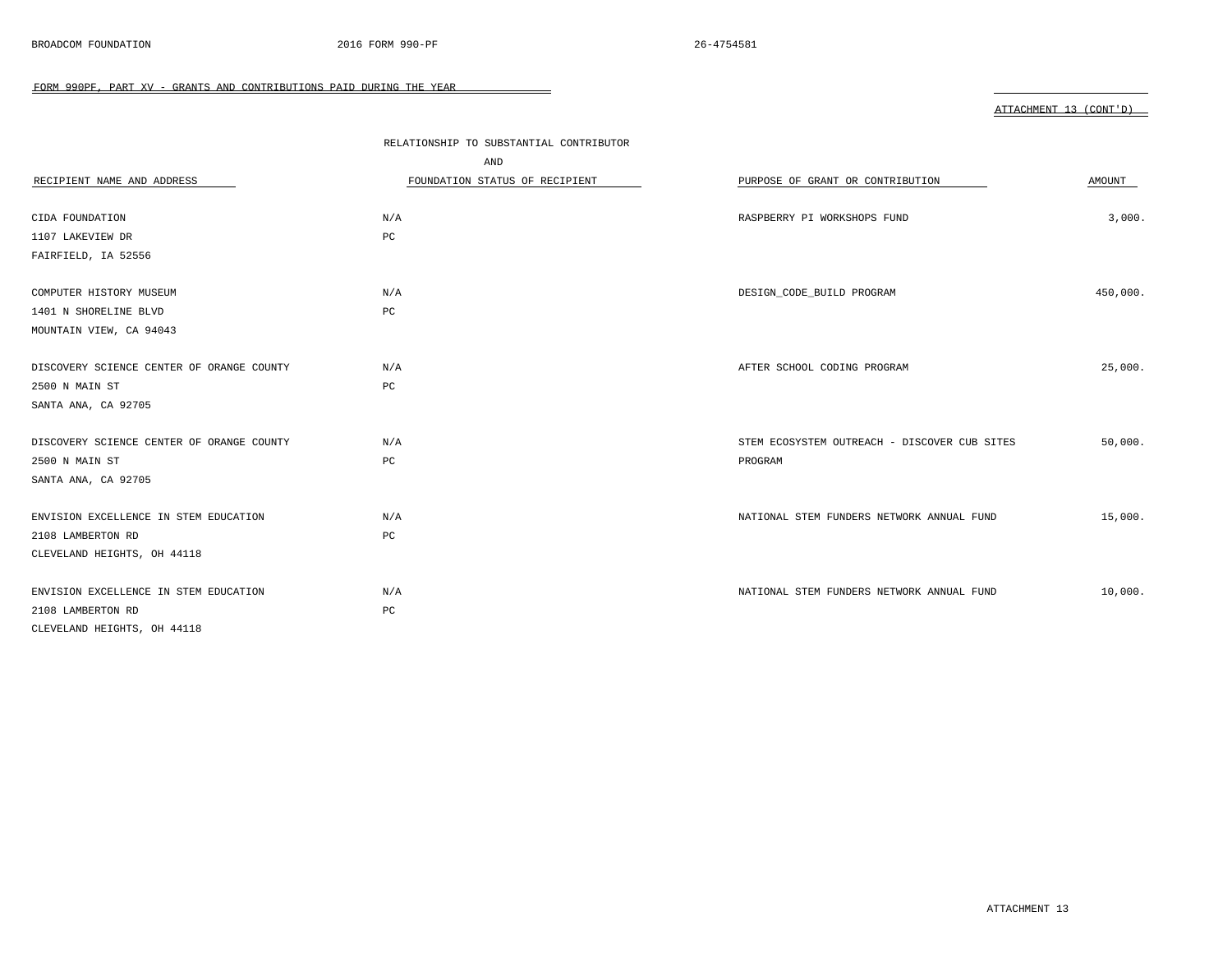|                                                    | RELATIONSHIP TO SUBSTANTIAL CONTRIBUTOR |                                                |         |  |
|----------------------------------------------------|-----------------------------------------|------------------------------------------------|---------|--|
|                                                    | AND                                     |                                                |         |  |
| RECIPIENT NAME AND ADDRESS                         | FOUNDATION STATUS OF RECIPIENT          | PURPOSE OF GRANT OR CONTRIBUTION               | AMOUNT  |  |
| GIRL SCOUTS OF ORANGE COUNTY                       | N/A                                     | GIRL SCOUT BADGE AND CODING PROGRAM            | 10,000. |  |
| 9500 TOLEDO WAY                                    | $_{\rm PC}$                             |                                                |         |  |
| IRVINE, CA 92618                                   |                                         |                                                |         |  |
| GIRL SCOUTS OF ORANGE COUNTY                       | N/A                                     | DEVELOPMENT OF THE 2016 STEM BADGE INSTRUCTION | 10,000. |  |
| 9500 TOLEDO WAY                                    | $_{\rm PC}$                             | MANUAL PROJECT                                 |         |  |
| IRVINE, CA 92618                                   |                                         |                                                |         |  |
| GIRLS INCORPORATED OF ORANGE COUNTY                | N/A                                     | AFTERSCHOOL PROGRAM                            | 5,000.  |  |
| 1815 ANAHEIM AVE                                   | PC                                      |                                                |         |  |
| COSTA MESA, CA 92627                               |                                         |                                                |         |  |
| GIVE2ASIA                                          | N/A                                     | KKT WORKSHOP AT KEIO UNIVERSITY                | 5,000.  |  |
| 340 PINE ST, STE 501                               | PC                                      |                                                |         |  |
| SAN FRANCISCO, CA 94104                            |                                         |                                                |         |  |
| GIVE2ASIA                                          | N/A                                     | KKT WORKSHOP AT KEIO UNIVERSITY                | 20,000. |  |
| 340 PINE ST, STE 501                               | PC                                      |                                                |         |  |
| SAN FRANCISCO, CA 94104                            |                                         |                                                |         |  |
| GWINNETT COUNTY PUBLIC SCHOOLS FOUNDATION FUND INC | N/A                                     | BRCM REGIONAL FAIR PROGRAM                     | 2,500.  |  |
| 437 OLD PEACHTREE RD NW                            | PC                                      |                                                |         |  |
| SUWANEE, GA 30024                                  |                                         |                                                |         |  |

 $\overline{\phantom{0}}$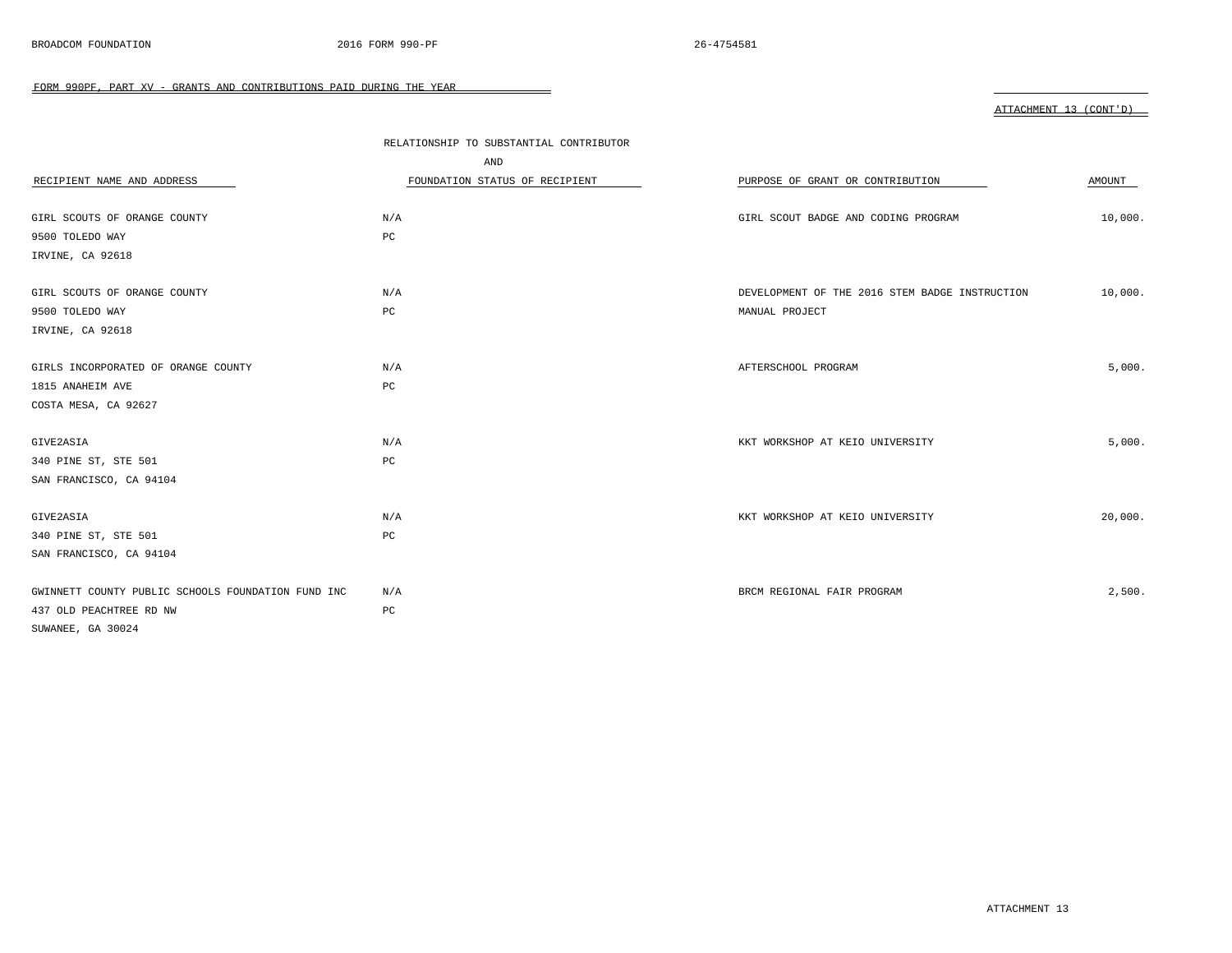|                                                    | RELATIONSHIP TO SUBSTANTIAL CONTRIBUTOR<br>AND |                                              |         |
|----------------------------------------------------|------------------------------------------------|----------------------------------------------|---------|
| RECIPIENT NAME AND ADDRESS                         | FOUNDATION STATUS OF RECIPIENT                 | PURPOSE OF GRANT OR CONTRIBUTION             | AMOUNT  |
| IMPERIAL COLLEGE FOUNDATION INC                    | N/A                                            | FIRST EMEA UNIVERSITY RESEARCH WORKSHOP      | 75,000. |
| 837 STATE ST                                       | PC                                             |                                              |         |
| ATLANTA, GA 30332                                  |                                                |                                              |         |
| INTERNATIONAL MEDICAL CORPS                        | N/A                                            | HURRICANE MATTHEW RELIEF EFFORTS IN HAITI    | 5,000.  |
| 12400 WILSHIRE BLVD STE 1500                       | PC                                             |                                              |         |
| LOS ANGELES, CA 90025                              |                                                |                                              |         |
| IRVINE PUBLIC SCHOOLS FOUNDATION                   | N/A                                            | BRCM FAIR FOR IRVINE SCHOOL DISTRICT PROGRAM | 17,000. |
| 1 POST STE 250                                     | PC                                             |                                              |         |
| IRVINE, CA 92618                                   |                                                |                                              |         |
| KAIST U S FOUNDATION INC                           | N/A                                            | KKT WORKSHOP AT KAIST UNIVERSITY             | 12,500. |
| C/O CKP 3435 WILSHIRE BLVD NO 2240                 | SO I                                           |                                              |         |
| LOS ANGELES, CA 90010                              |                                                |                                              |         |
| MASSACHUSETTS STATE SCIENCE & ENGINEERING FAIR INC | N/A                                            | BRCM REGIONAL FAIR                           | 3,000.  |
| 955 MASSACHUSETTS AVE #350                         | PC                                             |                                              |         |
| CAMBRIDGE, MA 02139                                |                                                |                                              |         |
| MINNESOTA ACADEMY OF SCIENCE                       | N/A                                            | REGIONAL SCIENCE FAIR                        | 2,500.  |
| 970 RAYMOND AVE STE 103                            | $_{\rm PC}$                                    |                                              |         |
| SAINT PAUL, MN 55114                               |                                                |                                              |         |

 $\overline{\phantom{0}}$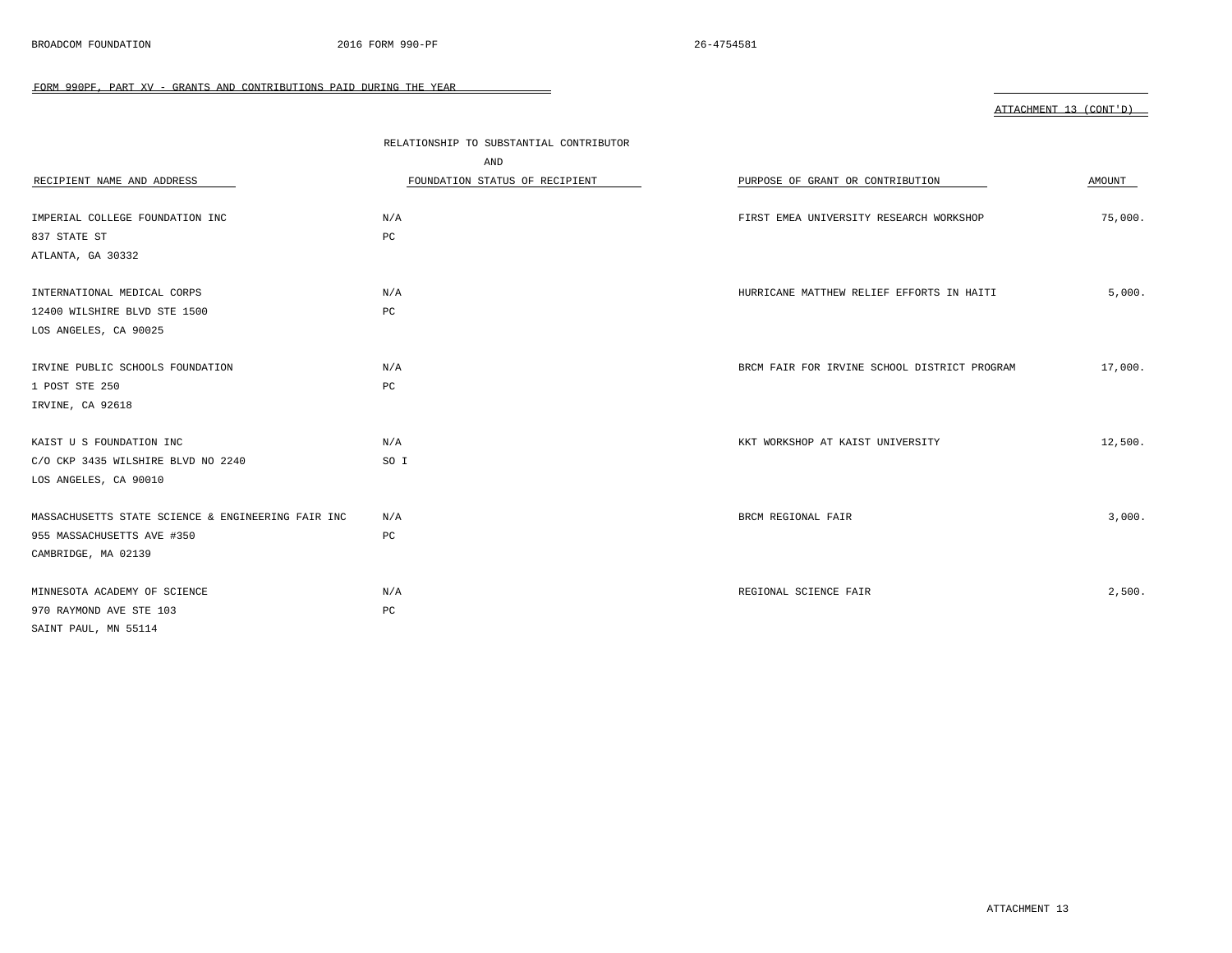|                                                | RELATIONSHIP TO SUBSTANTIAL CONTRIBUTOR |                                                 |          |
|------------------------------------------------|-----------------------------------------|-------------------------------------------------|----------|
|                                                | AND                                     |                                                 |          |
| RECIPIENT NAME AND ADDRESS                     | FOUNDATION STATUS OF RECIPIENT          | PURPOSE OF GRANT OR CONTRIBUTION                | AMOUNT   |
|                                                |                                         |                                                 |          |
| NORTH MUSEUM CORPORATION                       | N/A                                     | BRCM REGIONAL FAIR                              | 2,500.   |
| 400 COLLEGE AVE                                | $_{\rm PC}$                             |                                                 |          |
| LANCASTER, PA 17603                            |                                         |                                                 |          |
| ORANGE COUNTY SCIENCE AND ENGINEERING FAIR INC | N/A                                     | BRCM REGIONAL FAIR (LEAD SPONSOR)               | 25,000.  |
| PO BOX 1361                                    | PC                                      |                                                 |          |
| HUNTINGTN BCH, CA 92647                        |                                         |                                                 |          |
| P E F ISRAEL ENDOWMENT FUNDS INC               | N/A                                     | RASPBERRY PI WORKSHOPS FUND                     | 10,000.  |
| 630 3RD AVE 15TH FL                            | PC                                      |                                                 |          |
| NEW YORK, NY 10017                             |                                         |                                                 |          |
|                                                |                                         |                                                 |          |
| PARTNERSHIP FOR PUBLIC SERVICE INC             | N/A                                     | NOEMIE LEV'S FELLOWSHIP EXTENSION AT THE OFFICE | 9,418.   |
| 1100 NEW YORK AVE NW STE 200E                  | $_{\rm PC}$                             | OF SCIENCE AND TECHNOLOGY POLICY                |          |
| WASHINGTON, DC 20005                           |                                         |                                                 |          |
| REGENTS UNIVERSITY OF CALIFORNIA LOS ANGELES   | N/A                                     | HSSAE: FELLOWSHIPS FUND                         | 250,000. |
| 7400 BOELTER HALL                              | PC                                      |                                                 |          |
| LOS ANGELES, CA 90095                          |                                         |                                                 |          |
| RISE AGAINST HUNGER                            | N/A                                     | GENERAL & UNRESTRICTED                          | 50,000.  |
| 3733 NATIONAL DR STE 200                       | $_{\rm PC}$                             |                                                 |          |
| RALEIGH, NC 27612                              |                                         |                                                 |          |

 $\overline{\phantom{0}}$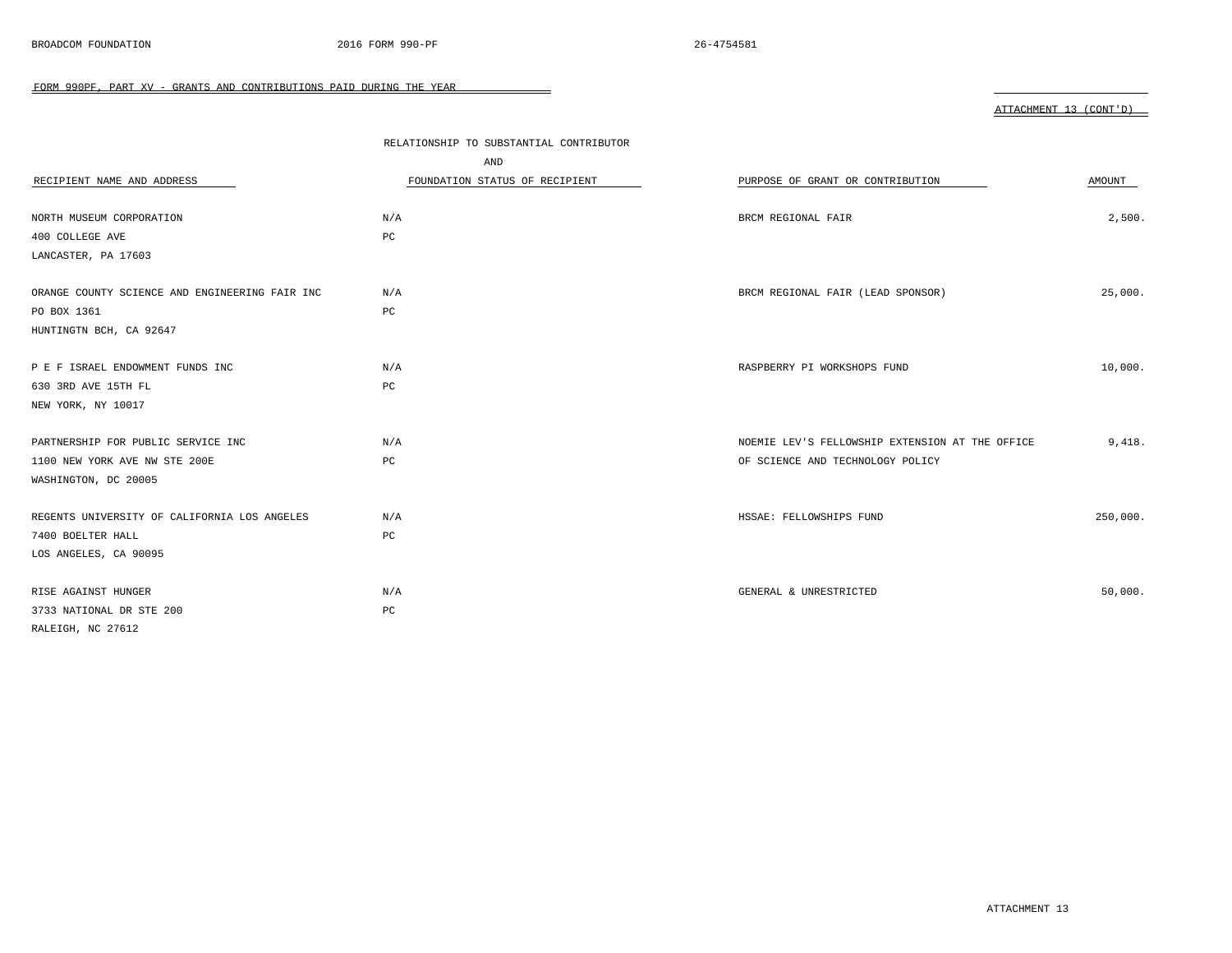|                                     | RELATIONSHIP TO SUBSTANTIAL CONTRIBUTOR |                                           |            |
|-------------------------------------|-----------------------------------------|-------------------------------------------|------------|
|                                     | AND                                     |                                           |            |
| RECIPIENT NAME AND ADDRESS          | FOUNDATION STATUS OF RECIPIENT          | PURPOSE OF GRANT OR CONTRIBUTION          | AMOUNT     |
| SANTA CLARA VALLEY SCIENCE FAIR ASN | N/A                                     | BRCM REGIONAL SCIENCE FAIR                | 2,500.     |
| PO BOX 307                          | $_{\rm PC}$                             |                                           |            |
| LOS ALTOS, CA 94023                 |                                         |                                           |            |
| SCIENCE BUDDIES                     | N/A                                     | ONLINE SCIENCE & ENGINEERING PROJECT      | 10,000.    |
| 560 VALLEY WAY                      | PC                                      |                                           |            |
| MILPITAS, CA 95035                  |                                         |                                           |            |
| SILICON VALLEY EDUCATION FOUNDATION | N/A                                     | ACHIEVE PROGRAM                           | 10,000.    |
| 1400 PARKMOOR AVE, STE 200          | PC                                      |                                           |            |
| SAN JOSE, CA 95126                  |                                         |                                           |            |
| SOCIETY FOR SCIENCE & THE PUBLIC    | N/A                                     | BROADCOM MASTERS PROGRAM                  | 1,819,959. |
| 1719 N ST NW                        | PC                                      |                                           |            |
| WASHINGTON, DC 20036                |                                         |                                           |            |
| SOCIETY FOR SCIENCE & THE PUBLIC    | N/A                                     | MASTERS INTERNATIONAL SUPPLEMENTAL BUDGET | 20,000.    |
| 1719 N ST NW                        | PC                                      |                                           |            |
| WASHINGTON, DC 20036                |                                         |                                           |            |
| SOCIETY FOR SCIENCE & THE PUBLIC    | N/A                                     | TEAM LEADERS FUND                         | 18,240.    |
| 1719 N ST NW                        | PC                                      |                                           |            |
| WASHINGTON, DC 20036                |                                         |                                           |            |

 $\overline{\phantom{0}}$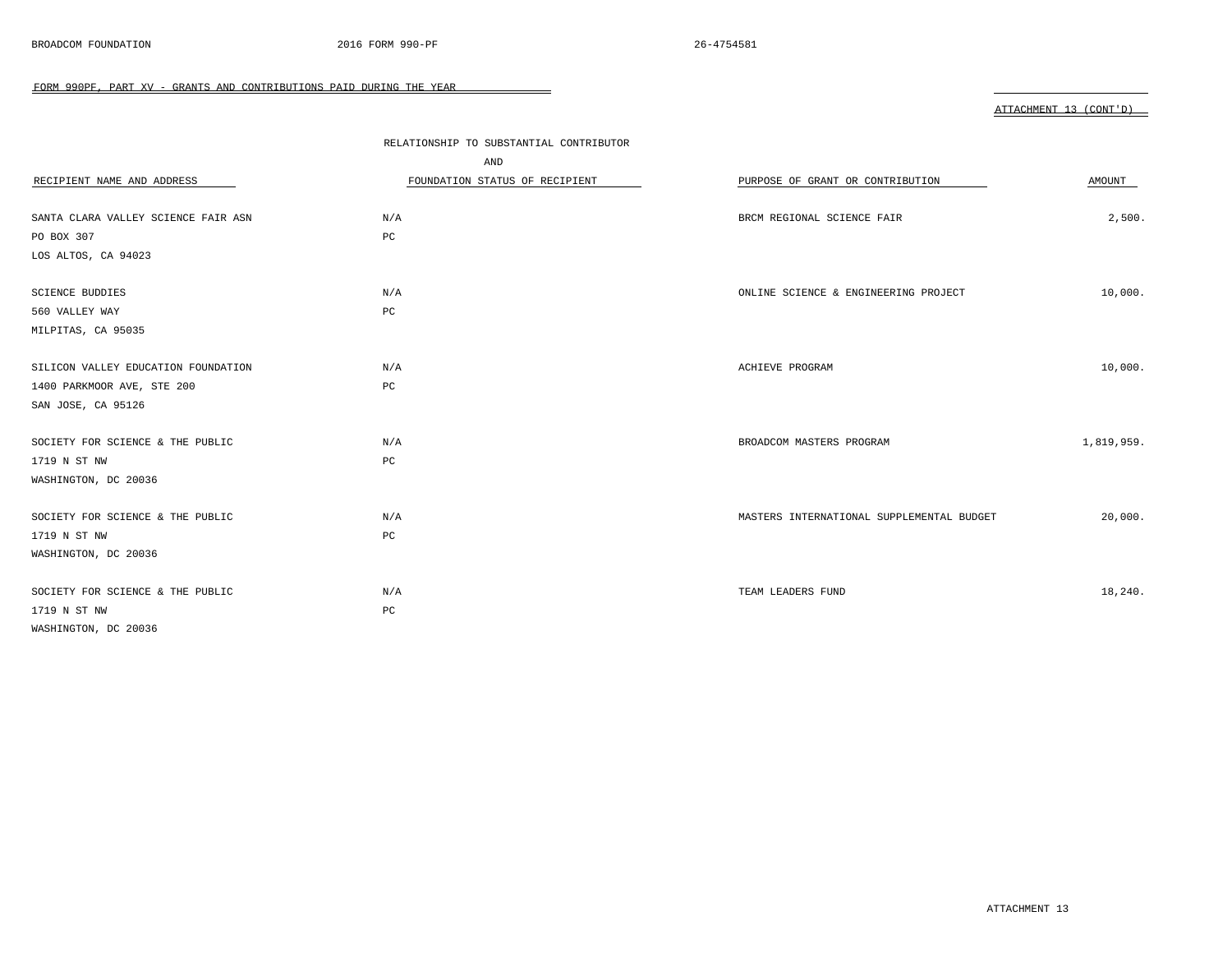|                                                    | RELATIONSHIP TO SUBSTANTIAL CONTRIBUTOR |                                                 |          |
|----------------------------------------------------|-----------------------------------------|-------------------------------------------------|----------|
|                                                    | AND                                     |                                                 |          |
| RECIPIENT NAME AND ADDRESS                         | FOUNDATION STATUS OF RECIPIENT          | PURPOSE OF GRANT OR CONTRIBUTION                | AMOUNT   |
| THE JOHN HENRY NEWMAN FOUNDATION                   | N/A                                     | EMEA UNIVERSITY RESEARCH WORKSHOP               | 75,000.  |
| PO BOX 648081                                      | PC                                      |                                                 |          |
| VERO BEACH, FL 32964                               |                                         |                                                 |          |
| THINK TOGETHER                                     | N/A                                     | MASTERS JUNIOR VARSITY PROGRAM                  | 5,000.   |
| 2101 E 4TH ST BLDG B200                            | PC                                      |                                                 |          |
| SANTA ANA, CA 92705                                |                                         |                                                 |          |
| UNIVERSITY OF CALIFORNIA IRVINE FOUNDATION         | N/A                                     | FABCAMP PROGRAM                                 | 5,000.   |
| 100 THEORY, STE 250                                | PC                                      |                                                 |          |
| IRVINE, CA 92617                                   |                                         |                                                 |          |
| UNIVERSITY OF CALIFORNIA IRVINE FOUNDATION - THE H | N/A                                     | OAI K-14 FUTURE INNOVATORS INITIATIVE &         | 75,000.  |
| 5200 ENGINEERING HALL                              | PC                                      | ASPIRE/INSPIRE PROGRAM                          |          |
| IRVINE, CA 92697                                   |                                         |                                                 |          |
| UNIVERSITY OF CALIFORNIA IRVINE FOUNDATION - THE H | N/A                                     | TO SUPPORT THE 2017 PI ACADEMY IN ORANGE COUNTY | 100,000. |
| 5200 ENGINEERING HALL                              | PC                                      | AND COMMUNITY PROGRAMS ASSOCIATED WITH THE      |          |
| IRVINE, CA 92697                                   |                                         | ACADEMY, BOTH BEFORE AND AFTER THE EVENT ITSELF |          |
| UNIVERSITY OF CALIFORNIA IRVINE FOUNDATION - THE H | N/A                                     | UCI CALIT2 FELLOWSHIPS PROGRAM                  | 250,000. |
| 5200 ENGINEERING HALL                              | PC                                      |                                                 |          |
| IRVINE, CA 92697                                   |                                         |                                                 |          |

 $\overline{\phantom{0}}$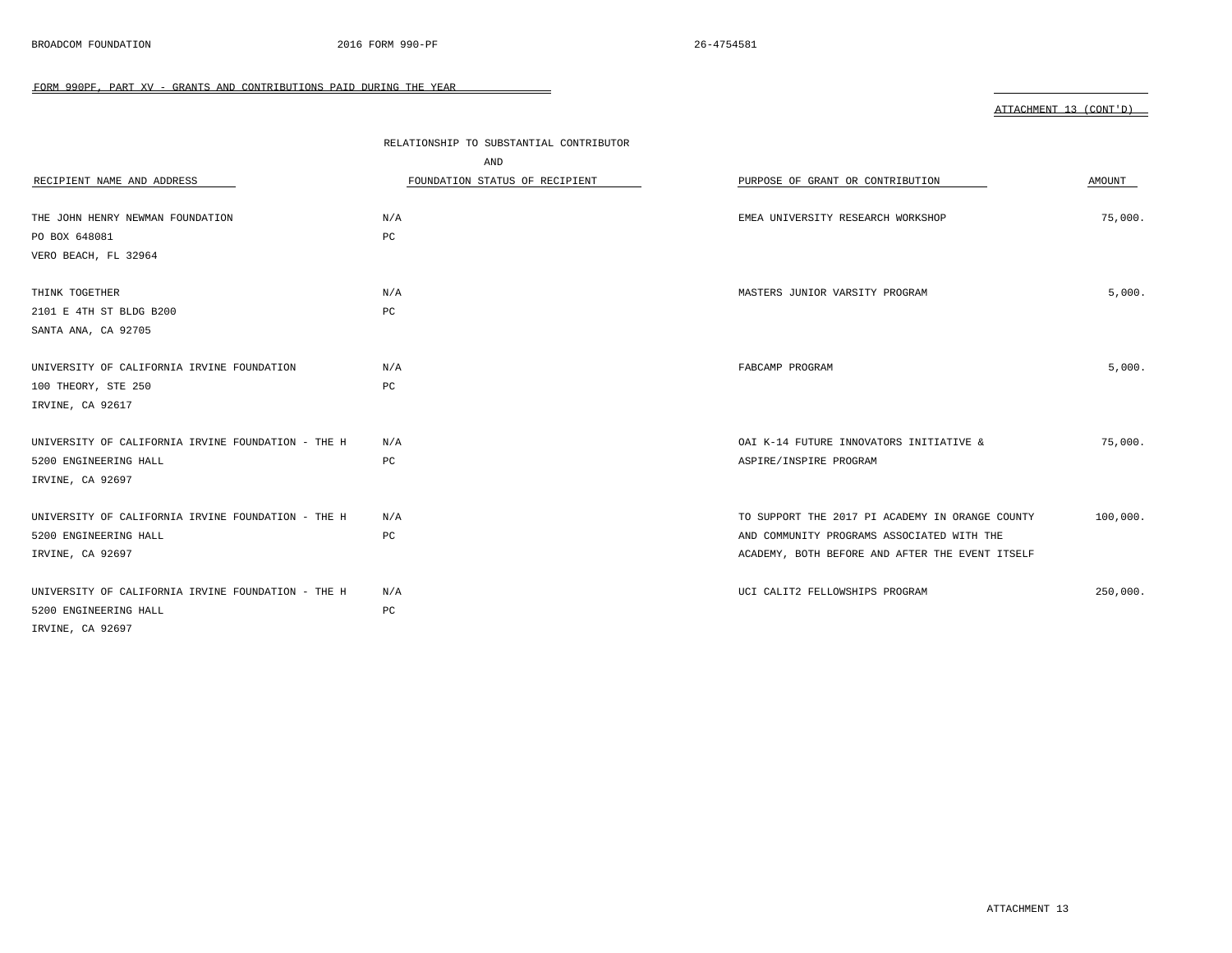|                                                    | RELATIONSHIP TO SUBSTANTIAL CONTRIBUTOR |                                                   |         |
|----------------------------------------------------|-----------------------------------------|---------------------------------------------------|---------|
|                                                    | AND                                     |                                                   |         |
| RECIPIENT NAME AND ADDRESS                         | FOUNDATION STATUS OF RECIPIENT          | PURPOSE OF GRANT OR CONTRIBUTION                  | AMOUNT  |
|                                                    |                                         |                                                   |         |
| UNIVERSITY OF SAN DIEGO                            | N/A                                     | STEM LEARNING ECOSYSTEM INITIATIVE FOR THE VISTA  | 50,000. |
| 5998 ALCALA PARK                                   | PC                                      | PROGRAM                                           |         |
| SAN DIEGO, CA 92110                                |                                         |                                                   |         |
|                                                    |                                         |                                                   |         |
| VIBHA INC HELP THEM GROW                           | N/A                                     | HELP THEM GROW LOTUS PROGRAM                      | 10,000. |
| 1030 E EL CAMINO REAL                              | PC                                      |                                                   |         |
| SUNNYVALE, CA 94087                                |                                         |                                                   |         |
|                                                    |                                         |                                                   |         |
| VOLUNTEER CENTER OF GREATER ORANGE COUNTY - DBA ON | N/A                                     | OC STEM ECOSYSTEM EDUCATOR DEVELOPMENT PROGRAM AT | 5,000.  |
| 1901 E 4TH ST STE 100                              | $_{\rm PC}$                             | UCI                                               |         |
| SANTA ANA, CA 92705                                |                                         |                                                   |         |
|                                                    |                                         |                                                   |         |
| VOLUNTEER CENTER OF GREATER ORANGE COUNTY - DBA ON | N/A                                     | STEM FUNDERS NETWORK 2016 ANNUAL FUND             | 15,000. |
| 1901 E 4TH ST STE 100                              | PC                                      |                                                   |         |
| SANTA ANA, CA 92705                                |                                         |                                                   |         |
|                                                    |                                         |                                                   |         |
| WIKI EDUCATION FOUNDATION                          | N/A                                     | GENERAL & UNRESTRICTED                            | 25,000. |
| 11 FUNSTON AVE STE A                               | PC                                      |                                                   |         |
| SAN FRANCISCO, CA 94129                            |                                         |                                                   |         |
|                                                    |                                         |                                                   |         |
| WINGS OF FREEDOM                                   | N/A                                     | HYDERABAD (INDIA) VOLUNTEER PROGRAM               | 3,000.  |
| 613 WATERVIEW DR                                   | PC                                      |                                                   |         |
| COPPELL, TX 75019                                  |                                         |                                                   |         |

TOTAL CONTRIBUTIONS PAID 3,894,286.